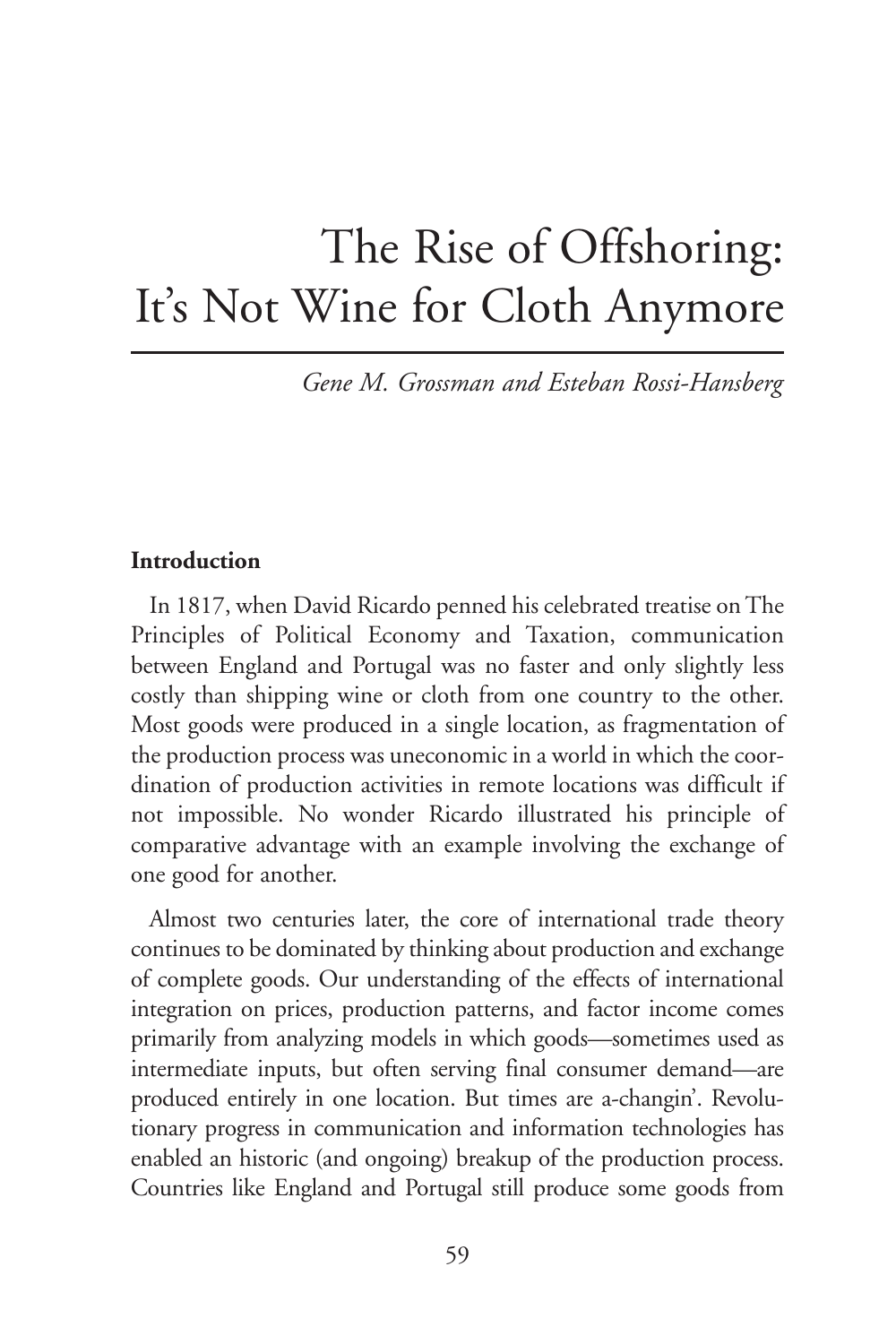start to finish, but increasingly they participate in global supply chains in which the many tasks required to manufacture complex industrial goods (or, increasingly, to provide knowledge-intensive services) are performed in several, disparate locations. To better understand the implications of these trends, we need a new paradigm for studying international trade that emphasizes not only the exchange of complete goods, but also trade in specific tasks, or what we shall refer to as "offshoring."<sup>1</sup>

The popular press is replete with stories of task trade. Tempest (1996), for example, describes the global process for producing a Barbie doll. The doll is designed in Mattel's headquarters in El Segundo, Calif. Oil is refined into ethylene in Taiwan and formed into plastic pellets that are used to produce the doll's body. Barbie's nylon hair is manufactured in Japan, while the cotton cloth for her clothing originates in China. The molds for the doll are made in the United States, as are the paint pigments used to decorate it and the cardboard used for packaging. Assembly takes place in Indonesia and Malaysia. Finally, the dolls are quality tested in California, and marketed from there and elsewhere around the globe. Burrows (1995) tells a similar story about Texas Instruments' high-speed telecommunications chip, which was conceived by engineers in Sweden; designed in Nice, France, with software tools developed in Houston; produced in Japan and Dallas; and tested in Taiwan. An annual report of the World Trade Organization (WTO, 1998) describes the production of a particular "American" car:

*Thirty percent of the car's value goes to Korea for assembly, 17.5 percent to Japan for components and advanced technology, 7.5 percent to Germany for design, 4 percent to Taiwan and Singapore for minor parts, 2.5 percent to the United Kingdom for advertising and marketing services, and 1.5 percent to Ireland and Barbados for data processing. This means that only 37 percent of the production value...is generated in the United States (p. 36)*.

More recently, attention has shifted to the offshoring of a variety of services. Almost daily we read media stories of companies in India that answer customer service calls (Friedman, 2004), read x-rays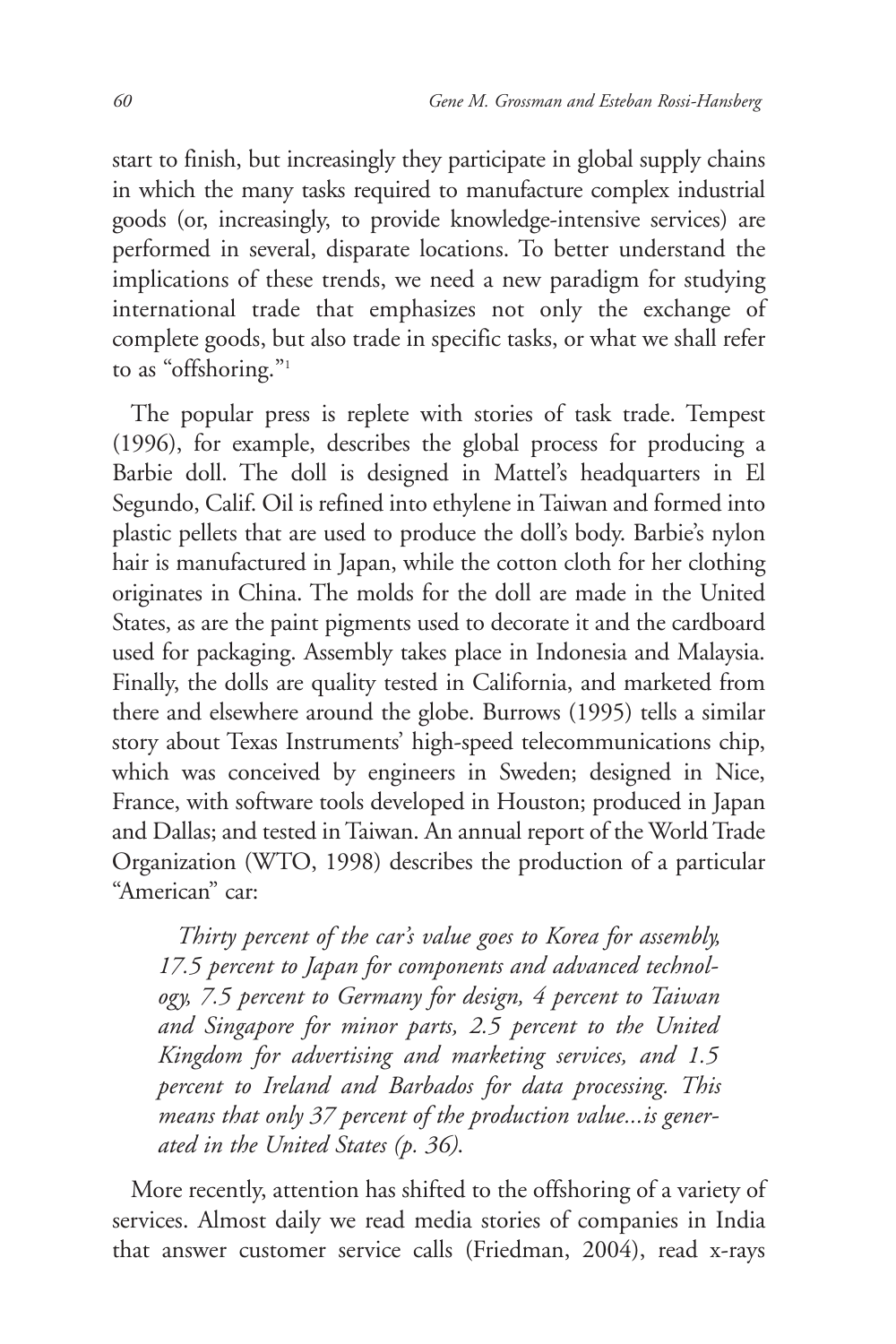(Pollak, 2003), develop software (Thurm, 2004), prepare tax forms (Robertson and others, 2005), and even perform heart surgery on American patients (Baker and others, 2006). Blinder (2006) refers to the expanding feasibility of offshoring formerly nontradable services as the "Third Industrial Revolution."

Much ink has been spilt on the subject of offshoring.<sup>2</sup> But, so far, we lack a simple analytic framework for investigating how improvements in communication and information technologies that give rise to increased offshoring affect labor markets, production patterns, prices, and welfare in the participating countries. In this paper, we will describe such a framework that we have developed more formally in Grossman and Rossi-Hansberg (2006). Our simple model of offshoring allows us to decompose the impact on wages of any improvements in the technology for offshoring into three components: a *labor-supply effect* that is familiar from the broadcasts and writings of Lou Dobbs and others; a *relative-price effect* that captures the labor-market implications of any movements in relative prices affected by the improved possibilities for offshoring; and a *productivity effect* that seems to have been largely overlooked in earlier discussions. We show that the productivity effect can dominate the others in a familiar trade environment, so that improved possibilities for offshoring low-skill jobs actually will *raise* the wages of domestic workers who perform these types of tasks. By the same token, improved possibilities for offshoring some high-skill tasks may boost the wage of domestic white-collar workers. Not only might the offshoring of certain tasks generate gains from trade, as famously noted by Council of Economic Advisers Chairman Gregory Mankiw and discussed in the 2004 *Economic Report of the President* and elsewhere (see, for example, Blinder, 2006, and Leamer, 2006), but improvements in communications technologies that make offshoring easier and cheaper also might boost the wages of domestic workers with skill levels similar to those used in performing the tasks that migrate offshore.

Our conclusion can best be understood by drawing an analogy between improved prospects for offshoring tasks and factor-augmenting technological progress. When some of the tasks performed by a certain type of labor can more readily be performed abroad, the firms that gain the most are the ones that use this type of labor intensively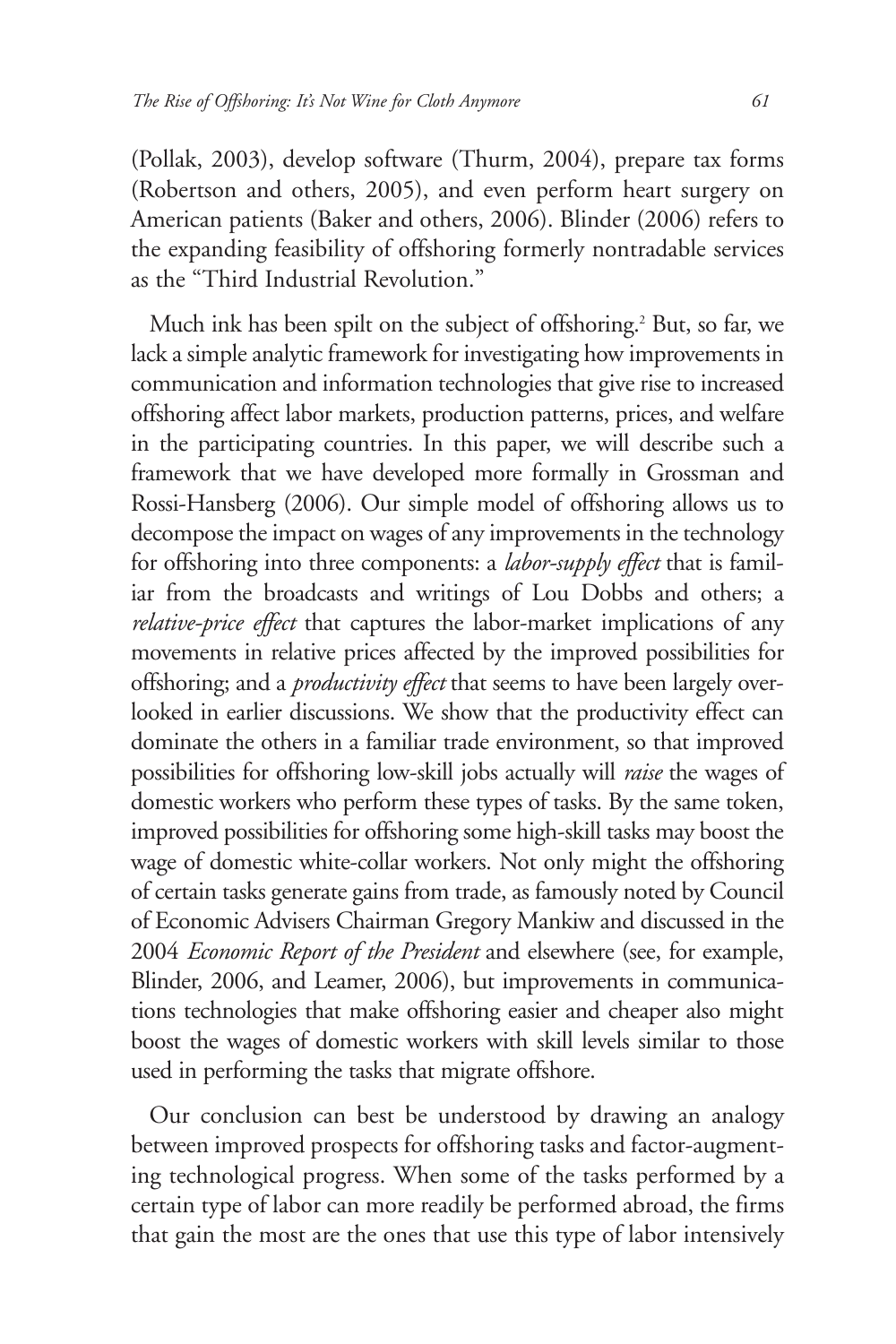in their production processes. The augmented profitability of these firms gives them an incentive to expand relative to firms that rely most heavily on other types of labor, which, in turn, enhances their labor demand. Some of this increased labor demand falls on local workers, who perform tasks that cannot easily be moved offshore. This is quite similar to the process generated by technological progress that improves the productivity of a certain type of worker. Although fewer of these workers are needed to produce a given amount of output, the adjustment in output levels in response to the new technology can lead to a net increase in demand for the type of labor whose productivity has increased.

In the last part of the paper, we perform a "back-of-the-envelope" calculation intended to give a sense of the relative magnitudes of the productivity effect and the labor-supply effect of improved opportunities for offshoring. We examine the evolution of blue-collar wages in the United States from 1997 to 2004. The real wages of the least skilled among the blue-collar workers have risen by about 3.7 percent during this period. (The real wage of the average blue-collar worker has risen by 6.3 percent during these seven years.) Total factor productivity (TFP) has been rising in the United Sates during this period at an average annual rate of 1.6 percent, which alone should have pushed up wages for all workers by 11.8 percent between 1997 and 2004, including the least skilled among them. On the other hand, the relative price of U.S. imports of manufactured goods from nonindustrialized countries have dropped precipitously. By itself, this should have depressed blue-collar wages via the Stolper-Samuelson (1941) mechanism (a fall in the relative price of textiles, apparel, and other such labor-intensive goods exerts downward pressure on the wage of less-educated domestic labor). We show that what is left after accounting for the estimated effects of TFP growth and terms-of-trade movements is a positive residual. This residual reflects the combined productivity effect and labor-supply effect of improvements in offshoring possibilities, along with, of course, any other considerations omitted from our model. Our observation that the residual is positive amounts to a claim that low-skill wages have not fallen as much as one should have expected given the combined forces of terms-of-trade movement and TFP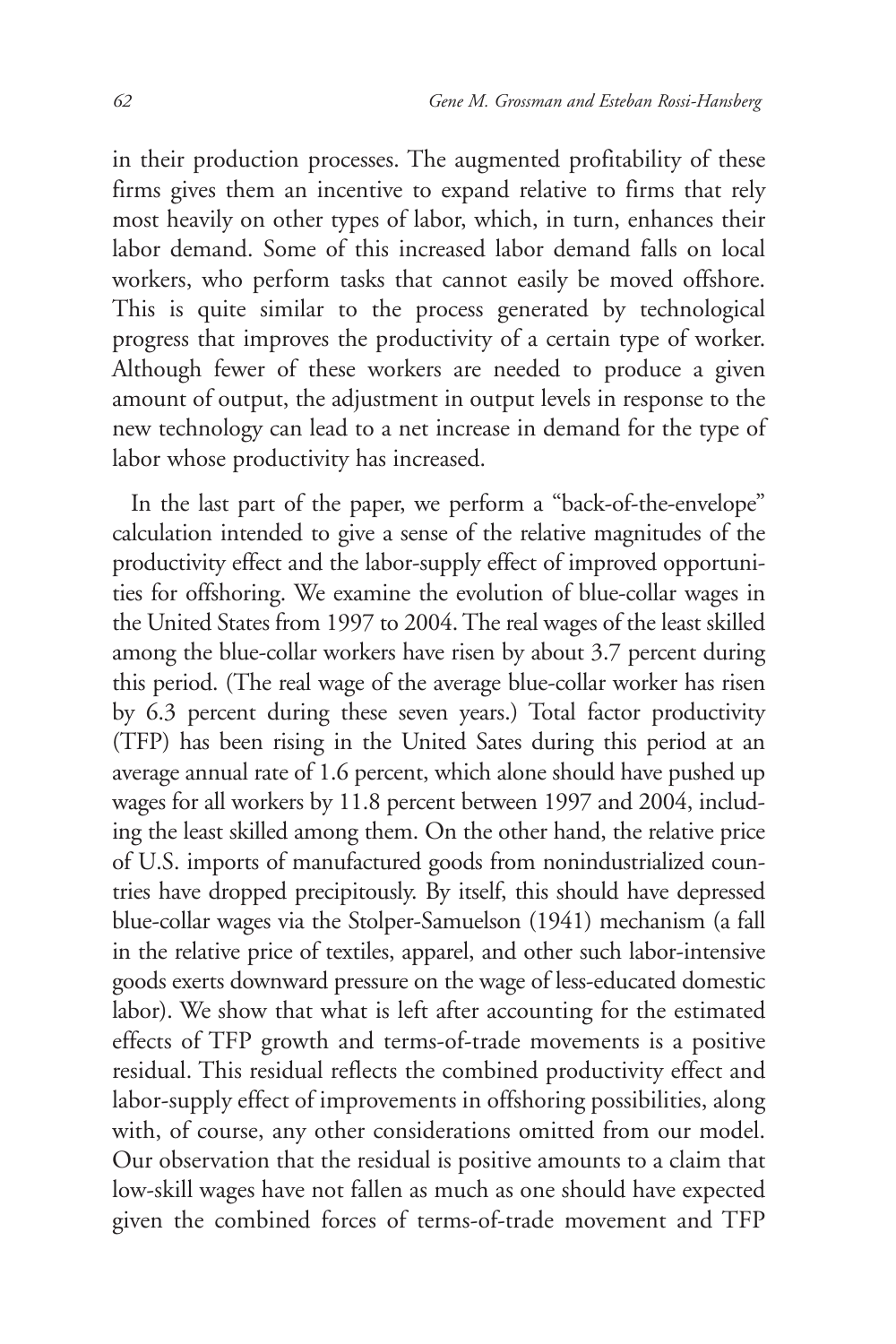improvement. A possible interpretation is that the productivity gains associated with U.S. firms' moving some tasks offshore have served to bolster U.S. wages, which is consistent with our theory, but contrary to the fears of Lou Dobbs and others.

In this paper, we focus on the international organization of production processes and the effect that this may have on U.S. wages. There are, of course, many other trends in the world apart from the reductions in the cost of trading tasks that we emphasize here. Chief among them are reforms in many developing countries that have converted them into market economies with fast economic and technological growth. The goods and services that these countries produce and consume have a potentially important impact on international prices and on the pattern of production and factor prices in developed economies like the United States. Analyzing the technological catch-up of some of these large emerging economies and its effects on other industrialized countries is, however, beyond the scope of this paper.

# **Offshoring**

Adam Smith (1776) famously described the division of labor in a pin factory in late 18th-century England:

*One man draws out the wire, another straights it, a third cuts it, a fourth points it, a fifth grinds it at the top for receiving the head; to make the head requires two or three distinct operations; to put it on is a peculiar business; to whiten the pins is another; it is even a trade by itself to put them into the paper; and the important business of making a pin is, in this manner, divided into about 18 distinct operations, which, in some manufactories, are all performed by distinct hands, though in some others the same man will sometimes perform two or three of them (p. 4)*.

At the time, the key to high productivity in industrial production was to concentrate the various tasks needed for producing a good under a single roof. By specializing in one or a small number of tasks, each worker could focus his energy, and thereby perform most efficiently. But without proximity, it would have been impossible to coordinate the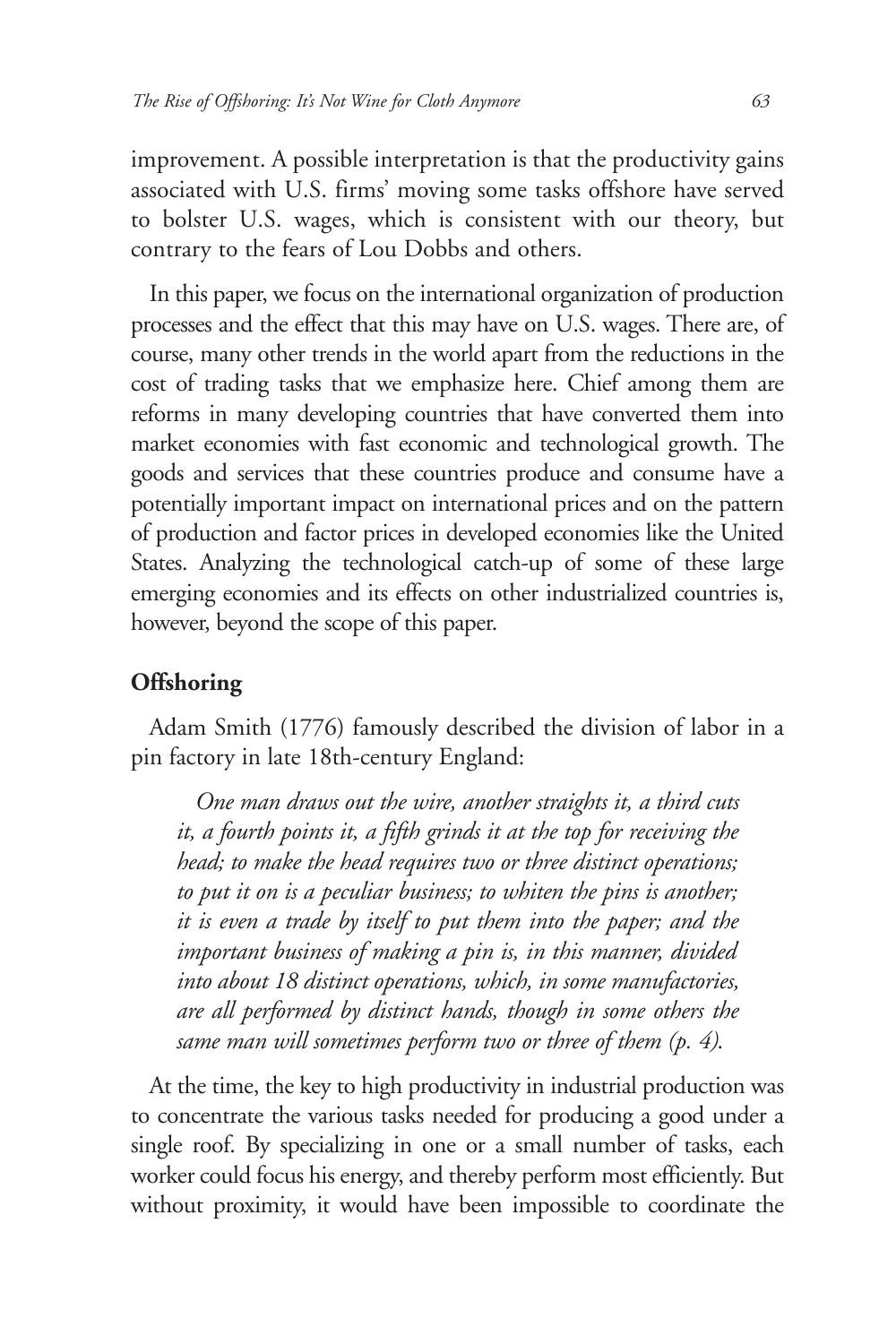efforts of the various workers or to combine their inputs into a single product. Communication required physical travel. Transportation of intermediate inputs or partially processed goods was slow and costly. The economic geography of the time pointed to agglomeration in production, not fragmentation. Specialization implied geographic concentration. So, factories produced goods, which were shipped to final consumers. If the consumers happened to reside in a different country, there was international trade.

This description of manufacturing and trade remained apt for nearly two centuries. But, recently, a revolution in transportation and (especially) communication technologies has weakened the link between specialization and geographic concentration. Now, it is increasingly possible to separate tasks in time and space. Instructions can be delivered instantaneously. Detailed information about product specifications and the tasks that need to be performed can be conveyed electronically. And partially processed goods can be transported more quickly and at a lower cost than ever before. Indeed, for services like radiology, copy editing, and tax preparation, the work product can be sent electronically, with no loss of time and virtually no cost. Increasingly, international trade involves not only complete goods, but also individual tasks, or relatively small numbers of them. In the new global production processes, specialization can be achieved without geographic concentration. This has allowed firms to take advantage of differences in factor costs and expertise across countries, thereby enhancing the benefits of specialization.

Thomas Friedman (2005) has described these trends in picturesque terms. He lists 10 forces that have "flattened" the world. Among them are the birth of the Internet; the development of work-flow software; outsourcing; offshoring; "supply-chaining"; "in-forming" (Internet searching); and advances in digital, mobile, personal, and virtual communication technologies. Clearly, these are forces that facilitate (or reflect) the increasing tradability of tasks.

Yet the world remains far from flat, as Leamer (2006) has emphasized. Proximity matters. In fact, as Hillberry and Hummels (2005) have shown, it still must matter a great deal for many tasks because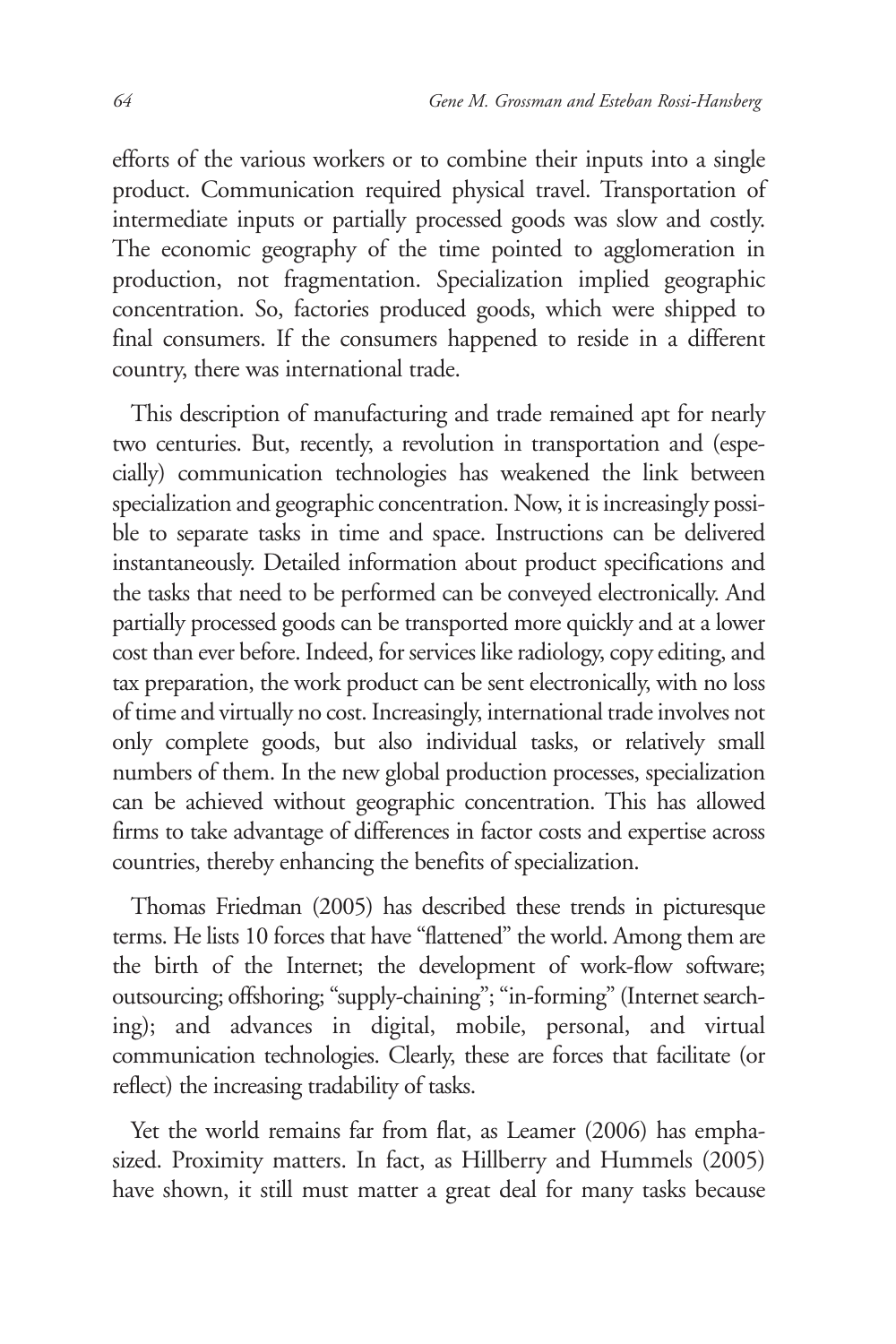most exchange takes place between partners who are located very close to one another. While some tasks can be undertaken remotely with little difficulty, others must be done in face-to-face contact or else the production process suffers greatly. Leamer and Storper (2001), for example, distinguish between tasks that require *codifiable* information and those that require *tacit* information. The former, they argue, is easy to transfer because it can be expressed in a symbol system, be it linguistic, mathematical, or visual. But the latter cannot be conveyed in symbols, requiring instead that the parties "know" each other or have a broad common background. Complex, noncodifiable messages are best communicated in face-to-face interchange, where visual contact provides a basis for building and maintaining relationships.

Levy and Murnane (2004) point to the similarities between tasks that can be performed remotely and those that can be performed by a computer. In order for a computer to perform a task, it must be possible to describe it using rules-based logic. But when this is possible, it also will be possible to have the task done remotely with relatively little risk of miscommunication and a modest cost of monitoring. Autor, Levy, and Murnane (2003) divide tasks into five broad categories according to whether they require expert thinking, complex communication, routine cognitive processes, routine manual labor, or nonroutine manual labor. The routine tasks—be they cognitive or manual—are susceptible to computerization and offshoring because they can be well-described in deductive rules. The others are more difficult to computerize or offshore because they require pattern recognition and inductive reasoning.<sup>3</sup>

Finally, Blinder (2006) focusing on the service sectors, distinguishes between those tasks that must be delivered personally and those that can be delivered electronically. Most personal services cannot be performed remotely, while impersonal services are susceptible to offshoring. But, as Blinder notes, improvements in information technology will change the calculus, rendering more and more personal services into impersonal ones. Like Levy and Murnane (2004), he emphasizes that the tradability of a task does not correspond perfectly (or even very well) with the skill required to perform it.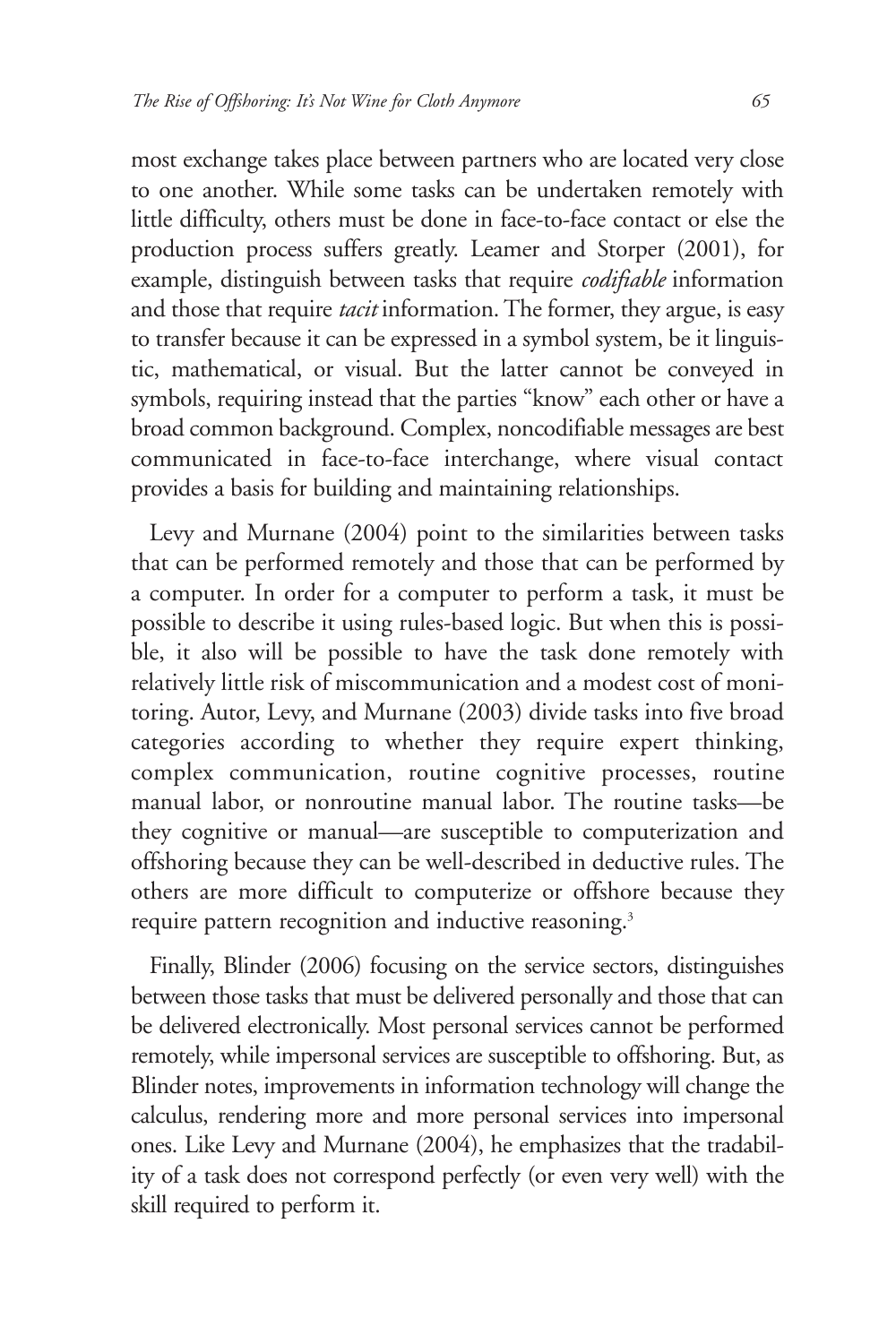#### **Evidence of increased task trade**

Media interest in offshoring (or what the press often misleadingly refers to as "outsourcing") exploded during the period before the U.S. presidential election of 2004, as Mankiw and Swagel (2006) have documented, and any resident at the time will surely recall. Yet hard evidence on the extent of task trade is difficult to come by, for several reasons. First, task trade may occur either between affiliates of a multinational firm or as arms-length transactions between unaffiliated firms. The reporting requirements for these alternative forms of trade differ. And when the transaction occurs within a firm, the applicable trade and profit taxes may give the parent company incentive to manipulate the transfer prices, and thereby distort the measured trade flows. Second, task trade may or may not involve the movement of physical goods across international boundaries. If the tasks performed offshore involve the production of intermediate goods or components, or the assembly of components into finished products, then goods will be transported across borders and the transactions will be captured in customs data. But task trade increasingly involves the performance of business functions that do not result in any good passing through a customs house and, thus, often do not generate a paper trail. Examples of such business functions include software programming and design, call center operations, marketing research, word processing, data entry, accounting, payroll operations, and the like. Such activities are considered to be service trade, which must be measured by statistical agencies using survey instruments. In the United States, the Bureau of Economic Analysis (BEA) has been asking firms about their service trade with affiliated parties only since 1997.

Third, and perhaps most fundamentally, the concept of trading tasks inherently concerns the disintegration of the production process and the adding of value at disparate locations. Yet, unlike the recording of domestic transactions as value added in the national income accounts, trade data are collected and reported as gross flows. The measurement of trade as gross values of imports and exports was perhaps appropriate at a time when trade flows comprised mostly finished goods. But such measures are inadequate to the task of measuring the extent of a country's international integration in a world with global supply chains and internationally dispersed production processes.<sup>4</sup>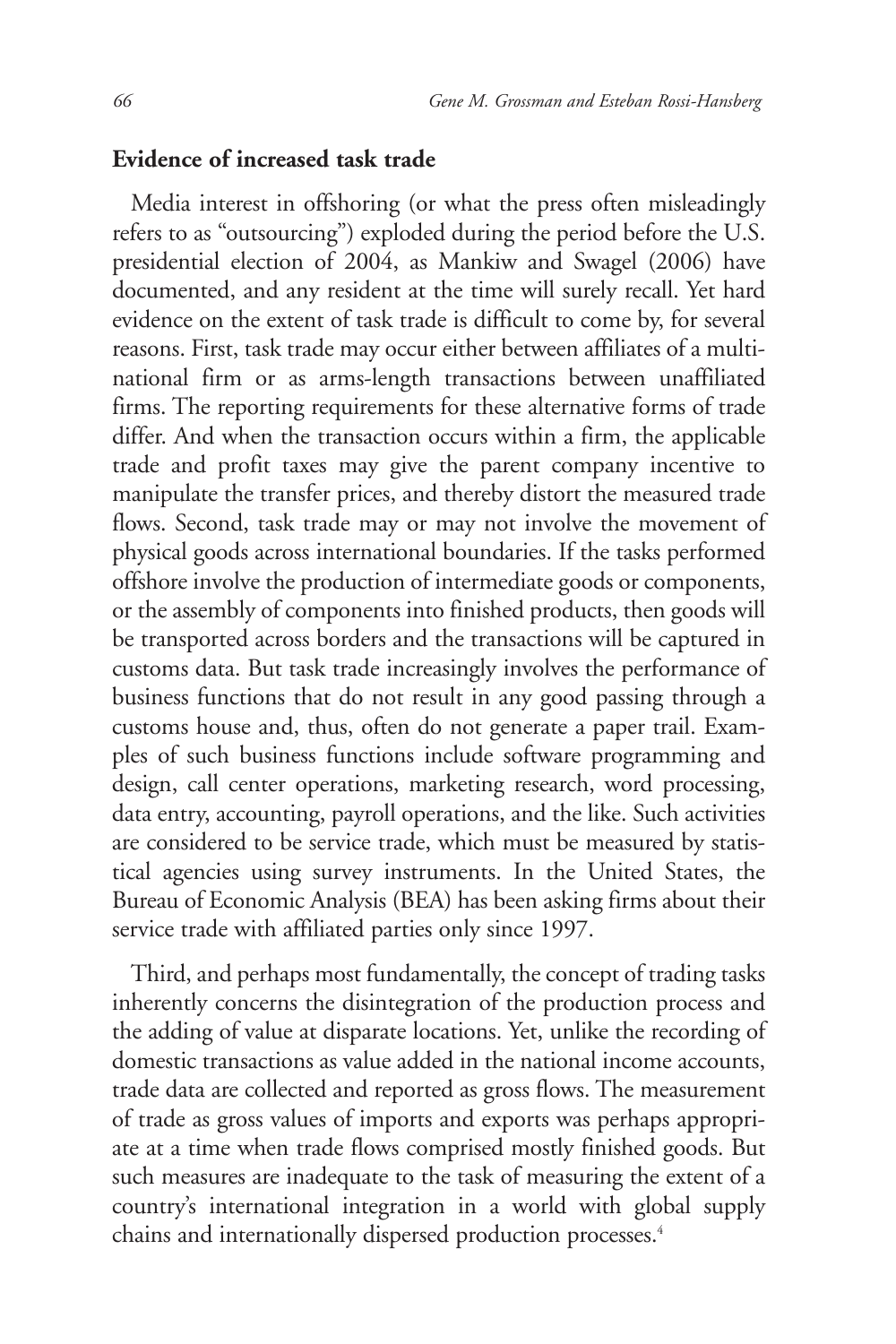To measure task trade that generates shipments of goods, we would like to know the sources of the value added embodied in the goods and the uses to which the goods are eventually put. But the statistical agencies have no way to know the national content of goods that are traded, nor do they track the uses of these goods; that is, whether they are destined for further processing or for sale to final consumers. The BEA does inquire about the sectoral source of the intermediate inputs used by each industry to produce its output, but in so doing, it does not distinguish between intermediate inputs purchased from local sources and those purchased from abroad.

The input-output data collected by the BEA can, however, be combined with disaggregated trade data to give a sense of the growing importance of trade in tasks. The Organisation for Economic Cooperation and Development (OECD) reports an estimate of imported intermediate inputs for member countries by assuming that in every industry in which inputs are demanded, the ratio of imported inputs to domestically produced inputs of a particular good mirrors the ratio of total imports to total domestic output of that good.<sup>5</sup> With this assumption, imported intermediate inputs can be computed as the weighted sum of all intermediate inputs used in domestic production, using the import shares in total production plus imports for each product category as the weights. Using the OECD data, we have calculated the estimated share of imported inputs in total inputs used by all goods-producing sectors in the United States and the estimated share of imported inputs in the gross output of those sectors. The graphs in Chart 1 show both measures to be growing steadily over a period of almost three decades, with an apparent acceleration in the most recent period for which data are available.<sup>6</sup>

Another indication of the prevalence of task trade and its growing importance in certain trade relationships can be found in the BEA data on trade between related parties. Related party trade is defined as trade between U.S. companies and their foreign subsidiaries plus trade between U.S. subsidiaries of foreign companies and their parent companies abroad. Much of this trade stems from the international division of labor in global production processes. In 2005, related party trade accounted for 47 percent of U.S. imports. Although this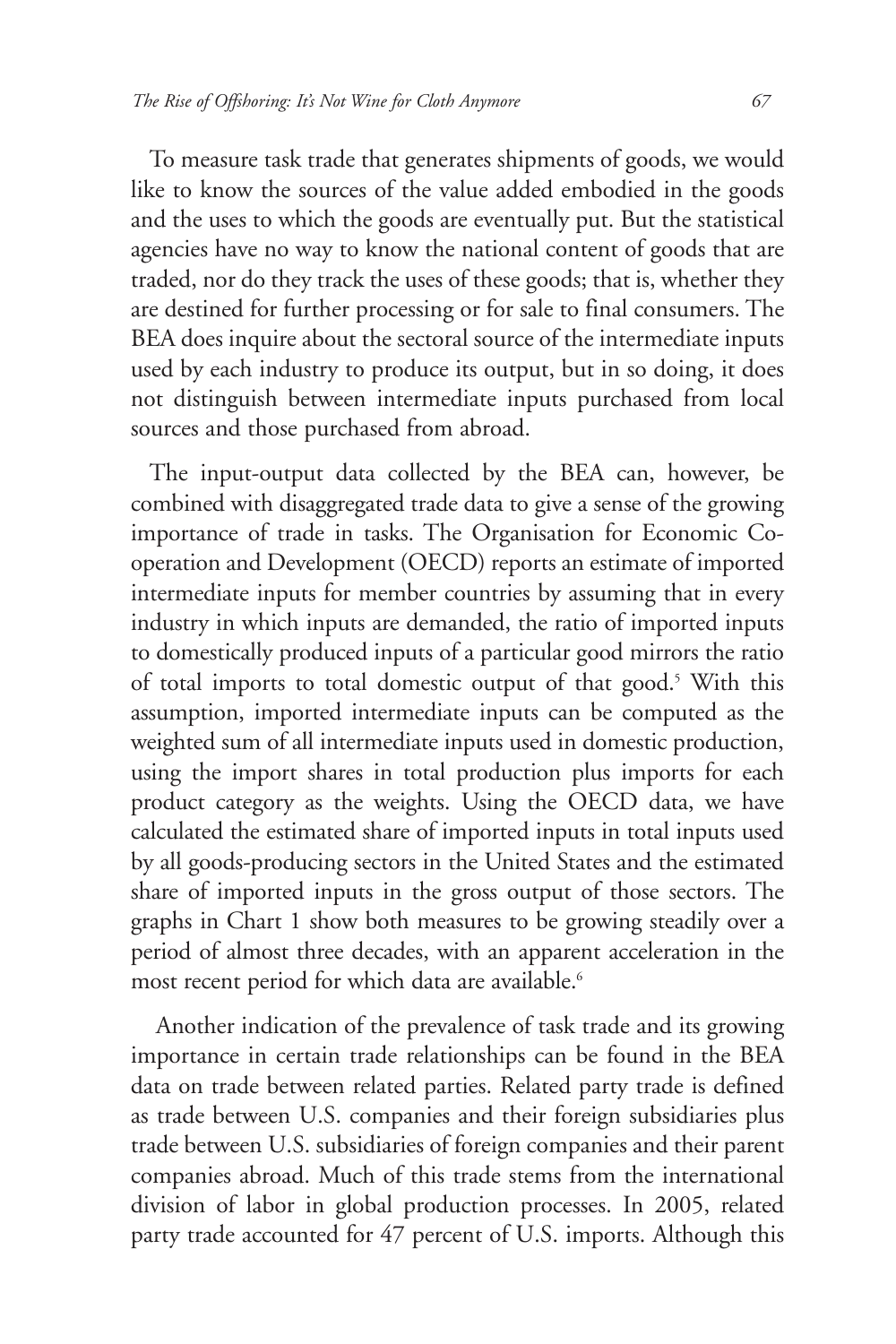

# **Chart 1 Imported Inputs**

Source: OECD input-output matrices

fraction has risen only modestly since 1992, when it was already 45 percent, Chart 2 shows that the aggregate experience masks variation across trading partners. The chart shows that related party imports already accounted for more than 60 percent of total U.S. imports from Mexico in 1992, thanks in large part to the *maquiladora* program that provided favorable tariff treatment to partially processed goods that were exported to Mexico from the United States and then reimported after receiving some additional value. But the chart shows that the relative importance of intrafirm trade has been growing rapidly in the U.S. trade relationships with Korea, China, and Taiwan. Imports from related parties accounted for 27 percent of total U.S. imports from Korea in 1992 and 11 percent of total U.S. imports from China. By 2005, these figures had risen to 58 percent and 26 percent, respectively.

Improvements in information technology have facilitated the offshoring of business services, as we have noted before. Official data on service trade can provide some insight into the extent of such task trade, although the available data do not show whether the imported services are used by firms or by final consumers. Nor do the input-output accounts help much in determining the industry-composition of demand for the various categories of services.7 We follow the Government Accountability Office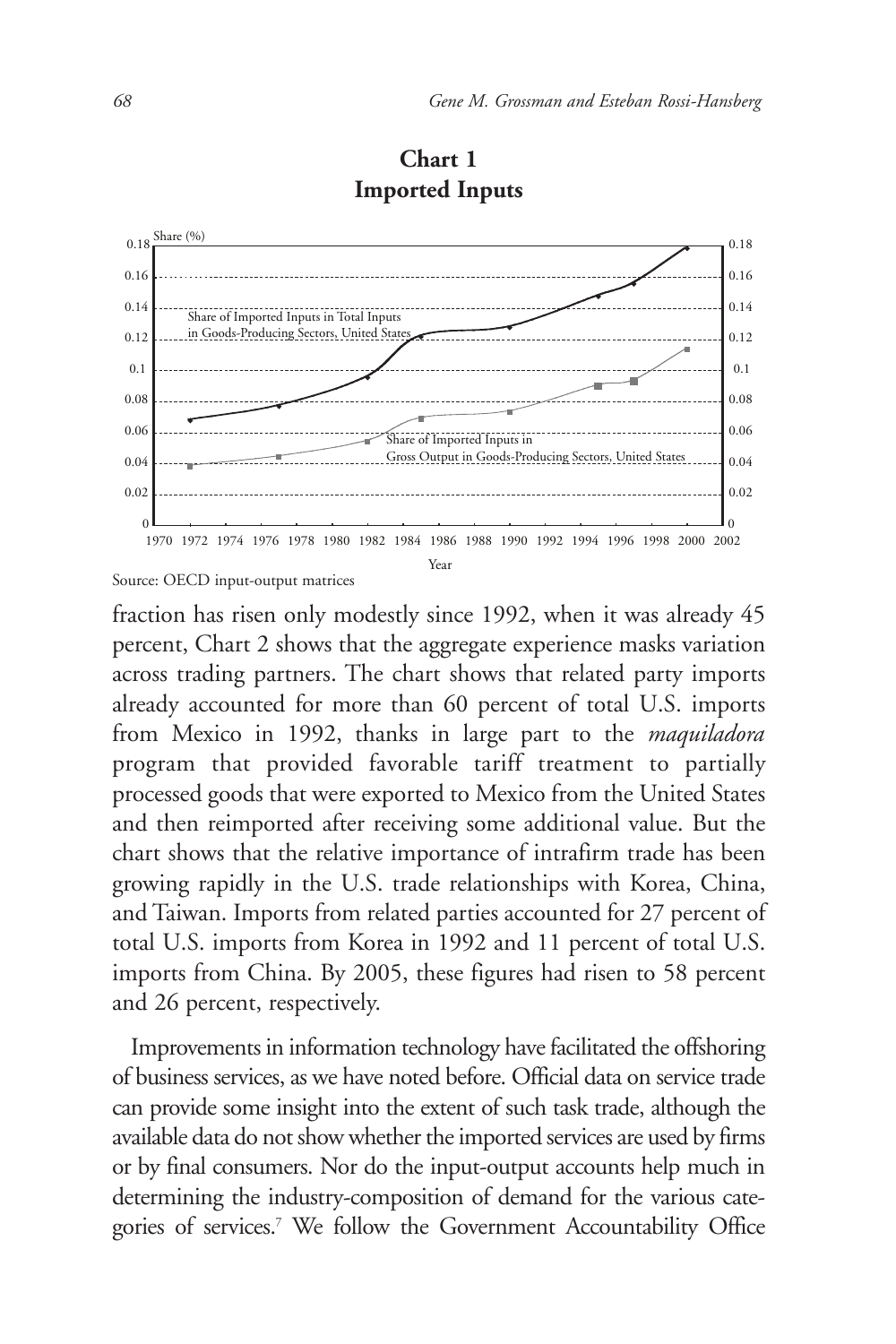

**Chart 2 Related Party Trade as a Share of U.S. Imports**

(2004) and others in focusing attention on the category "Business, Professional and Technical" (BPT) services, which includes many of the activities associated with task trade, such as accounting and bookkeeping services, information and data processing, legal services, computer programming, and management and consulting services. Chart 3 shows total U.S. imports of BPT services for the years from 1997 through 2004, expressed in 1997 dollars, and broken down by trade with affiliated and unaffiliated partners. Imports of BPT services have grown in real terms by more than 66 percent in these seven years. Still, BPT services amounted to only about 16 percent of total imports of private services in 2005, which, in turn, accounted for about 13 percent of total U.S. imports of goods and services in that year. Apparently, trade in service tasks lags trade in manufacturing tasks, suggesting that there may be room for substantial additional growth in this type of international division of labor.

So far, we have sought hints of task trade in the data on commodity and service trade flows. We also can look to the labor market for corroborating evidence. If task trade has been on the rise because of ongoing improvements in firms' ability to separate functions in time and space, we should see American workers performing fewer of the tasks that can easily be performed at a distance and more of those for

Source: Bureau of Economic Analysis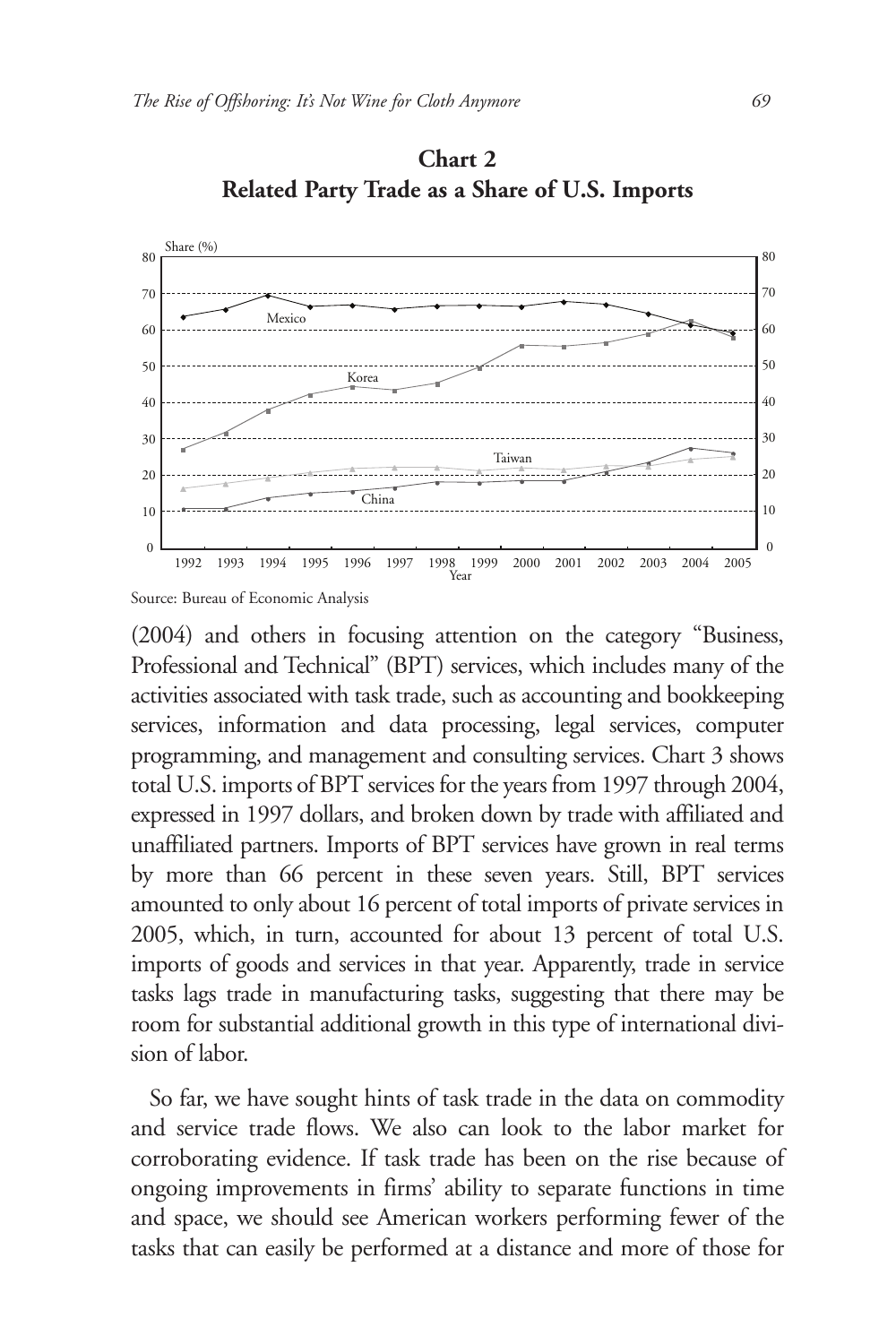

# **Chart 3 Total Imports of Business, Professional, and Technical Services**

Source: Bureau of Economic Analysis

which proximity is more valuable. Autor, Levy, and Murnane (2003) have paired data on job task requirements from the *Dictionary of Occupational Titles* with samples of employed workers from the *Census* and the *Current Population Survey* to construct time series of task inputs in the U.S. economy from 1960 through 2002.<sup>8</sup> They have divided labor inputs in the U.S. economy into five types of tasks, but for our purposes it is more enlightening to aggregate their task categories into two: tasks that are "routine" and tasks that are "nonroutine." Routine tasks include their "routine manual" and "routine cognitive" categories; these tasks require methodical repetition of procedures that can be welldescribed by a set of rules. Routine cognitive tasks may require considerable skill and training, whereas routine manual tasks may require less skill. Nonroutine tasks—which incorporates Autor, Levy, and Murnane's categories of "nonroutine analytic," "nonroutine interactive," and "nonroutine manual"—are tasks that require visual and motor processing that cannot easily be described by rules. This category also cuts across skill levels. We would expect it to be easier for a firm to offshore routine tasks than nonroutine tasks, independent of the skill level of the job.

Chart 4 shows the input of routine and nonroutine tasks in the U.S. economy from 1960 through 2002, relative to the 1960 distribution of tasks. By construction, the trends in task input in this chart have been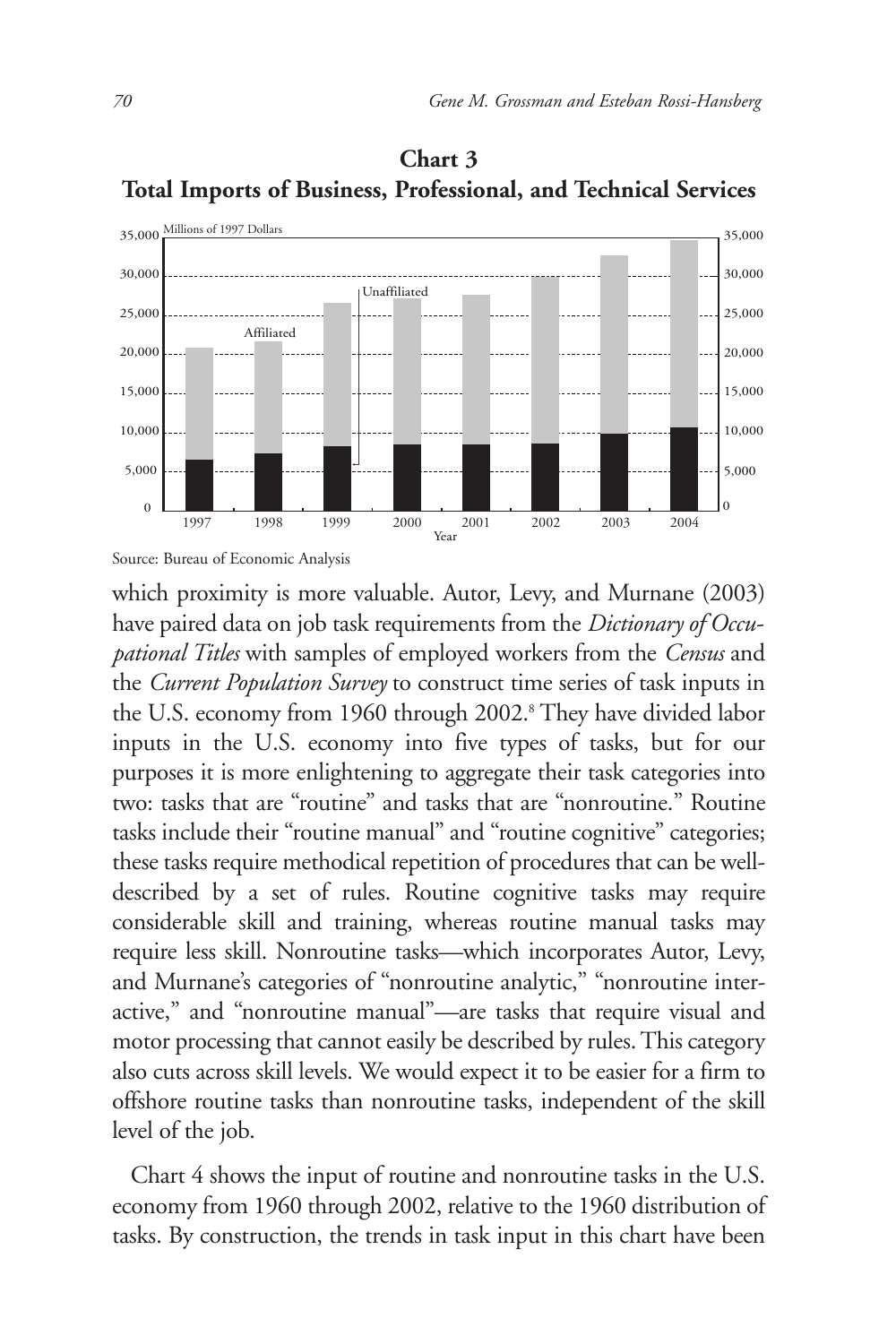

**Chart 4 Trends in Nonroutine and Routine Tasks**

Source: Autor, Levy, and Murnane (2003)

generated by changes in the composition of occupations in the labor force and not by changes in the tasks required for a particular occupation.<sup>9</sup> The measure of routine tasks has been falling since 1970, while that of nonroutine tasks has been rising, with acceleration in each case in the most recent years. What this means is that relatively more U.S. workers are doing jobs that cannot be well-described by mechanical rules. The chart is consistent with the hypothesis that the United States has been importing more of the tasks (at all skill levels) that can more readily be moved offshore and increasing its specialization in those tasks that cannot be performed remotely. Of course, there are other possible explanations for the trends revealed in the chart; indeed, Autor, Levy, and Murnane (2003) constructed their measures of task inputs to examine the possible consequences of computerization.

#### **Toward a new paradigm: Modeling trade in tasks**

Trade theory has long focused on trade in goods. Countries (or firms) are posited to have access to "technologies" that describe how factors of production can be combined to produce these goods. The technologies are taken as given at a point in time, but they may evolve over time. They may be assumed to be identical across countries, although the empirical evidence suggests that they are not (see, for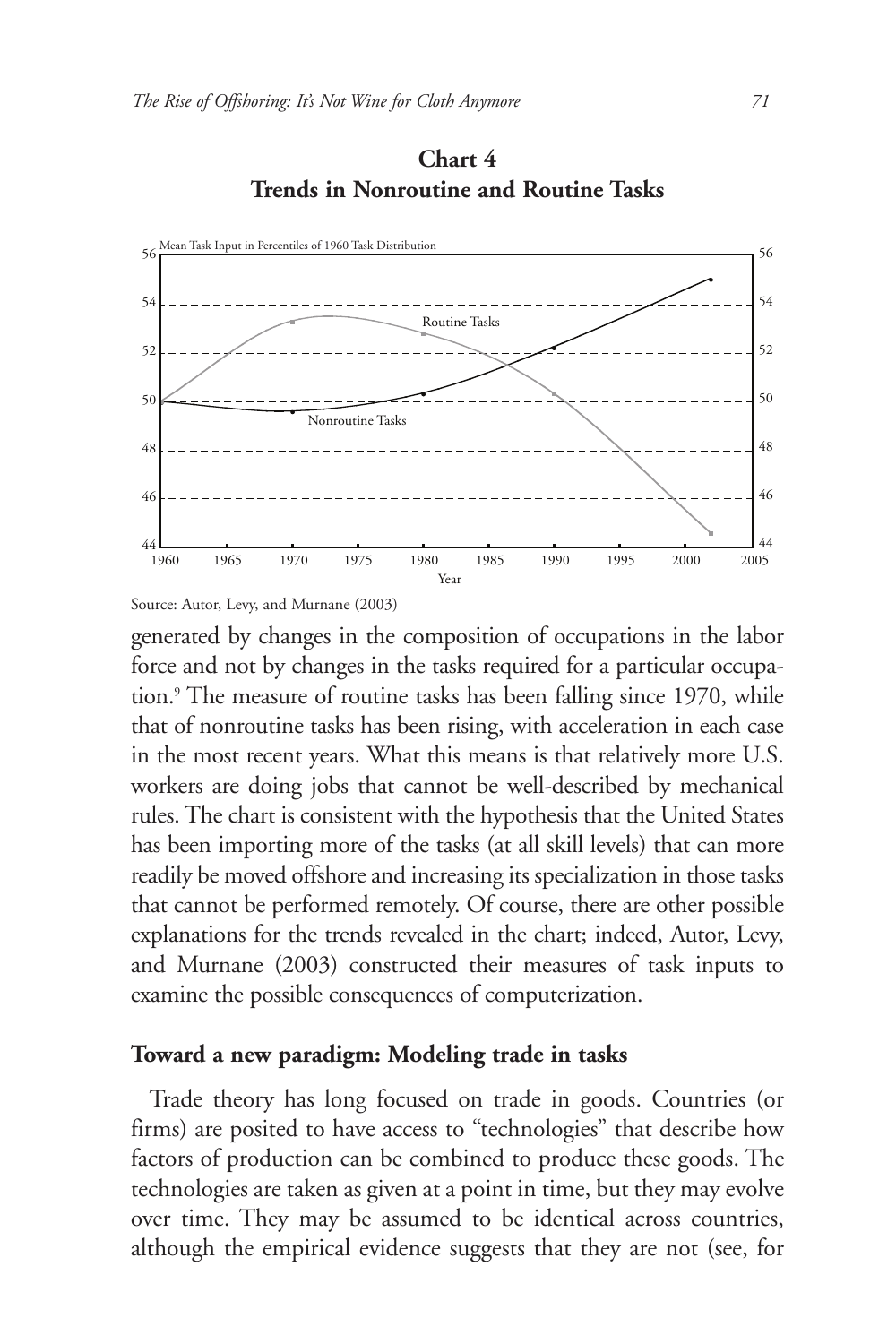example, Trefler, 1995, or Davis and Weinstein, 2001). The theory emphasizes the consequences of the relatively limited mobility of factors; often it is assumed that factors cannot move across borders, but goods (or at least some set of goods) can be traded costlessly, or at some modest cost.

To capture the recent trends, we wish to extend this traditional framework to allow for trade in tasks, as well as trade in goods. To do so, first, we need to represent the production process in terms of sets of tasks rather than simply the combination of bundles of inputs. Then, in keeping with the discussion in the "Offshoring" section, we need to incorporate the idea that tasks can be performed remotely, but some more easily than others. Finally, the revolution in communications technology can be analyzed as a reduction in the cost of offshoring tasks.

The model that we develop in Grossman and Rossi-Hansberg (2006) begins with the specification of technologies for producing two tradable goods. As in the traditional theory, the home country exports one of these goods and may produce the other in competition with imports. But, in contrast with standard theory, we elaborate the production process by assuming that it involves sets of tasks. Some tasks can be performed by labor with relatively little education or training, while others must be performed by workers who possess more skills. There may still be other tasks that are performed by other factors of production—for example, capital or additional categories of labor. We allow for the possibility of substitution between factors by assuming that the set of tasks performed by low-skilled labor (henceforth, "L-tasks") can be operated at different intensities, as can the set of tasks that must be performed by high-skilled labor (henceforth, "Htasks"), and any others tasks that may be needed for production. That is, when substitution is possible, a firm can achieve a given level of output either by conducting the L-tasks repeatedly and the H-tasks less often, or by performing the H-tasks more frequently and the Ltasks less so. Our model does not require that such substitution be technologically feasible. Indeed, the simplest case to consider is one in which each task must be performed exactly once in order to generate a unit of output.<sup>10</sup>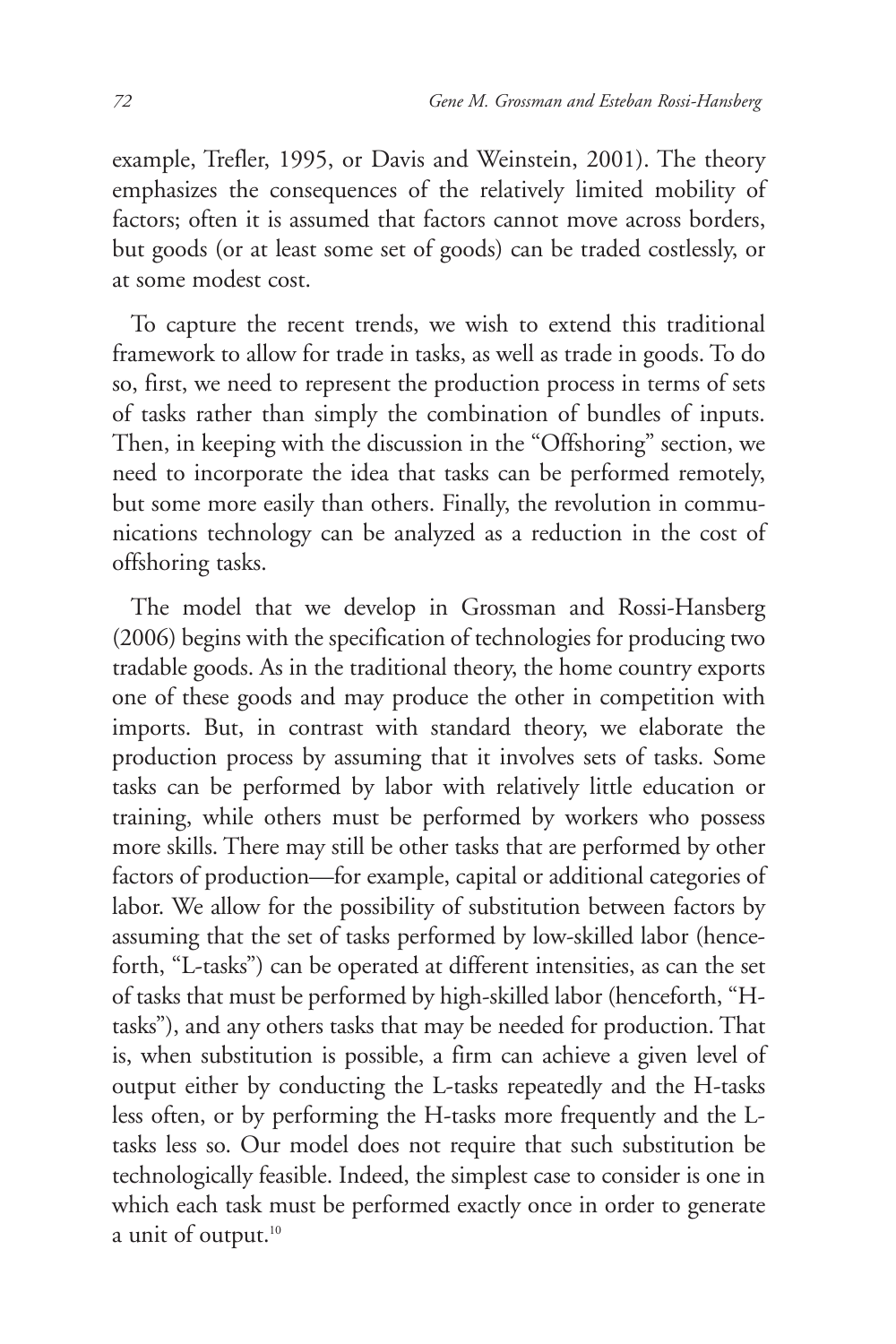As in the traditional trade models, we assume that the two goods differ in their "factor intensities." Suppose, for example, that a country imports textiles and exports financial services, and that textile production is relatively intensive in its use of low-skilled labor compared to high-skilled labor. Firms in each industry undertake a set of L-tasks and a set of H-tasks to produce their output. Our assumption that textiles are relatively labor-intensive means that, in this industry, the ratio of the low-skilled labor employed to perform L-tasks to the highskilled labor employed to perform H-tasks exceeds the similar ratio of employments used in producing financial services.

For the time being, let us assume that it is only possible to offshore tasks performed by low-skilled labor; all other tasks must be performed in close proximity to a firm's headquarters. In both the import-competing industry and the export industry, the various Ltasks differ in their suitability for offshoring. This may be because some tasks are easy to codify or describe with rules-based logic (for example, "sew this button two inches from the side and four inches from the bottom") and others are less so (for example, "check that the quality of this item meets our standards"). Or it may be because some services must be delivered personally (for example, "clean this room"), while others can be performed at a distance with little loss in quality (for example, "answer this customer service call"). For our purposes, we simply need to recognize and incorporate the variation in the costs of offshoring different tasks.

We assign a number (or index) between 0 and 1 to each of the L-tasks. Since these labels are arbitrary, we may choose them so that tasks with lower indexes can more readily be performed offshore than those with higher indexes. Suppose task *i* would require some amount of domestic low-skilled labor if performed close to a firm's headquarters. We assume that the same task would require  $\beta t(i) > 1$  units of foreign labor per unit of local labor if performed abroad. Here, *t*(*i*) is an increasing function of *i* because of our ordering of the tasks. The parameter  $\beta$  reflects the overall feasibility of offshoring at a point in time. We can represent improvements in transportation and communication technology that make the offshoring of L-tasks more economical as reductions in  $\beta$ .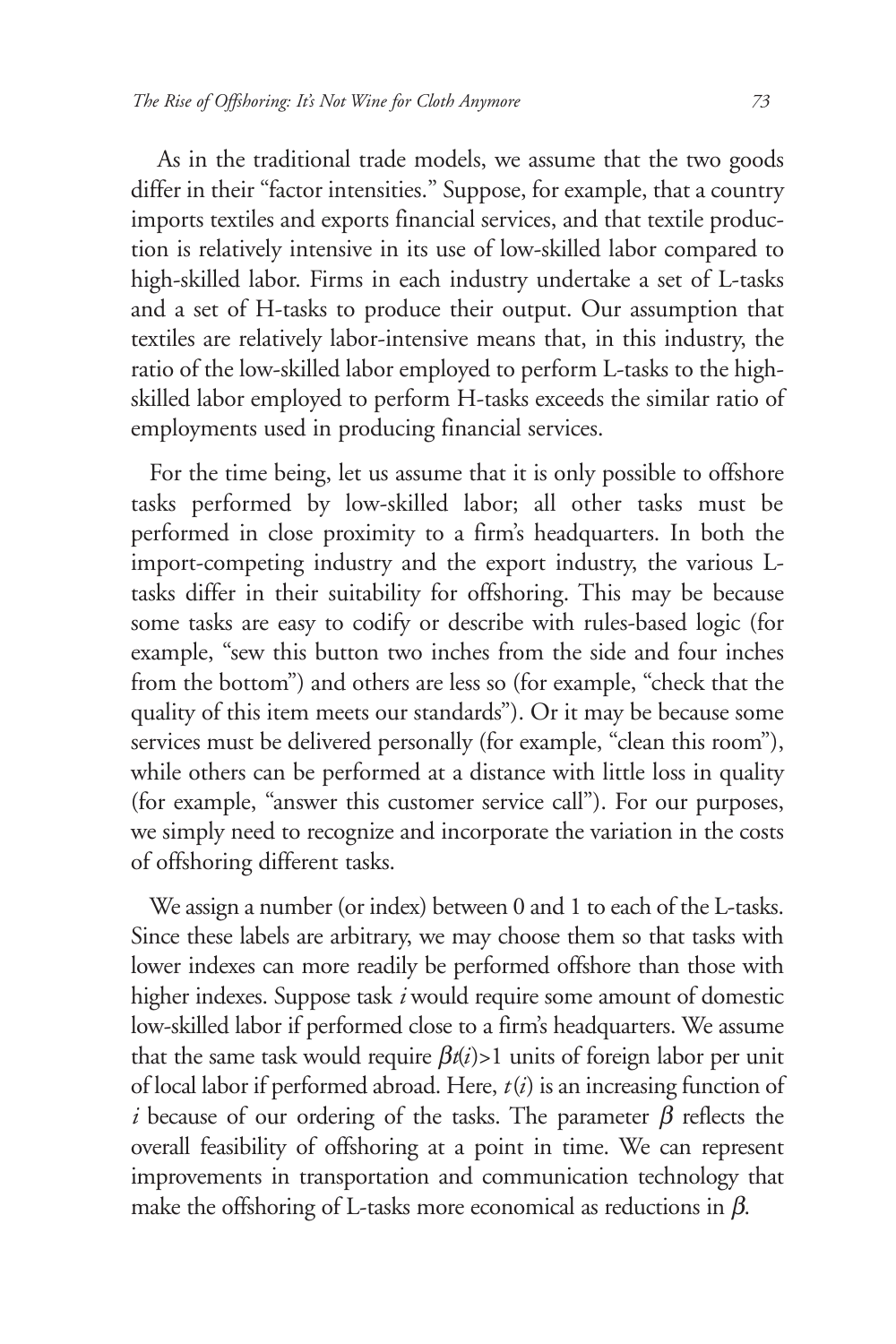Tasks can be offshored within or outside the boundaries of the firm. For our purposes, it does not matter much whether the firm opens a subsidiary in a foreign country and employs workers there to undertake certain tasks within its corporate boundaries, or whether it contracts with a foreign purveyor under an outsourcing arrangement. The recent trade literature has examined which organizational form is preferable in different countries and different industries,<sup>11</sup> but in either case, the effects on production, wages, and prices will be roughly the same. For the analytics of this paper, we will not distinguish between offshore outsourcing and intrafirm dealings by multinational corporations.

Which tasks will a firm send offshore? The benefit of offshoring a given task derives from the lower wages abroad. The cost derives from instructing and monitoring workers at a distance or from impersonal delivery of services. Clearly, the firm will offshore those tasks for which the benefits exceed the costs. Let *w* and *w\** be the domestic and foreign wage rates for low-skilled labor. Then, a firm will choose to offshore those L-tasks (with low indexes *i*) for which  $\beta t(i) w^* < w$ and to keep in close proximity those tasks (with high indexes *i*) for which  $\beta t(i)$   $w^*$   $\gg$   $w$ . We denote by *I* the index of the marginal task, which is the one that entails a similar cost in either location. Then

$$
(1) \t\t\t w = \beta t(I)w^*.
$$

Note that *I* also is the fraction of L-tasks performed offshore because we have constructed the index of tasks to run from 0 to 1.<sup>12</sup>

Now, consider the cost *c* of producing one unit of some good. This cost comprises the amount paid to domestic low-skilled labor for Ltasks performed at home, the amount paid to foreign low-skilled labor for L-tasks performed abroad, the amount paid to high-skilled labor for performing H-tasks, and the amount paid to any other factors that may be used in production. In symbols,

(2) 
$$
c = wa_L(1-I) + w^* a_L \beta T(I) + sa_H + ...
$$

where  $a<sub>L</sub>$  is the amount of domestic low-skilled labor used by the industry to perform a typical L-task,  $a_H$  is the amount of high-skilled labor used to perform a typical H-task, and *s* is the domestic wage of high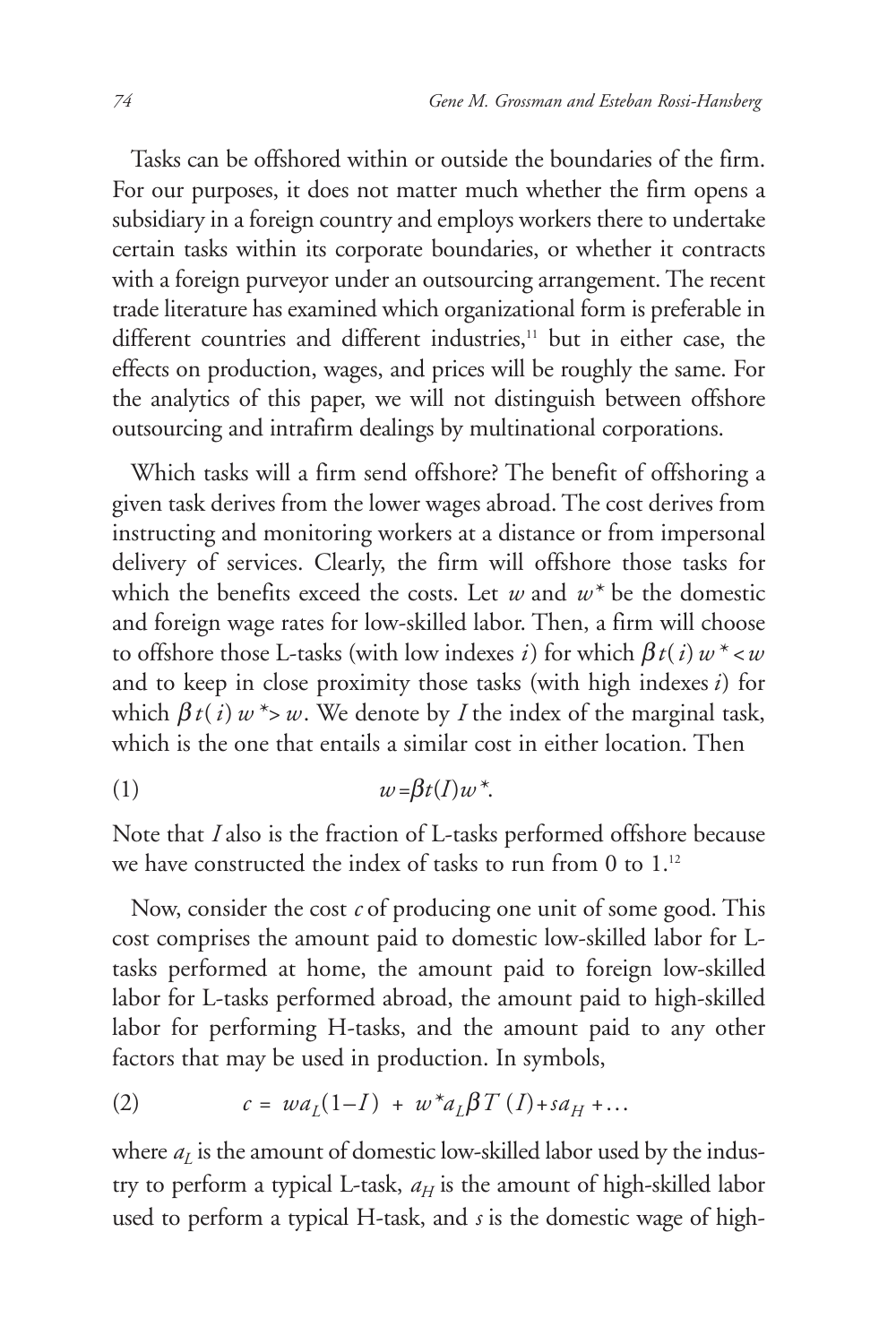skilled labor. The factor intensities,  $a<sub>L</sub>$  and  $a<sub>H</sub>$ , may be fixed by the technical requirements of production, or they may reflect the firms' optimal choices in light of substitution opportunities and prevailing factor prices. The first term on the right-hand side of (2) represents the product of the wage and the amount of domestic low-skilled labor used per unit of output, where the latter is the labor input per task times the fraction of tasks 1–*I* that the firm chooses to undertake at home. The second term on the right-hand side of (2) represents, analogously, the wage payments to foreign unskilled workers. Here,  $\beta T(I)$  is the ratio of foreign labor to domestic labor that is needed to perform *all of the tasks with indexes less than or equal to I*. <sup>13</sup> This ratio exceeds one to an extent that reflects the extra costs associated with remote performance of this set of tasks. The third term in (2) is the amount paid to domestic-skilled labor per unit of output, considering (for the time being) that the tasks undertaken by these workers cannot be performed offshore, and so on for any additional factors.

Substituting (1) into (2), we find that

$$
(3) \t c = w\Omega a_L + s a_H + \dots
$$

where  $\Omega$ <1.<sup>14</sup> This way of writing the unit cost emphasizes that the wage bill for low-skilled labor is a fraction of what it would be without the possibility of offshoring, before we take into account any changes in factor prices that result from offshoring and any substitution between factors that might take place. Notice that equation (3) looks just like the cost equation of a firm that has no opportunity to offshore but employs low-skilled workers whose productivity is (inversely) measured by  $\Omega$ . If such a firm were to experience an improvement in the productivity of its low-skilled labor, this would generate a direct cost savings for the firm in proportion to the product of its labor use per unit of output  $a<sub>I</sub>$  and the domestic wage *w*. Similarly, when offshoring becomes less costly (lower  $\beta$ ), so that  $\Omega$  falls, this generates a cost savings for a firm that conducts some Ltasks abroad of a similar magnitude. In this sense, improvements in the feasibility of offshoring are economically equivalent to laboraugmenting technological progress.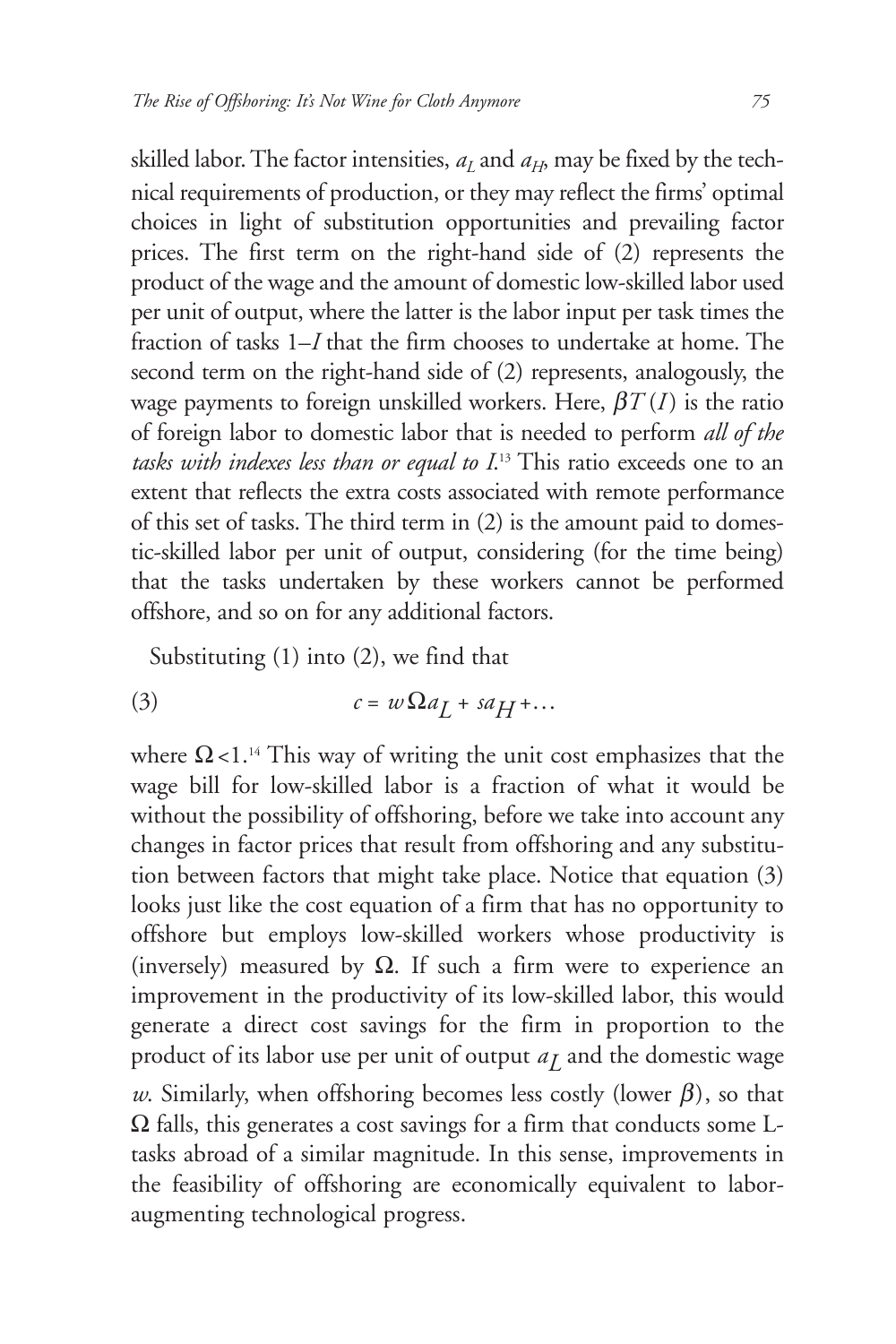# **The consequences of a reduction in offshoring costs**

As we have discussed above, the revolution in information technology makes it economical for firms to offshore more tasks than ever before. We can examine the implications of this transformation in economic geography using the analytical framework described in the previous section. Recall that we used  $\beta t(i)$  to represent the ratio of the foreign labor needed to perform task *i* in a given industry relative to the domestic labor needed to perform the same task. The costs of offshoring have been falling over time, thanks to the fax machine, email, mobile telephony, videoconferencing, and the like. We can model these trends as a decline in  $\beta$  that shifts the schedule of offshoring costs downward.

Accounting for all the effects of a reduction in the cost of offshoring requires a general equilibrium model of production and trade. We have developed such a model in Grossman and Rossi-Hansberg (2006). As we have noted before, the model has two sectors: one that produces an export good and another that can produce goods that compete with imports. Both sectors are assumed to be perfectly competitive, although our conclusions would be much the same in a model with fixed markups of prices over unit costs. The model allows for two, three, or many factors of production.

We have not as yet discussed how the costs of offshoring L-tasks in the import-competing industry compare to those for offshoring such tasks in the export sector. It may be easier to perform remotely a given fraction of the L-tasks used to produce textiles than the L-tasks used in providing financial services. Or the opposite may be true. And improvements in communications and transportation technologies may reduce offshoring costs more dramatically in one industry than the other. We know of no evidence that speaks to whether offshoring of Ltasks is easier in import-competing industries or export industries.15 Without any data to guide us, we focus first on the neutral case in which offshoring possibilities are similar across industries; that is, the same  $t(i)$  schedule applies to both sectors and the same cost parameter  $\beta$  applies as well. Consideration of other possibilities will be discussed in the "Offshoring that is concentrated in certain industries" section.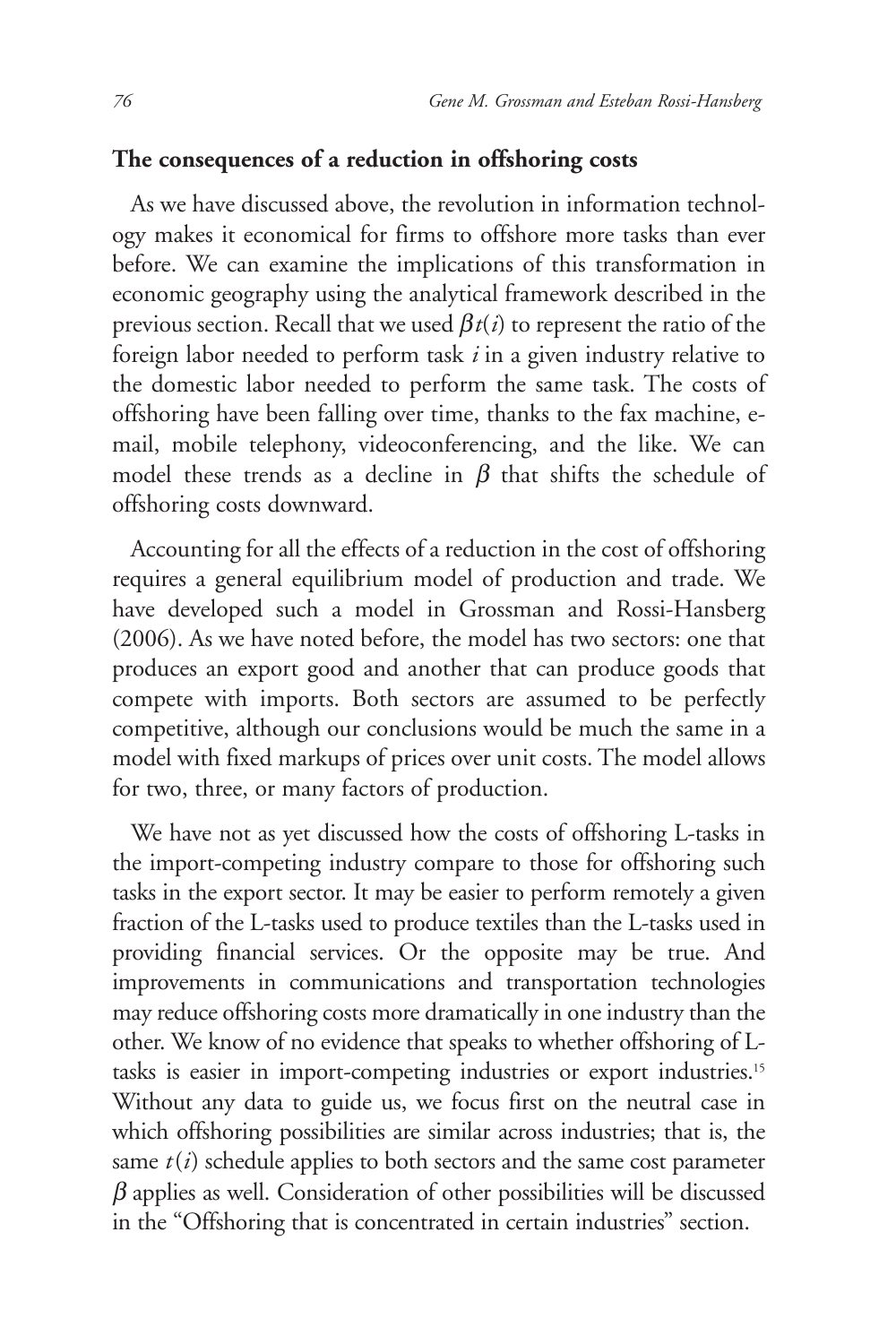A fall in the cost of offshoring L-tasks affects the domestic market for unskilled labor via several channels. First, it reduces the cost of performing the low-skill tasks, as we emphasized in the previous section. Second, it creates an imbalance between labor demand and labor supply at the initial factor prices, output levels, and techniques of production because firms will have incentive to substitute foreign labor for domestic labor in performing certain additional tasks. The effects of this imbalance are analogous to those of an increase in the domestic supply of low-skilled labor. Finally, it provides different incentives for the two sectors to expand, which changes the composition of output at the initial prices. If the offshoring country is a large one such as the United States, this would create imbalances in world markets at the initial prices. So, the relative price of goods must respond to preserve market-clearing. Such changes in relative prices have further implications for factor rewards, as we know from traditional trade theory.

In Grossman and Rossi-Hansberg (2006), we show that the change in the domestic wage of low-skilled labor resulting from a decline in  $\beta$  can be decomposed into three components. Using a "hat" over a variable to represent a percentage change, we can write

(4) 
$$
\hat{w} = -\hat{\Omega} - \alpha_1 \hat{p} - \alpha_2 \frac{dI}{1-I}
$$

where *p* is the relative price of the offshoring country's export good in terms of its import good, or its terms of trade.

We call the first term on the right-hand side of (4) the productivity effect. It has been overlooked in much of the previous academic literature and public discussion of offshoring.16 All else equal, as a decline in the cost of offshoring leads more L-tasks to be sourced abroad, costs fall in proportion to low-skilled labor usage. The fall in  $\Omega$  tends to boost demand for low-skilled labor and, thus, push up their wages. The second term on the right-hand side of (4) is a relative-price effect. A change in the ease of offshoring often will alter a country's terms of trade. If the home country's terms of trade improve (*p* rises), this typically will exert downward pressure on the low-skill wage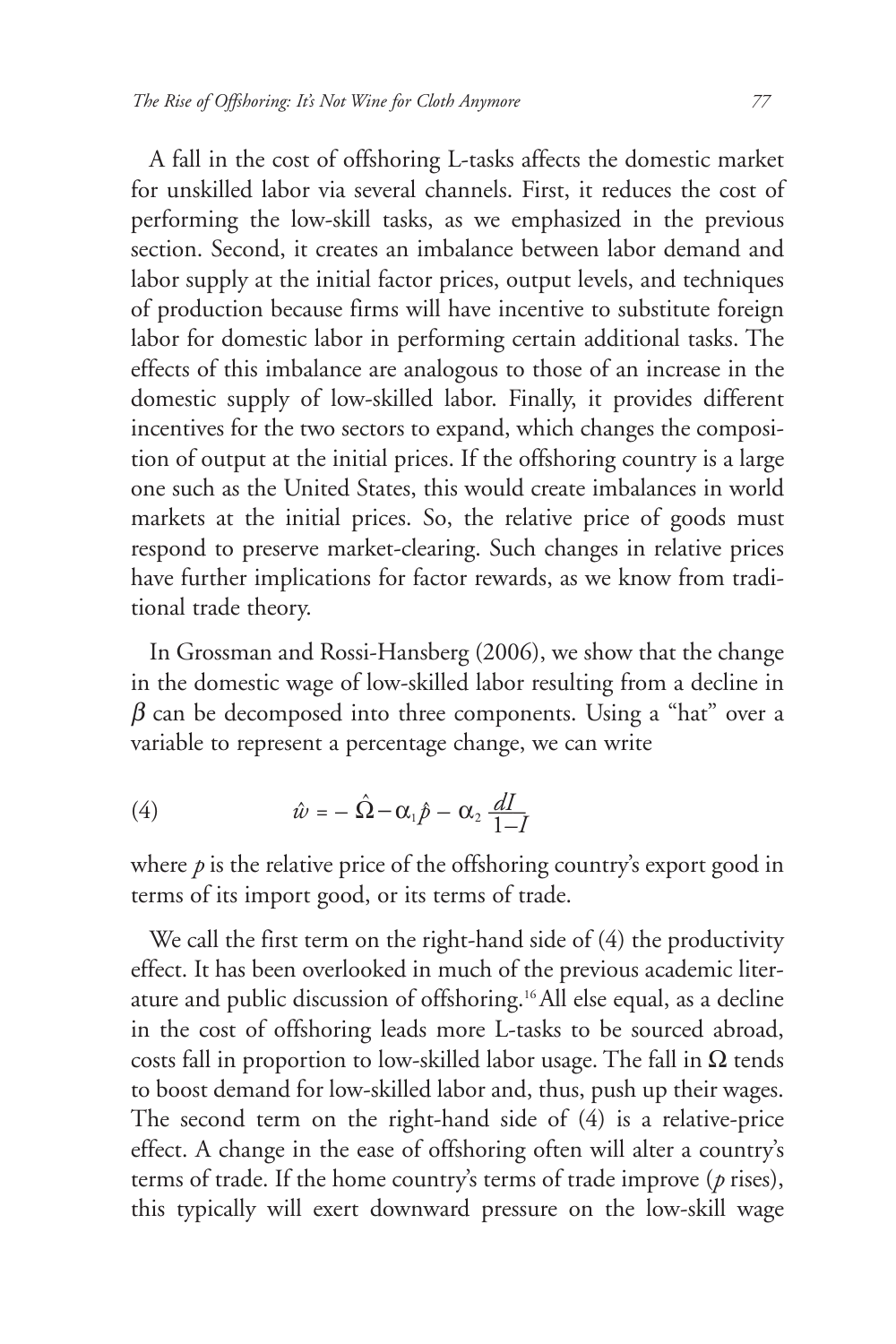because countries that offshore L-tasks usually export goods that rely more heavily on high-skilled labor than on low-skilled labor. The final term is a labor-supply effect. The expanded offshoring of L-tasks (*dI* > 0, where *dI* denotes the change in the set of tasks offshored) frees up the domestic labor that otherwise would perform these tasks, and so has effects analogous to an increase in the supply of this factor.

Similarly, the effect of improved prospects for offshoring L-tasks on the wages paid to high-skilled workers can be decomposed, to obtain

(5) 
$$
\hat{s} = \alpha_3 \hat{p} + \alpha_4 \frac{dI}{1-I}.
$$

Notice that there is no direct productivity effect. We see in (2) that a change in offshoring of low-skilled tasks has no direct effect on the firm's wage bill for high-skilled workers. To the extent that a change in offshoring improves the terms of trade, this will tend to benefit high-skilled workers in a country that exports skill-intensive goods. Also, the freeing up of domestic low-skilled labor that attends an offshoring of additional L-tasks can have beneficial implications for high-skilled workers.

The decompositions in (4) and (5) help us to think systematically about how improving communications technology and the resultant increase in task trade affects domestic factor markets. In the remainder of this section, we examine the effects of improved prospects for offshoring in various trading environments. In the next section, we use (4) as the basis for assessing the recent history of wage movements for blue-collar workers in the United States.

# *Offshoring in a small Heckscher-Ohlin economy*

The most familiar framework for studying trade between moredeveloped and less-developed economies is the Heckscher-Ohlin model. The model features two industries and two factors of production. Each factor is employed relatively intensively in one of the industries. For example, the textile industry employs relatively more low-skilled workers than high-skilled workers, whereas the opposite is true in financial services. In this model, a country exports the good that makes intensive use of its relatively abundant factor.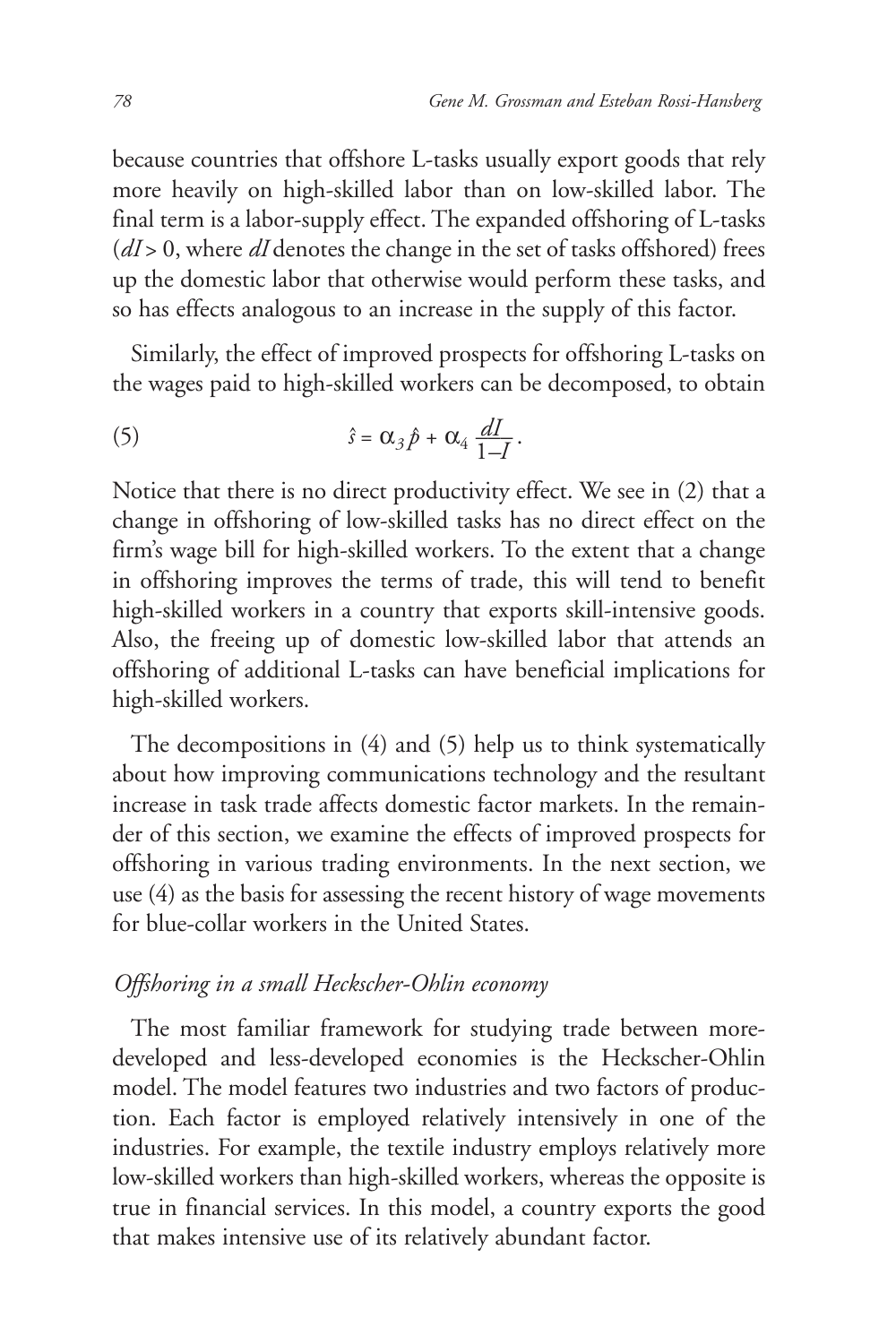We can add offshoring to the model in the manner described above. In each industry, production involves a set of low-skill tasks and a set of high-skill tasks, with or without the possibility of substitution between these sets of tasks. Low-skill tasks in each industry can be performed offshore where wages are lower than they are at home. But some tasks are quite costly to offshore, while others are less so. Firms in each industry decide which tasks to offshore and which to keep at home.

To help with intuition, we consider first a "small economy." In the parlance of international trade theory, a small economy is one where decisions and outcomes do not affect world prices. The United States is not a small economy, of course, but we can think of offshoring by, for example, firms in Belgium. Belgium's task trade is unlikely to affect world prices of the goods it trades or wage rates in the developing world.

Equations (4) and (5) help us derive the factor-price effects of improvements in Belgium's opportunities for offshoring (holding fixed, for the moment, the trading environment in the rest of the world). By assumption, there are no changes in world prices; so  $\hat{p} = 0$ . Moreover, the Heckscher-Ohlin model has the property that changes in factor supplies do not affect factor prices, as long as both industries are active. An increase in the supply of, say, low-skilled labor, leads to an expansion of the labor-intensive sector and a contraction of the skill-intensive sector, so that extra workers are absorbed without any fall in the marginal product of low-skilled labor. This feature of the model implies that  $\alpha_2 = \alpha_4 = 0$ ; the "as if" increase in labor supply that attends an expansion of offshoring has no effect on wages in this setting. It follows, then, that  $\hat{w} = -\hat{\Omega} > 0$  and  $\hat{s} = 0$ . That is, *domestic, low-skilled labor captures all of the benefits from the technological improvements in*

*offshoring, while domestic high-skilled labor is left unaffected.* 

The small Heckscher-Ohlin economy reveals the productivity effect of offshoring in stark contrast. The initial impact of an improvement in the possibilities for importing L-tasks is a reduction in the demand for low-skilled labor, as tasks formerly performed by these workers are moved offshore. But the international relocation of tasks generates cost savings for both industries, the largest of which accrue to the sector that relies most heavily on low-skilled labor. Thus, the labor-intensive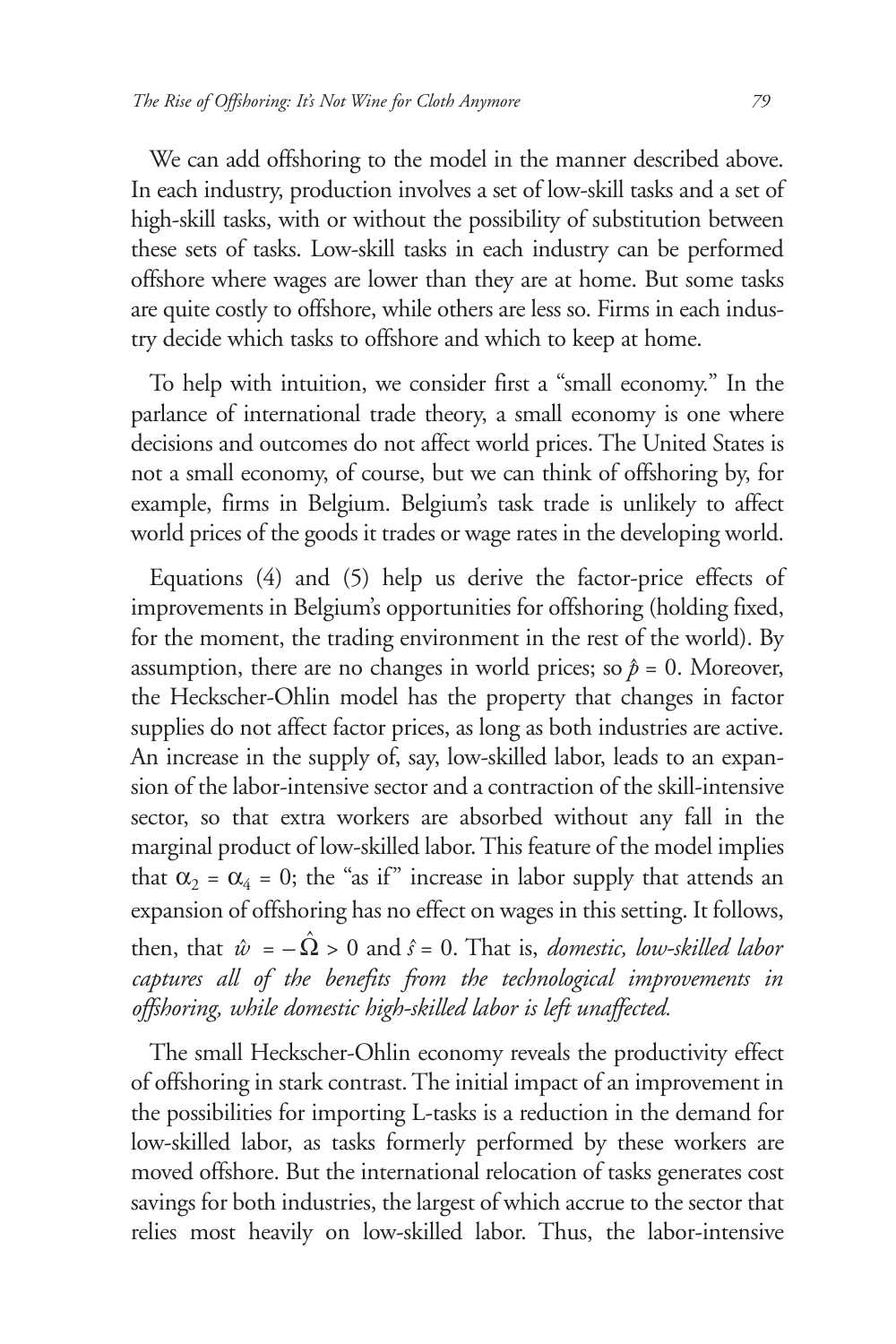industry has a greater incentive to expand and does so relative to the skill-intensive industry. The expansion more than offsets the initial fall in labor demand, so that the domestic, low-skilled workers are utilized in the economy—and the additional foreign workers are accommodated—at a higher marginal product than before.

# *Offshoring in a large Heckscher-Ohlin economy*

In a large economy such as the United States, there is more to the story. The response of relative outputs to improved opportunities for offshoring will alter world relative prices. And an increase in task trade will affect wages in the country where the offshored work is performed.

In Grossman and Rossi-Hansberg (2006), we examined a Heckscher-Ohlin world economy with two large countries in which each country exports the good that makes intensive use of its abundant factor. Wages in the more-developed economy are uniformly higher than those in the less-developed country due to an assumed productivity advantage that applies in all industries.<sup>17</sup> At the outset, there is offshoring of L-tasks in both industries. We consider again a uniform improvement in the technology for offshoring; that is, the costs of remote L-task performance decline in both sectors.

As before, there is a productivity effect that works to the benefit of low-skilled labor in the country with technological superiority (for example, the United States). Now, however, we also find a relative-price effect. The relative world output of labor-intensive goods expands at the initial relative prices, causing the terms of trade in the richer country to improve. This movement in relative prices exerts upward pressure on the wage of high-skilled labor in both countries and downward pressure on the wages of their less-skilled counterparts. These effects are familiar from the work of Stolper and Samuelson (1941). Again, there is no labor-supply effect of the increased offshoring because changes in factor supplies do not affect factor prices in the Heckscher-Ohlin model when countries are incompletely specialized. Thus, the rich country experiences an increase in the wages of skilled workers and an improvement in its terms of trade.<sup>18</sup>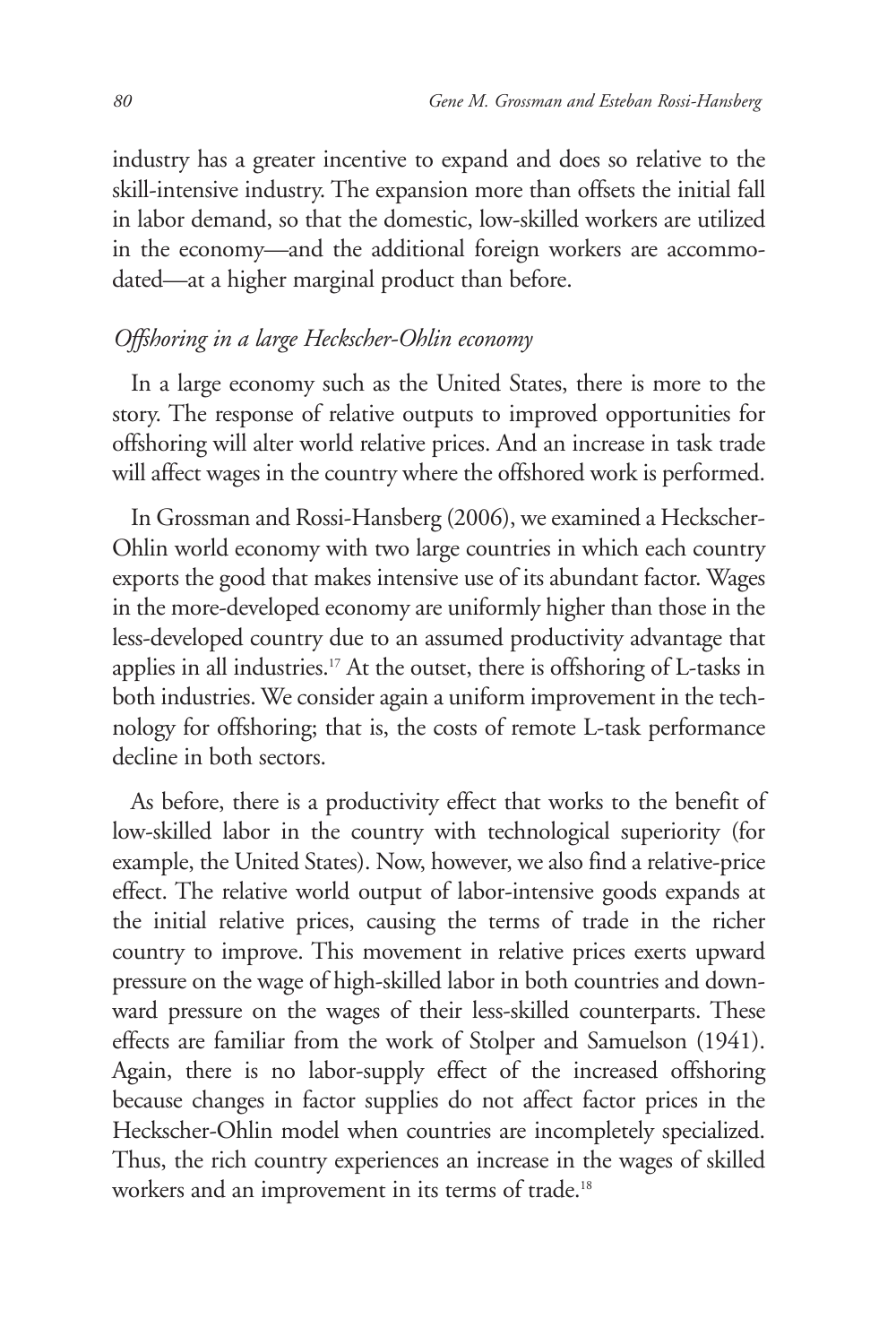What happens to the wages of the low-skilled workers in the advanced economy? The answer depends on the relative strengths of the two offsetting influences. If demands for the goods are inelastic, the relative-price movements in response to supply changes will be large. And if the import-competing and export sectors are not very different in their factor intensities, then the responses of wages to relative-price movements will be large. In such circumstances, the relative-price effect will be large and may dominate the productivity effect. But the opposite also is possible, in which case, an improvement in the technology for trading tasks will generate a "win-win" situation in the country with technological superiority; all workers there may share in the gains from offshoring, regardless of their skill levels. In particular, the workers who were performing the tasks that are being offshored will benefit from this process.

# *Labor-supply effect*

Leamer (2006) and others have drawn an analogy between increased opportunities for offshoring (and the increased integration of poor countries into the world economy more generally) and an expansion in the world supply of low-skilled labor. There is an element of truth to this argument, although we have seen that it captures only part of the story. But we have not yet seen any implications of this expanding labor supply for domestic wages. The explanation for this lies in a special property of the Heckscher-Ohlin model with incomplete specialization; factor growth can be accommodated by a change in the composition of output in each country, without any impact on factor prices.

In other trading environments, factor prices do respond to factor supplies. So, there is one further effect of improvements in opportunities for the offshoring of L-tasks that bears discussing. The simplest setting in which to see it is one in which the offshoring economy is specialized in producing a single good.<sup>19</sup>

Consider a small country that produces a single good and takes the world price of that good and the foreign wage as given. As the cost of offshoring L-tasks falls, firms there move more tasks abroad. This raises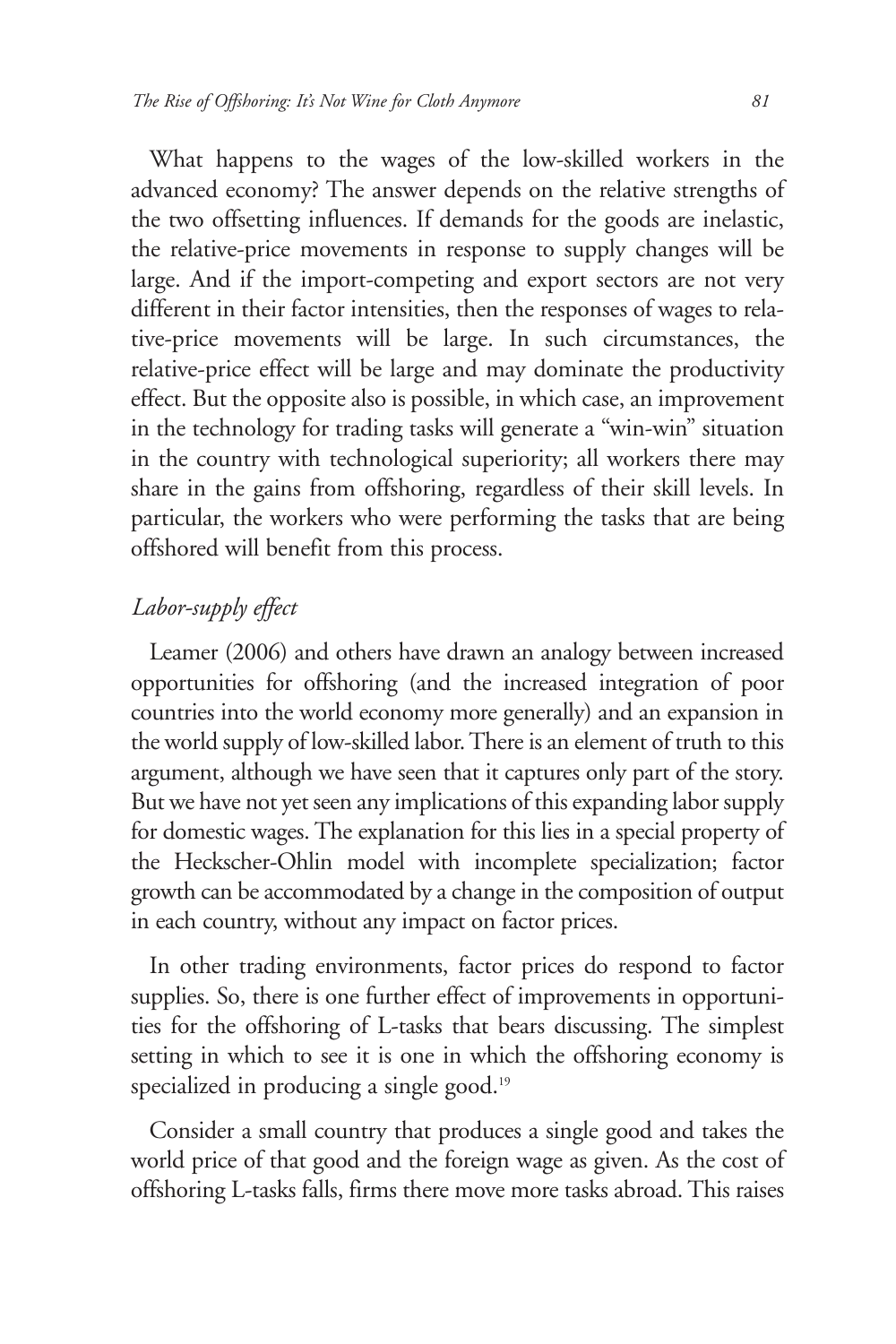productivity, but, at the same time, it increases the total amount of lowskilled labor (foreign and domestic) that is combined with a fixed supply of high-skilled labor. There are offsetting effects on the wage of the country's low-skilled labor. In Grossman and Rossi-Hansberg (2006), we show that the low-skill wage must fall if the initial volume of offshoring is small, but, as task trade grows, the adverse effects on low-skill wages may be reversed. The (positive) productivity effect is more likely to dominate the (negative) labor-supply effect if the share of low-skilled labor in total costs is large, the elasticity of substitution between low- and high-skilled labor is large, and the costs of offshoring rise sharply with the fraction of tasks that is sourced abroad. Our calculations in the next section, which are meant to shed some light on the relative size of the productivity and labor-supply effects of task trade, suggest that the former effect may well dominate the latter for American blue-collar workers.

# *Offshoring that is concentrated in certain industries*

Until now, we have discussed the effects of offshoring when firms in all sectors of the economy face similar costs of moving tasks abroad. This seems to us the natural case to address because offshoring has become widespread across many different manufacturing and service industries. No doubt it is easier to offshore tasks in some sectors than others. But we see no reason to suspect that the ease of offshoring low-skill tasks is systematically related to the overall skill intensity of the industry.

But for those whose reading of the (scant) evidence is different from ours, it is easy enough to adapt our framework to study offshoring that occurs predominantly in certain industries. In the special case where offshoring of L-tasks is heavily concentrated in labor-intensive industries such as textiles and apparel, reductions in the cost of offshoring have effects similar to those of technological progress that are concentrated in such industries.<sup>20</sup> Alternatively, if industries that rely heavily on input of highly skilled labor, such as pharmaceuticals and finance, are the ones that can most readily move their L-tasks abroad, then reductions in the costs of offshoring will generate wage responses like those of technological progress in these industries. And we know from Jones (1965), Leamer (1998), and others that technological progress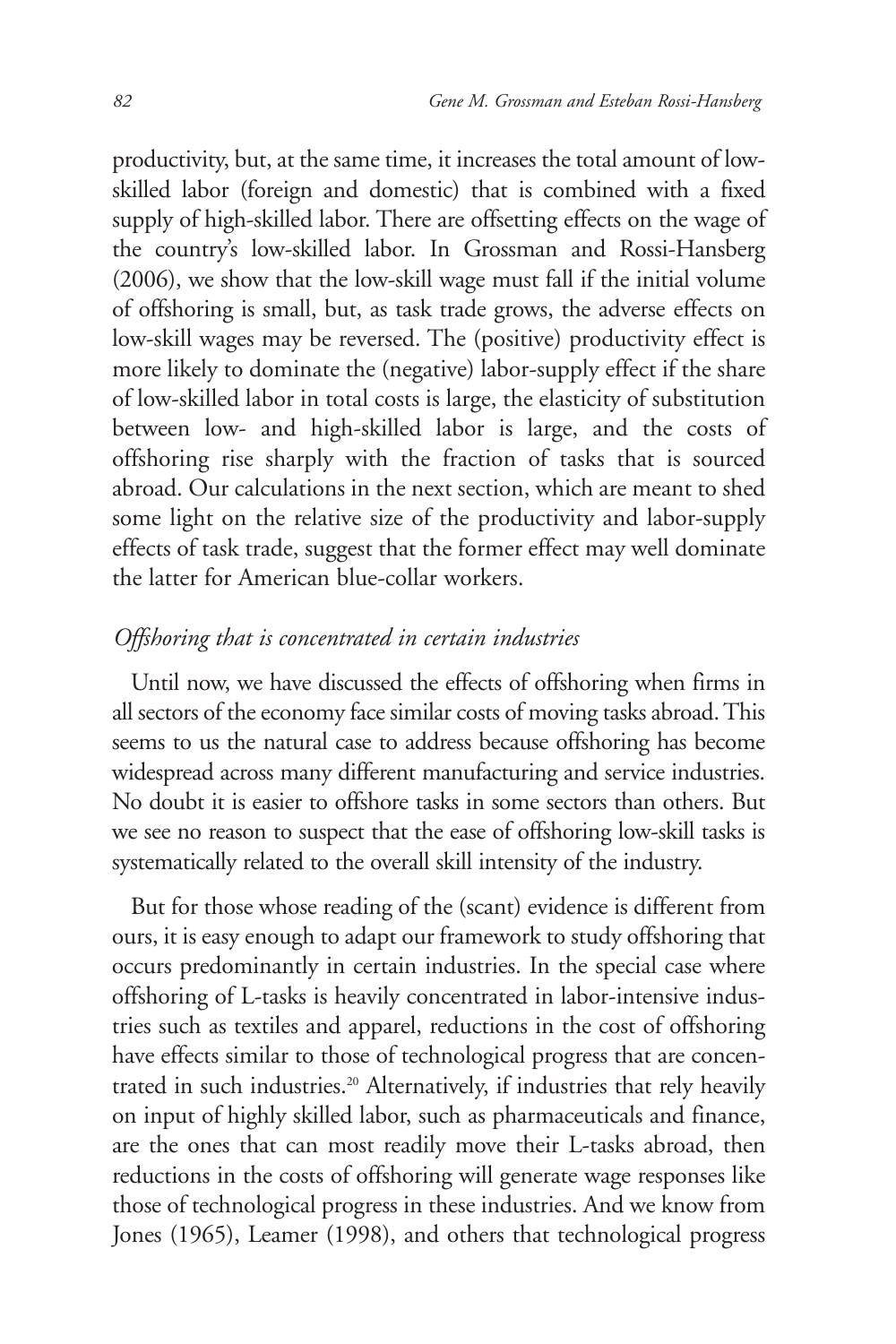in an industry tends to benefit the factors that are used most intensively there. So, improvements in the ease of offshoring L-tasks in labor-intensive manufacturing industries will tend to benefit lowskilled workers even more than in the neutral case described above, whereas high-skilled workers will benefit from improved possibilities for offshoring L-tasks in skill-intensive industries.

# *Offshoring tasks performed by skilled workers*

The offshoring of white-collar jobs has created even more media frenzy than the migration of blue-collar jobs. Although the evidence suggests that the offshoring of tasks requiring great skill has been modest to date, there can be little doubt that the future holds more of this. What will be the consequences for U.S. labor markets?

The framework developed in Grossman and Rossi-Hansberg (2006) can readily accommodate the offshoring of tasks that require high-skilled labor. We can introduce a schedule analogous to that for L-tasks that represents the extra foreign labor needed to perform a given H-task. Skilled workers in China and India earn less than their counterparts in the United States and Europe because the state of technology there continues to lag that in the leading economies. Firms in the advanced countries, thus, have an incentive to offshore those H-tasks that can be performed remotely without significant trade costs.

Our analysis of trade in H-tasks is straightforward and should hold few surprises at this point. In general, such offshoring generates a productivity effect, a relative-price effect, and a factor-supply effect, much like the offshoring of L-tasks. But the incidence is different. The productivity effect redounds to the benefit of the more-educated domestic workers; for example, the American software engineer who can design more programs because a substantial part of the code is written in India. The relative-price effect works against the high-skilled workers—as the skill-intensive sector expands, the relative price of its output falls, which raises wages for low-skilled workers, while reducing those for high-skilled workers. And the additional opportunities for offshoring white-collar tasks act like an expansion in the supply of high-skilled labor, which may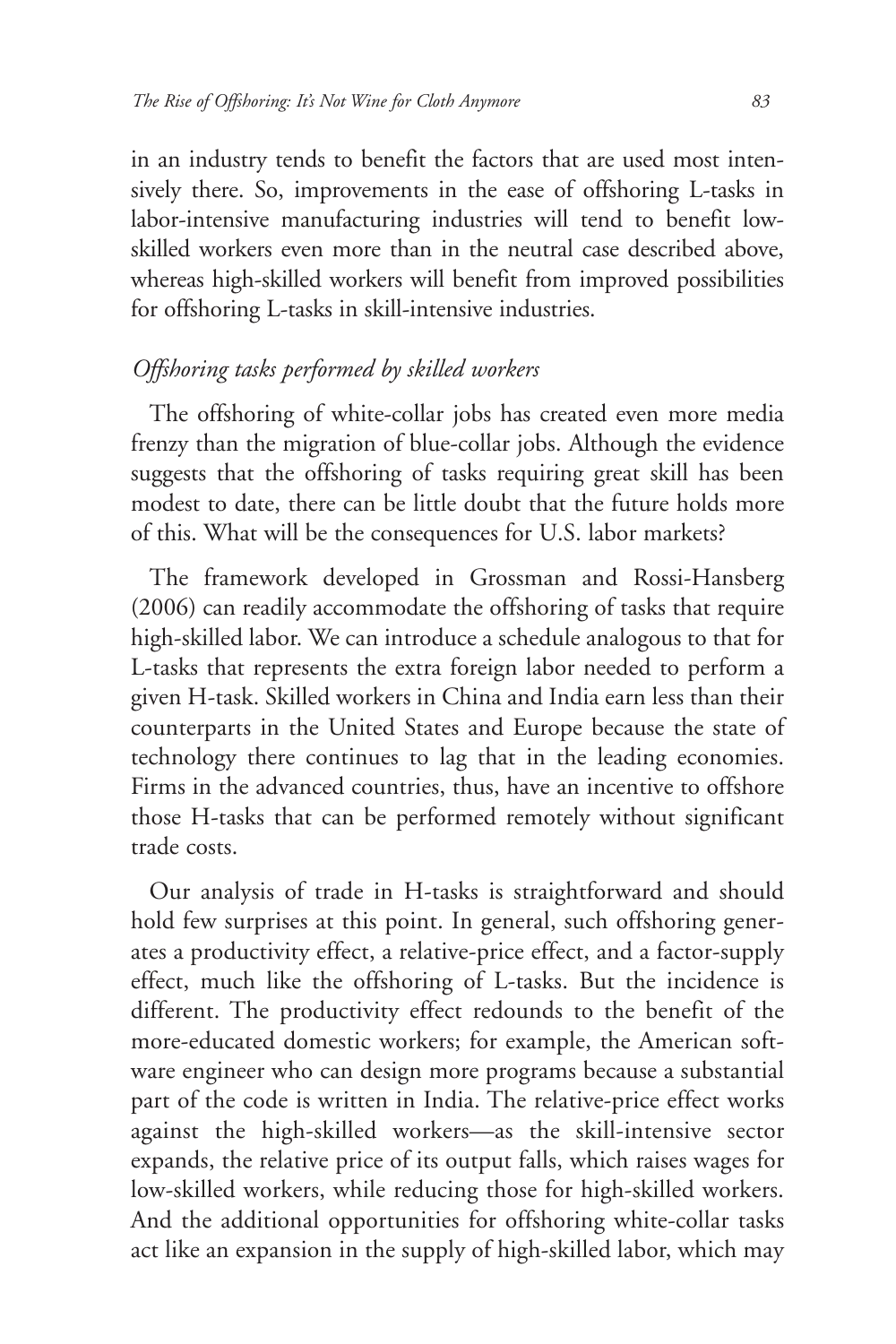further boost the wages of the less skilled and offset the productivity gains for the more-educated parts of the workforce. In sum, the bottom tier of the American wage distribution should benefit from further expansion in the offshoring of high-skill tasks, and the middle and upper tiers may gain as well, if the productivity boost is large enough.

So far, we have focused attention on cases in which offshoring costs fall for tasks performed by either low-skilled or high-skilled labor. However, a distinct possibility is that the ease of offshoring is independent of skill level (Blinder, 2006). In such circumstances, a decrease in the cost of offshoring all tasks in the economy will generate a productivity effect for both factors. Overall, this fall in offshoring costs will resemble a factor-neutral increase in productivity, without any effect on the relative price or relative factor supplies. The result is a similar increase in the wages of *all* workers.

#### **A back-of-the-envelope calculation**

Ideally, we would like to be able to isolate the productivity, relativeprice, and labor-supply effects that have resulted from the recent growth in task trade by U.S. firms. However, considering the pitfalls that exist in measuring the extent of such trade, it is difficult, if not impossible, to distinguish the labor-market effects of increased offshoring from other trends in the world economy. Accordingly, we shall settle for a more modest approach. We shall ask whether recent trends in the wages of low-skilled workers in the United States are consistent with the existence of a positive productivity effect from increased offshoring. We do so by identifying a residual component of real wage movements for low-skilled workers after accounting for the estimated effects of TFP growth and of terms-of-trade changes. In our model, the residual component represents the combined effects of the labor-supply expansion and productivity enhancement that result from improved opportunities for offshoring. We find that the residual has been almost uniformly positive over the period from 1998 to 2004, a finding that is consistent with the existence of a positive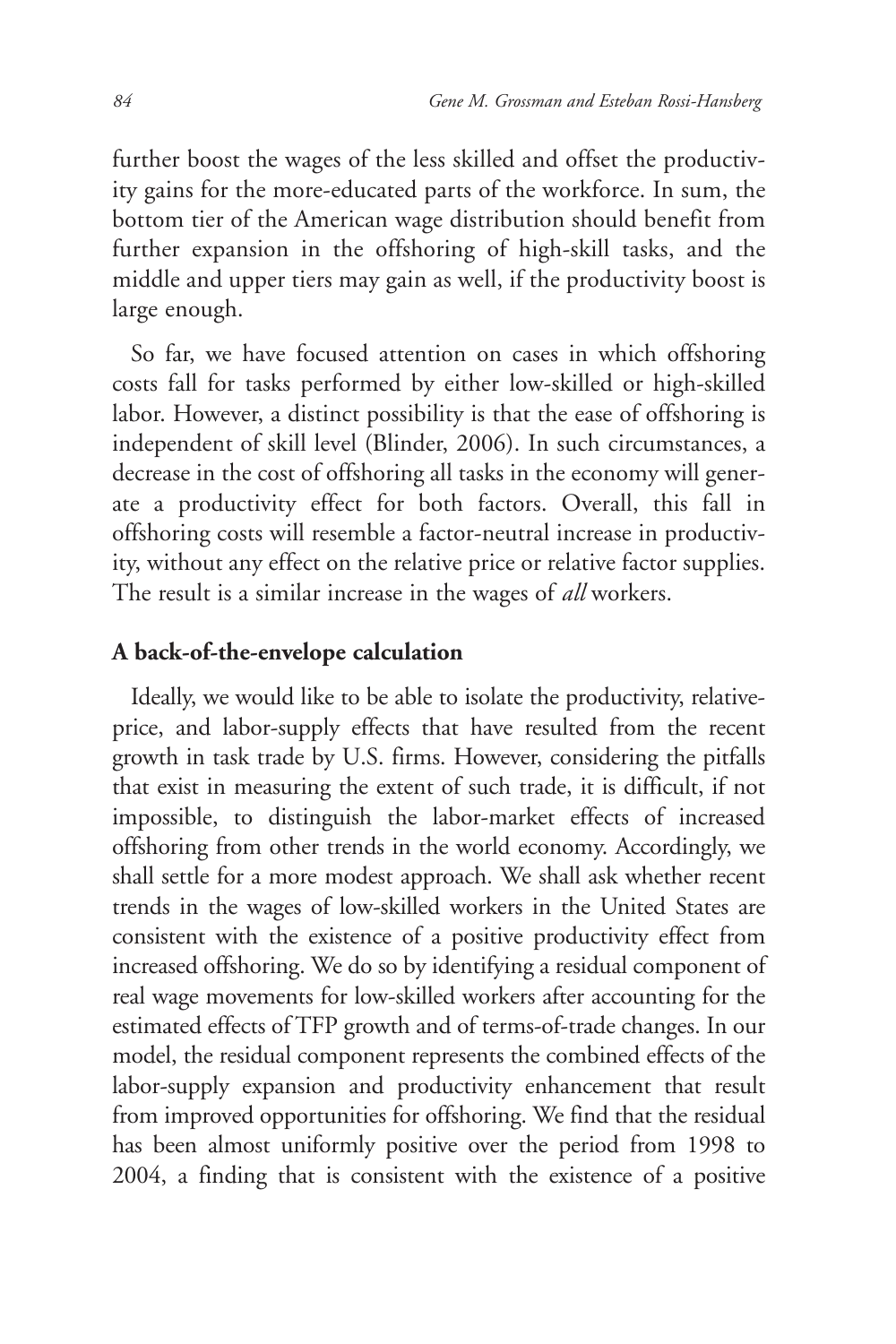

**Chart 5 Low-Skilled, Blue-Collar Wage Decomposition**

productivity effect from increased offshoring that has bolstered the wages of low-skilled Americans.

The lightest curve in Chart 5 shows the movement in hourly wages for low-skilled blue-collar workers from 1997 through 2004. We measure the wages of low-skilled, blue-collar workers as the compensation of Level 1 blue-collar workers in the *National Compensation Survey*. <sup>21</sup> As an alternative measure of the wages of American lowskilled labor, we show in Chart 6 the time series for average hourly wages among all blue-collar workers. The wage of low-skilled, bluecollar workers has risen from \$7.38 per hour in 1997 to \$8.97 per hour in 2004. The hourly wage of the average blue-collar worker has risen from \$12.36 to \$15.46 during this period. The second-lightest curve in each chart shows the pertinent real wage after adjusting for inflation of the Consumer Price Index. Real wages of the least-skilled and average blue-collar worker have risen modestly over the period.

The curve in Chart 5 labeled "Wage 97 + TFP" shows the hourly wages that low-skilled, blue-collar workers would have earned in each year subsequent to 1997 had the path of wages followed the path of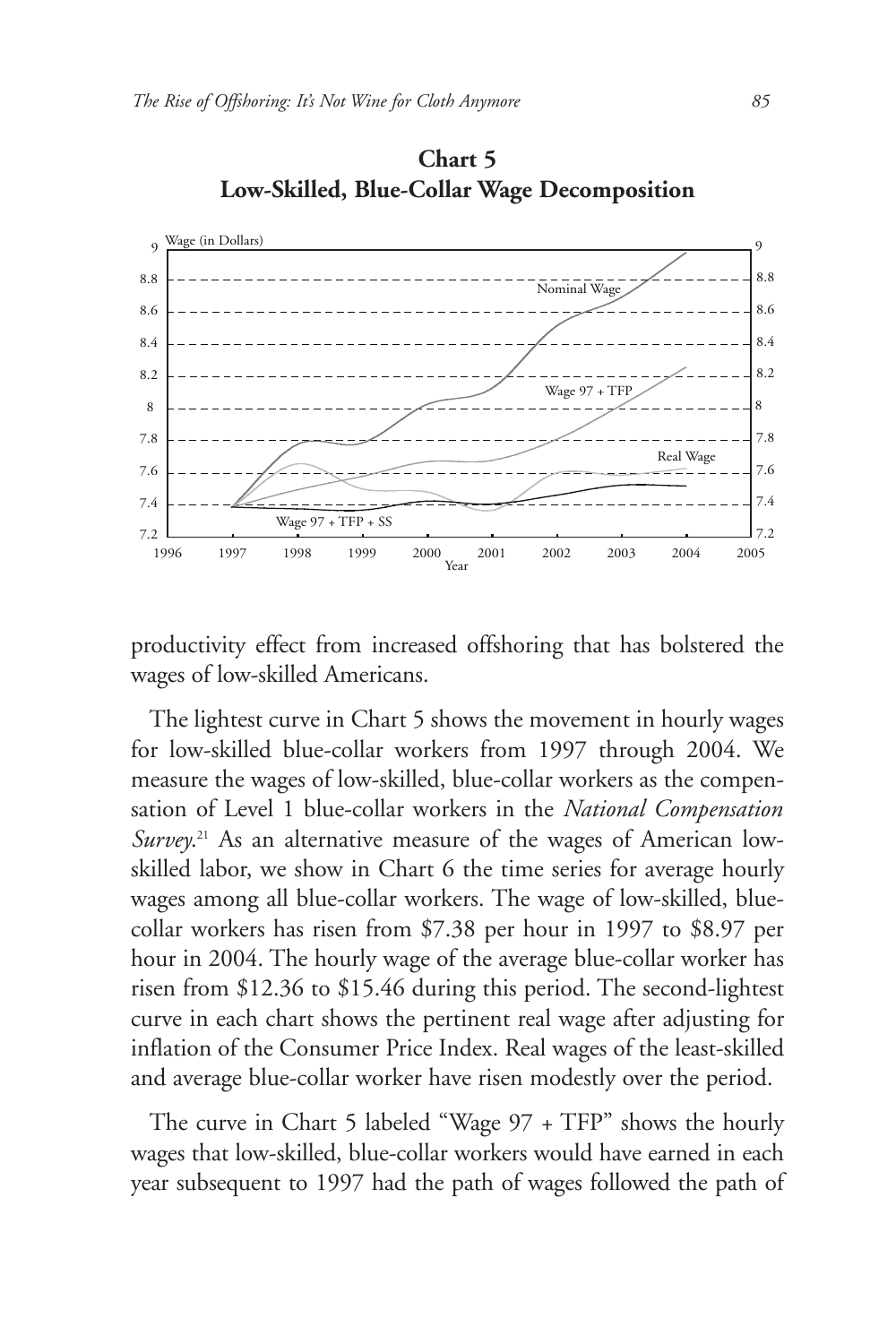

**Chart 6 Average Blue-Collar Wage Decomposition**

measured TFP growth in the United States after 1997.<sup>22</sup> The analogous curve in Chart 6 has a similar interpretation for wages of the average blue-collar worker. In adjusting for TFP growth in this way, we make two implicit assumptions. First, we assume that technological progress in the United States from 1997 to 2004 was "factor neutral," so that the productivity of low-skilled workers increased by the same amount as the productivity of more-skilled workers and of other factors of production. These circumstances would justify our use of TFP as a productivity adjustment for low-skilled workers. In fact, many labor economists have argued that recent technological progress in the United States has been "skill-biased," and not neutral. If so, then our method underestimates the beneficial effects of offshoring, as we shall discuss shortly.

Second, we assume that the measured growth in TFP has not been because of offshoring. Observe that we do not adjust wages using a direct measure of labor productivity (such as output per hour), but rather an average measure of the productivity of all factors of production in the U.S. economy. This approach is suggested by our analysis, which shows that the productivity gains from increased offshoring are indistinguishable from (low-skilled) labor-augmenting technological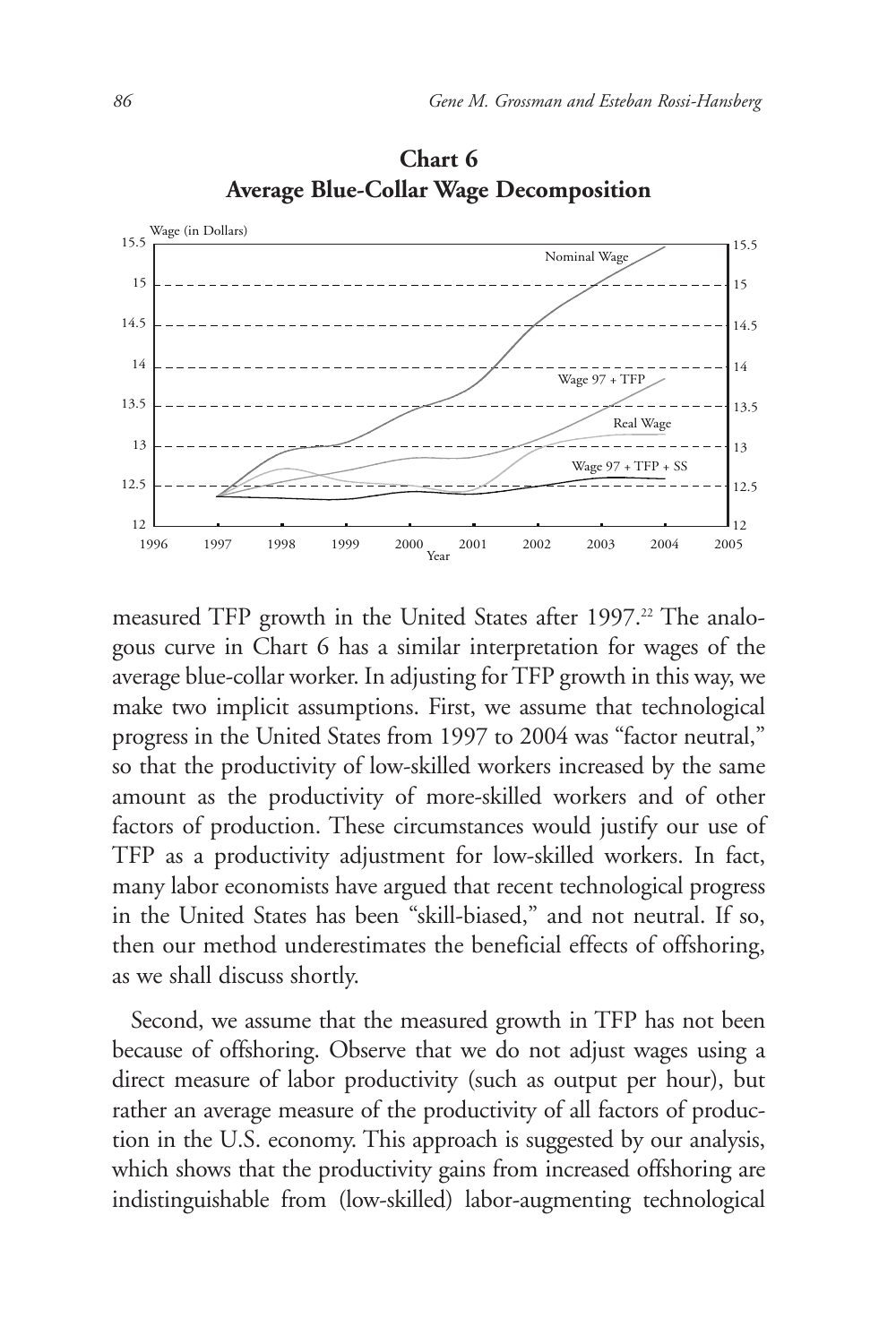progress. Therefore, if we were to adjust wages by an ideal measure of the productivity of low-skilled labor, we would eliminate the very effect that we are trying to identify in the data. By instead using TFP to adjust wages, we take out the general trend in American productivity, while leaving the impacts of any labor-biased technological change. To the extent that offshoring has been responsible for part of the measured increase in TFP, our approach will understate the productivity effect. We believe, however, that this bias in our measurement is small because the contribution of increased offshoring of low-skill tasks to TFP is the product of the equivalent labor-augmenting technological progress and the income share of low-skilled labor. The least-skilled, blue-collar workers capture only a small share of total U.S. factor income.

A further caveat to our approach concerns capital deepening. When the capital-to-labor ratio rises, labor productivity will grow by more than the measured increase in TFP. To the extent that the accumulated capital is complementary to low-skilled labor, the capital deepening may bolster low-skill wages in a way that resembles the effect of offshoring that we are trying to isolate. There is some evidence that capital deepening has contributed to *overall* labor productivity and therefore, presumably, to *average* wages during the period under consideration. However, as Corrado, Hulten, and Sichel (2005) argue, more than three-quarters of the effect of capital deepening on labor productivity can be traced to the accumulation of information technology and software. Labor economists have shown that computers complement high-skilled labor, but substitute for low-skilled labor (see, for example, Krueger, 1993). Therefore, the capital deepening that has occurred probably has contributed mostly to high-skill wages and little if any to low-skill wages, and, thus, is properly omitted from our analysis.

The charts show that the real wages of low-skilled, blue-collar workers and of the average blue-collar worker have not kept up with overall productivity growth in the U.S. economy. One reason for this might be the labor-market implications of "globalization" as reflected in recent movements in the U.S. terms of trade. Next, we will attempt to account for the effect of the terms-of-trade experience on U.S. wages.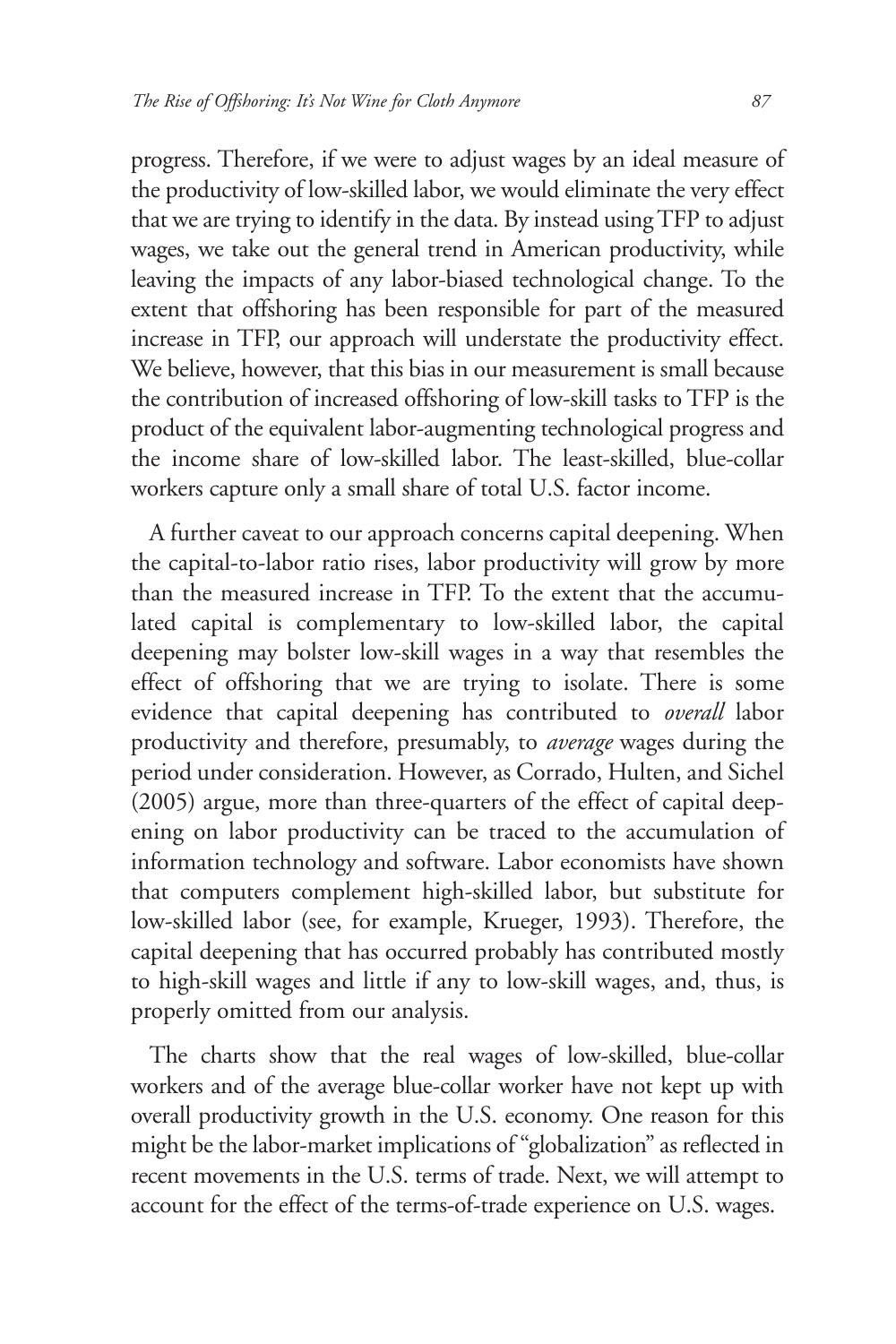As we have noted, part of the movement in terms of trade may have been because of improved possibilities for offshoring. Indeed, the Heckscher-Ohlin variant of our model of offshoring predicts that as the cost of offshoring L-tasks falls, the relative world output of laborintensive goods should rise, thereby exerting downward pressure on the relative price of these goods. However, the improved opportunities for offshoring are hardly the only—or even the most important factor that has moved the U.S. terms of trade. For one thing, petroleum prices have risen precipitously during the period under consideration. But as these prices play no explicit role in our model, we can avoid confounding the forces of globalization with those of oil price hikes by choosing a measure of the terms of trade that excludes these prices. Still, movements in the relative prices of goods and services traded between the United States and the labor-rich economies in Asia and Latin American have moved for reasons having little to do with offshoring. As is well-known, China and India have experienced dramatic growth in recent years as these countries have improved their regulatory environments, removed impediments to investment and entry, and more fully joined the world economy. Both trade liberalization and productivity growth in these economies could account for an expansion in the relative world supply of labor-intensive goods. Since we cannot separate the part of the terms-of-trade movements because of improved offshoring from that due to productivity growth and trade liberalization in the developing countries, we shall simply lump them together and estimate what combined effect they may have had on U.S. low-skill wages.

Our model highlights trade between advanced economies and developing economies as a source of wage movements. In an attempt to capture this effect empirically, we use a measure of U.S. terms of trade with the nonindustrialized countries. The best available measure is the one shown in Chart 7. For the numerator, we use the Bureau of Labor Statistics (BLS) price index for U.S. exports to all destinations because indexes for exports to particular countries or regions are not available. For the denominator, we use the BLS price index for U.S. imports of manufactured products from nonindustrialized countries. The chart shows a sharp improvement in the U.S. terms of trade vis-à-vis the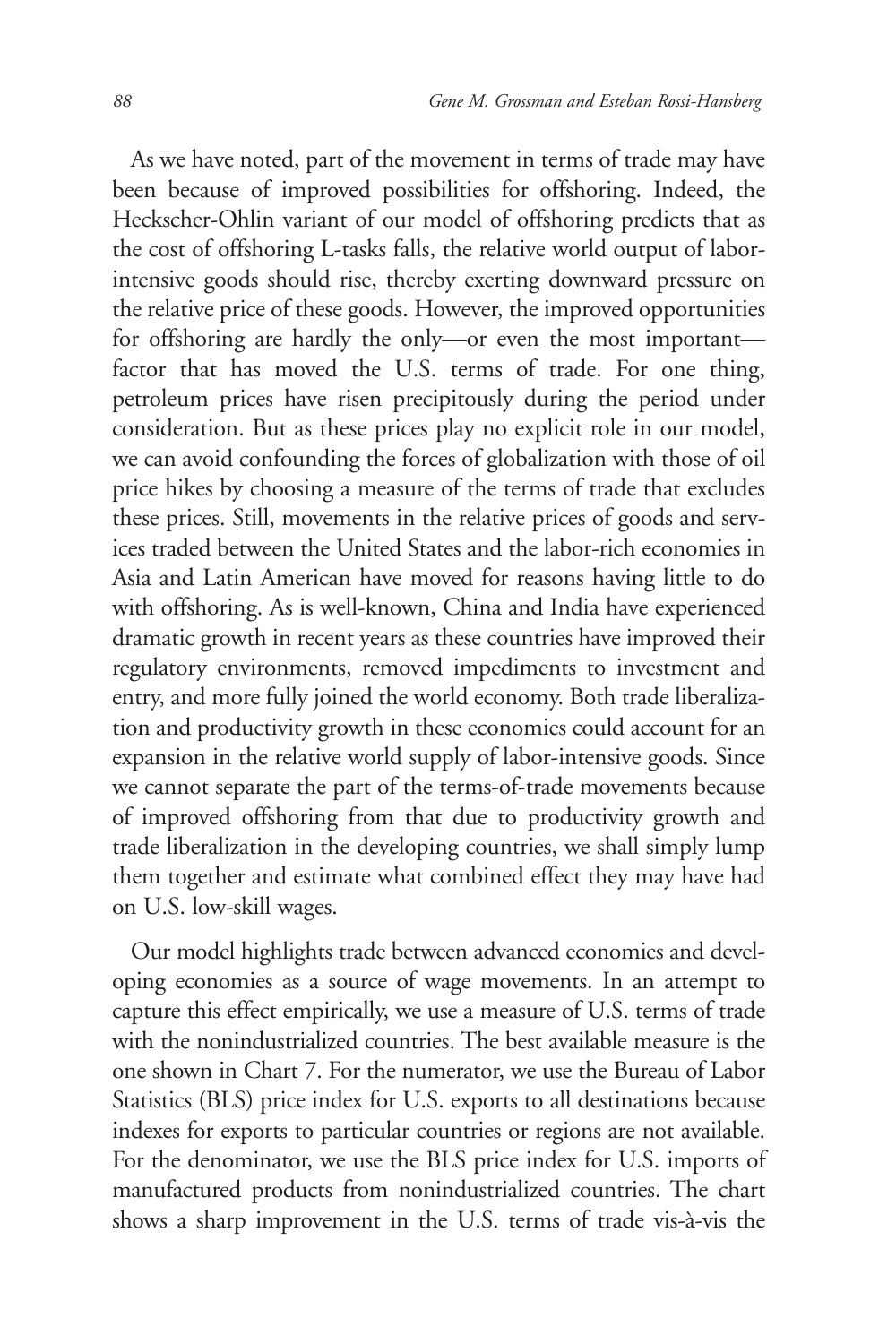#### **Chart 7**



# **U.S. Nonindustrialized Countries Terms of Trade**

nonindustrialized countries. From 1997 to 2004, the total improvement was 10.8 percent, averaging 1.4 percent per year at an annual, compounded rate.

In order to estimate what this terms-of-trade improvement might have meant for the wages of low-skilled American workers, we need to know how domestic wages respond to 26 relative international prices; that is, the coefficient  $\alpha_1$  in equation (4). In the Heckscher-Ohlin model, which we use as the basis for our calculation,

$$
\alpha_1 = \frac{1 - \theta_{LM}}{\theta_{LM} - \theta_{LN}},
$$

where  $\theta_{LM}$  is the cost share of low-skilled labor in the relatively laborintensive import-competing industry, and  $\theta_{LX}$  is the cost share of low-skilled labor in the relatively skill-intensive export industry. We do not have ready access to low-skilled labor shares for the average good imported from nonindustrialized countries or the average good exported to such countries. Instead, we calculate the labor share in value added, using data published by the Bureau of Economic Analysis, for some representative industries.<sup>23</sup> Note that  $\alpha_1$  is smaller, and thus, the impact of terms-of-trade movements on wages is smaller, and the assumed difference in factor intensities is larger. For

Source: Bureau of Labor Statistics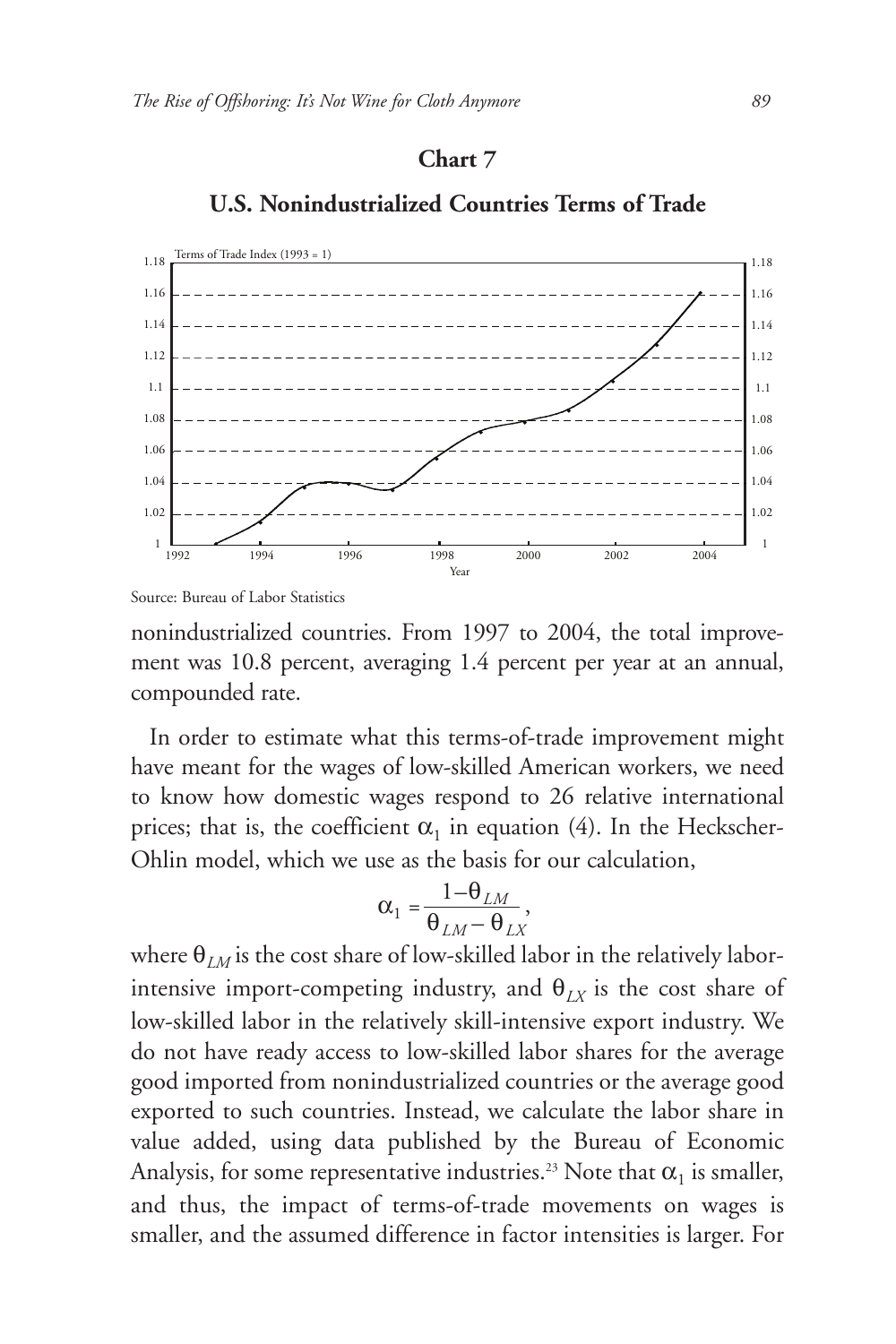our benchmark calculation, we choose two industries, one that competes with imports from the less-developed countries and the other that exports to these countries, that have quite different labor shares. These are textile mills and textile product mills, where the labor share in value added averages 0.76 over the period, and chemical products, where the labor share in value added averages 0.44 over the period. To the extent that these differences in labor shares exaggerate the factor intensity differential for goods that the United States imports from nonindustrialized countries and exports to these countries, our proxies will cause us to underestimate the beneficial impact of offshoring on low-skill wages.

In Charts 5 and 6, the darkest curve (labeled "Wage 97 + TFP + SS," where SS is an abbreviation for Stolper-Samuelson) subtracts from "Wage 97 + TFP" the computed adverse impact of terms-oftrade changes on the wages of those with low skills in our baseline case. In other words, these darkest curves illustrate what wages for the low-skilled, blue-collar worker and the average blue-collar worker would have been had TFP and the U.S. terms of trade vis-àvis non-industrialized countries been the only factors affecting wages. As is evident in Charts 5 and 6, the negative relative-price effect almost cancels the positive effect of TFP on real wages, so these two forces together imply that the low-skill wage should have been approximately constant. The gap between the "Wage 97 + TFP + SS" curve and the path of real wages is the part of the wage experience that cannot be explained by changes in TFP and changes in the terms of trade. In our model, this residual reflects the labor-supply effect and the productivity effect (but not the relative-price effect) of increased offshoring by American firms.

Notice that "Wage 97 + TFP + SS" lies below the real wage curve of low-skilled, blue-collar workers in all years between 1997 and 2004, except 2001, and that it lies below the real wage curve for the average blue-collar worker throughout the period. If we interpret the residual as being the combined labor-supply effect and productivity effect of offshoring, then the combined effect has been positive, suggesting a beneficial productivity effect that has more than offset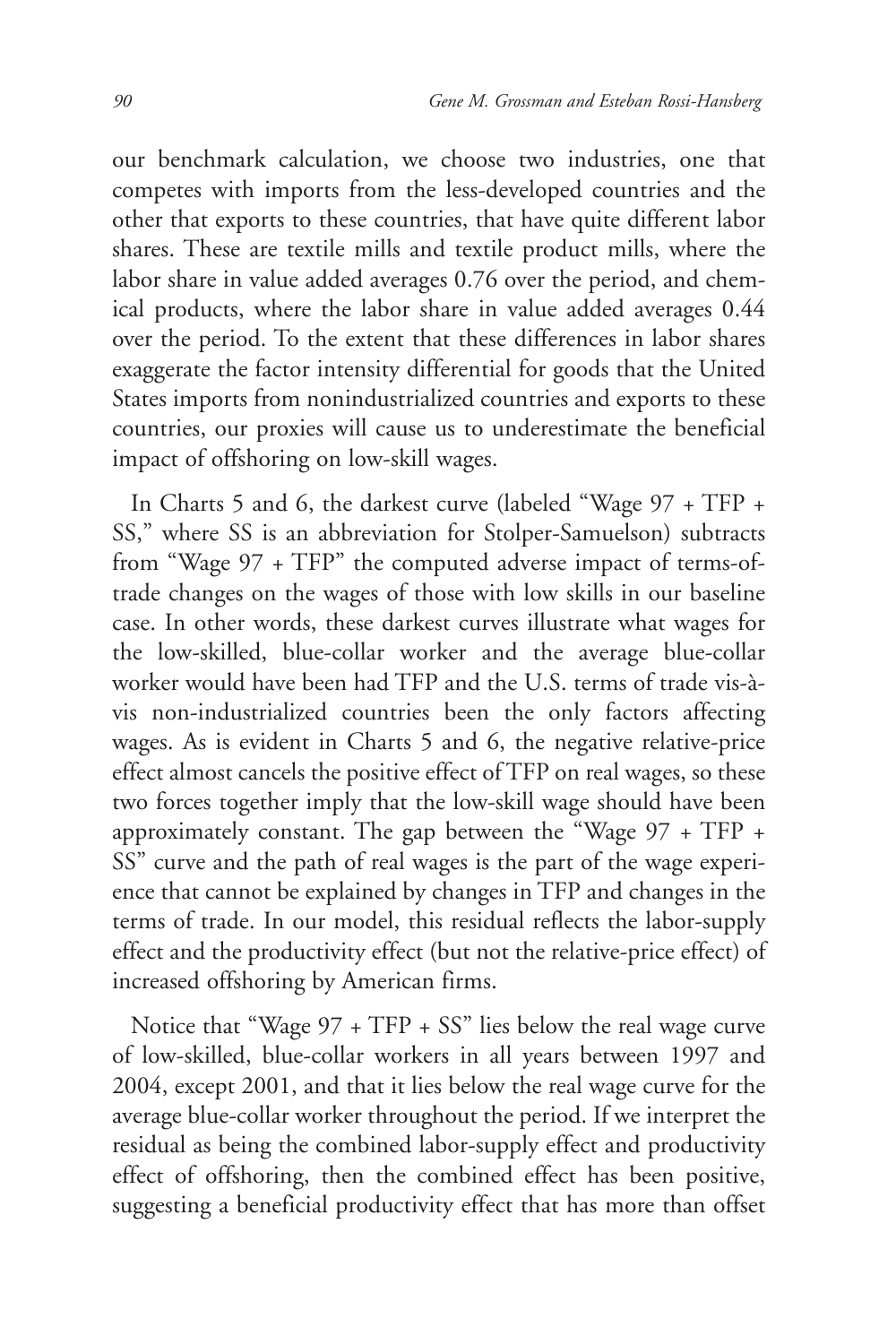| Industries/Wages                                                                    | Low-Skilled<br>Blue-Collar | Average<br>Blue-Collar | Low-Skilled<br>White-Collar |
|-------------------------------------------------------------------------------------|----------------------------|------------------------|-----------------------------|
| Imports = Textile Mills and<br>Textile Product Mills<br>Exports = Chemical Products | 0.25%                      | 0.65%                  | 0.06%                       |
| Imports = Manufacturing<br>Exports = Finance, Insurance and Real Estate             | 0.38%                      | 0.78%                  | 0.19%                       |
| $Imports = Goods$<br>Exports = Services                                             | 5.49%                      | 5.90%                  | 5.30%                       |

**Table 1 Residual = Productivity Effect + Labor-Supply Effect**

any adverse labor-supply effect. In the first row of Table 1, we indicate that on average for the period from 1998 through 2004, the residual has been 0.25 percent per year for low-skilled, blue-collar workers and 0.65 percent for the average blue-collar worker. The last column shows the result of applying the same methods to the wages of low-skilled, white-collar workers, which yields an average residual of 0.06 percent per year.

The remainder of Table 1 shows the average residuals that result when alternative measures of the Stolper-Samuelson coefficient are used. In the second row, we measure  $\alpha_1$  using for  $\theta_{LM}$  the average labor share in value added for all manufacturing industries (as a proxy for the labor share in import-competing industries) and for  $\theta_{LX}$  the average labor share in finance, insurance, and real estate, which is an exported service for the United States. These labor-share differentials are smaller than for textiles and chemicals, so the estimated residuals are larger. Finally, the third row uses the labor shares in all goods as a proxy for the share in import-competing sectors, and the labor shares in all services as a proxy for the share in all export sectors. These values for  $\theta_{LM}$  and  $\theta_{IX}$  imply even larger, positive residuals. We conclude that our methods conservatively indicate that American workers are earning more in recent years than can be explained based on realized TFP gains and realized relative-price effects since 1997.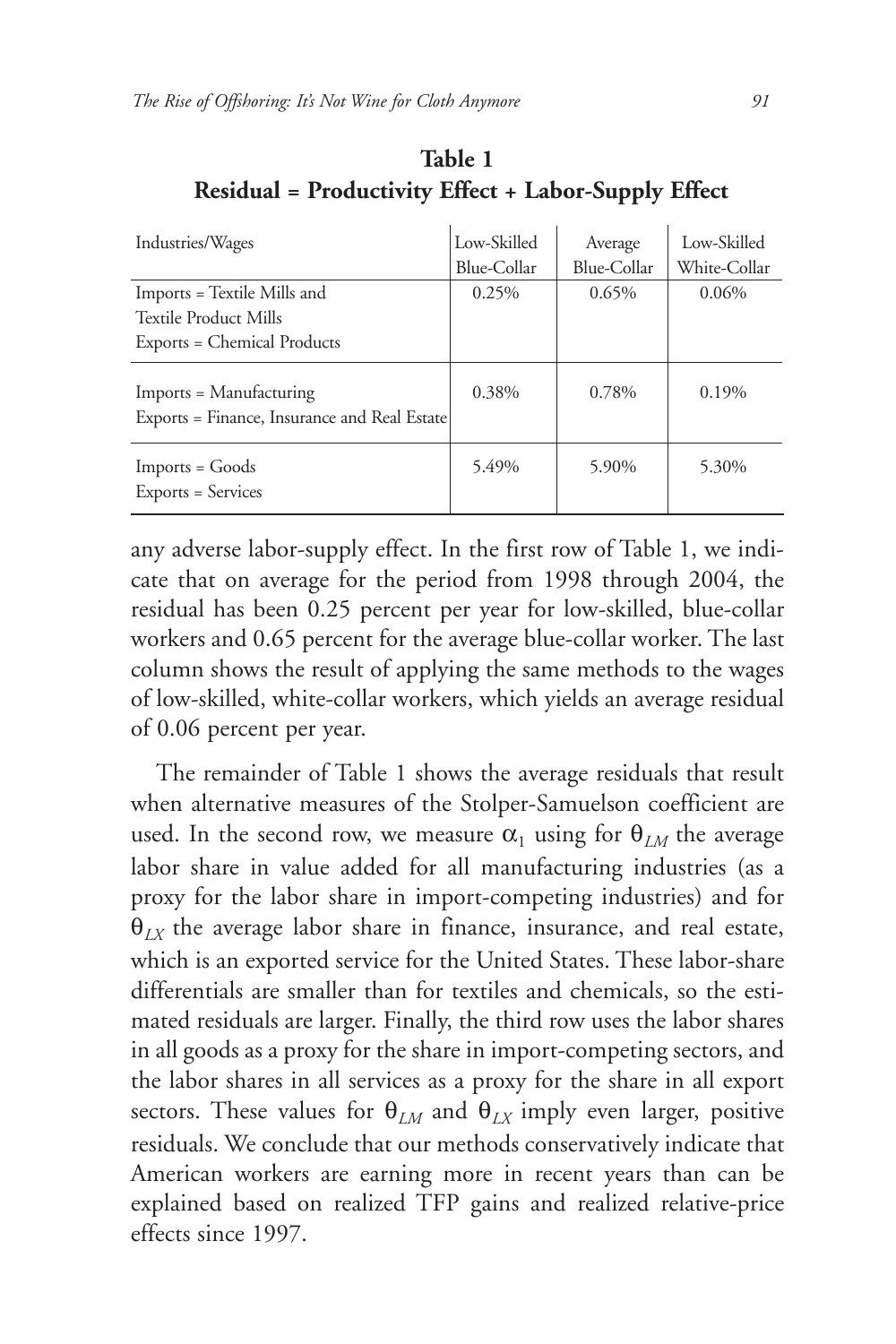Although the real wage growth for low-skilled workers in the United States has been far from exceptional (and, some might say, "far from acceptable"), the experience apparently has not been as bad as one might have expected based on the sharp improvement in U.S. terms of trade vis-à-vis the nonindustrialized countries. Our finding is consistent with the hypothesis that increased offshoring has been a countervailing force that has supported American wages. But are there other factors that have been omitted from our analysis that could have contributed to the residual?

Three omitted factors come to mind. First, we have assumed in our calculations that recent technological progress in the United States has been neutral with respect to productivity growth for different factors of production. In fact, many labor economists believe that recent technological progress has been biased in favor of high-skilled labor. <sup>24</sup> By using TFP growth to adjust for the productivity gains of blue-collar workers, instead of the presumably smaller productivity gains that have been reaped by those with lesser skills, we have overstated the predicted real wages based on productivity and relative-price effects, and, therefore, understated the size of the residual. Thus, incorporating the bias in technological progress presumably would make our estimated effects of offshoring larger.

Second, the relative supply of skilled workers has been growing in the United States for some time. Between 1997 and 2004, the ratio of the United States labor force with some college education or more and the labor force with high school education or less increased by 16.1 percent from 1.28 to 1.49, according to the *Current Population Survey*. Much like an inflow of foreign workers, an expansion in the relative supply of skilled workers conceivably can be accommodated without any change in wages, if the skill-intensive sectors can expand to absorb these workers without any reduction in their marginal product. Indeed, the Heckscher-Ohlin model would predict that a change in the relative factor supply has no effect on factor prices, since workers can be absorbed via changes in the relative sizes of labor-intensive and skill-intensive industries.<sup>25</sup> But if factor supplies do affect American wages, then the growth in the relative supply of skilled labor may be one factor besides the productivity effect of offshoring that has buffeted the wages of the lesser-skilled workers. However, it would be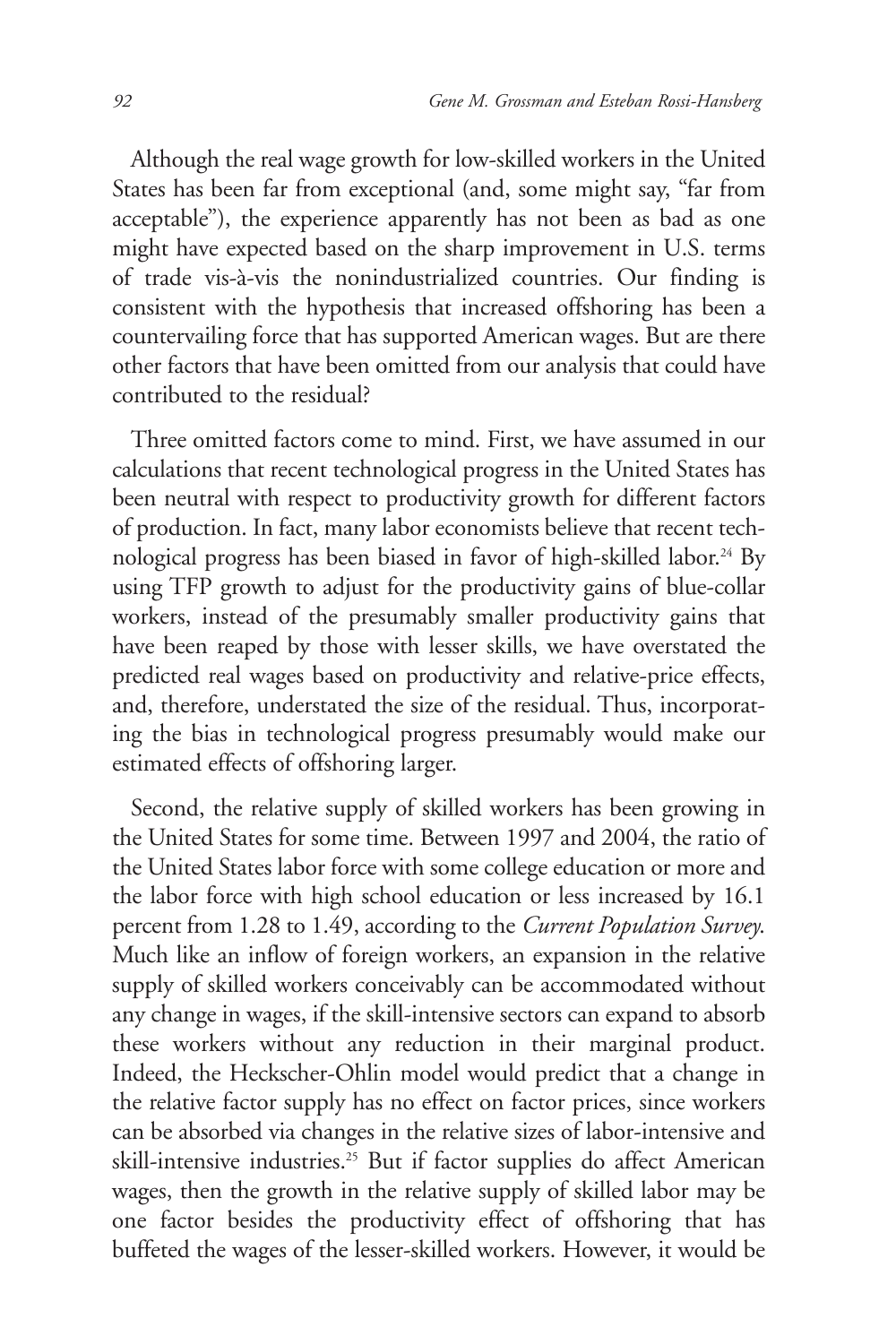surprising if this were the main factor affecting wages because an increase in the relative supply of skilled workers should, if anything, reduce the relative wages of those with ample skills, whereas the skill premium has been rising in the United States over time.

Third, we have neglected the effects of illegal immigration of lowskilled workers. The available estimates indicate that in the last decade, the growth in the unauthorized population in the United States has averaged around half a million people per year (Passel, 2006, and Hanson, 2006). If we include illegal immigrants in the calculation, the increase in the ratio of high- and low-skilled workers is only 8.9 percent instead of 16.1 percent as we calculated above. However, the net effect is still an increase in the supply of skills, and so the arguments in the previous paragraph apply.

To summarize, our simple decomposition of the recent wage experience suggests that the real wages of American low-skilled workers were higher in 2004 than one would have expected based on the growth in TFP and the improvements in the terms of trade that took place after 1997. This positive residual likely would be even larger than what we measured, had we been able to take into account the skill bias in technological progress during the period. The positive residual is consistent with there having been a positive productivity effect from offshoring that more than offset any negative labor-supply effect. However, even if the combined productivity effect and laborsupply effect of offshoring has been positive, we cannot infer that the total effect of offshoring has worked to the benefit of low-skilled workers without incorporating also the relative-price effect. Our calculations suggest that the rise in U.S. terms of trade vis-à-vis the nonindustrialized countries has depressed low-skill wages to an extent that exceeds the positive residual. So, if all of this price movement has been due to improved opportunities for offshoring, the total effect of offshoring has been negative. We believe, however, that part of the U.S. terms-of-trade experience can be traced to other causes, such as productivity gains that have occurred in the nonindustrialized countries and the further integration of these countries into the world economy. We conclude that the data leave room for a positive effect of offshoring on wages, consistent with the arguments in this paper.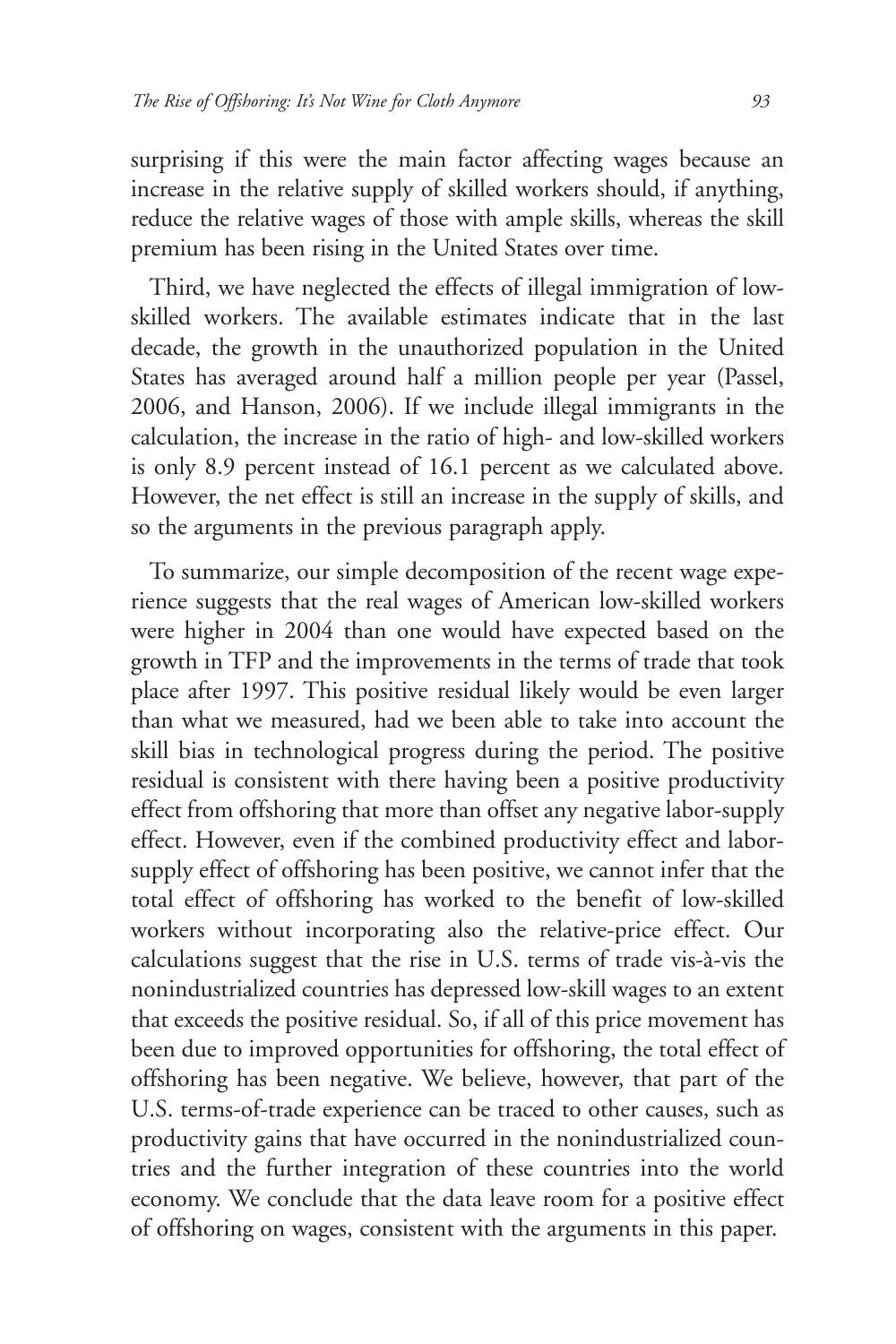#### **Conclusion**

The nature of production has changed dramatically since the time that David Ricardo proposed the basic concepts that underlie our understanding of international trade. In the past, countries produced mostly complete products that they consumed and traded with other nations. Producers took advantage of the productivity gains that derive from worker specialization by dividing the production process into a variety of tasks. But these tasks had to be performed in close proximity because of the large transportation and communication costs that prevailed at the time. Today, drastic reductions in these costs have facilitated direct trade in tasks, which has generated a global production process in a wide spectrum of industries. Now, producers and consumers can capture the traditional benefits that derive from worker specialization plus additional gains that are generated when tasks are located where they can be performed most cheaply. We have argued that to understand the consequences of this new way of organizing production we need to move away from the traditional approaches to trade in which only goods can be exchanged internationally, and move toward a new paradigm in which task trade takes center stage.

Within this new paradigm, we have studied the effect that task trade—or offshoring—has on factor prices. Our analysis leads to a very clear, and perhaps surprising, conclusion. If some tasks can be more easily traded than others, the offshoring of tasks produced with a particular factor is equivalent to technological progress that augments the productivity of that factor. For example, the effect on low-skill wages of improved opportunities for offshoring low-skill tasks is similar to the effect on these wages of improvements in the productivity of low-skilled workers. No reasonable economist, commentator, or policymaker has ever raised her voice against improvements in labor productivity. However, we do find many vocal critics of offshoring. Hopefully, our simple paper will serve to highlight this inconsistency.

To further analyze the implications of increased offshoring for factor prices, we decomposed the effect of offshoring on low-skill wages into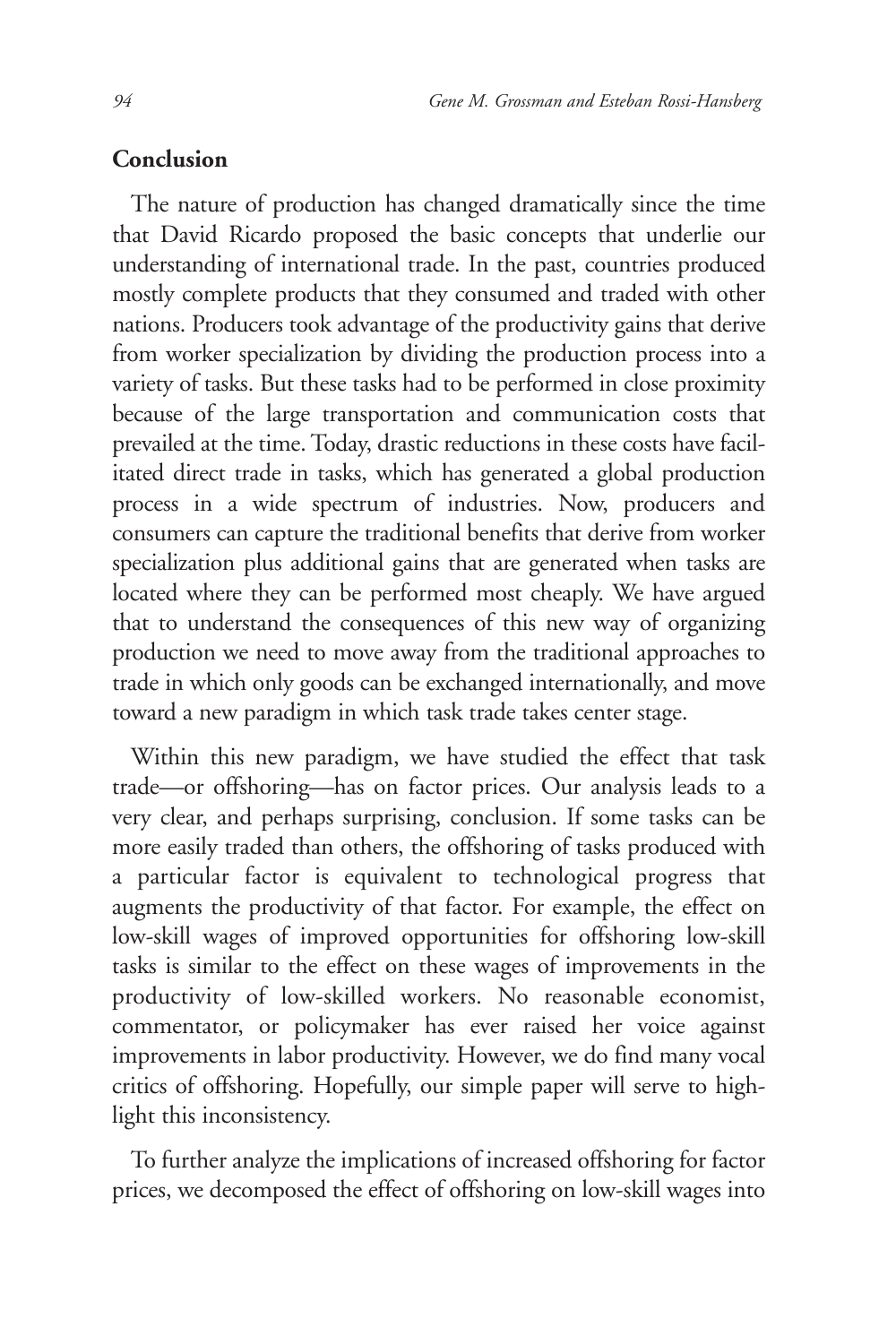three component parts: a productivity effect, a relative-price effect, and a labor-supply effect. Many critics of offshoring have focused exclusively on the last two of these components and have surmised that offshoring of low-skill tasks surely must reduce low-skill wages or, in the presence of labor-market frictions, increase unemployment. Our analysis indicates that this reasoning is, at best, incomplete. The evidence for the United States for the period from 1997 to 2004 suggests that the combined productivity and labor-supply effect on low-skill wages has been positive and responsible for raising these wages by about a quarter of a percent per year. It is even possible that the overall effect of offshoring on low-skill wages has been positive during this period, if the part of the terms-of-trade movement that has been caused by offshoring has not been too large. Our calculations admittedly are crude and so must be taken with a grain of salt until a more thorough empirical study can be performed.

Authors' note: The authors are grateful to David Autor, Alan Blinder, Jean B. Grossman, Frank Levy, and John B. Taylor for comments and discussion, to Gary DeTurck for research assistance, and to David Autor for graciously providing the data to update Chart 4. They thank the National Science Foundation (grant nos. SES 0211748, SES 0451712 and SES 0453125) for financial support.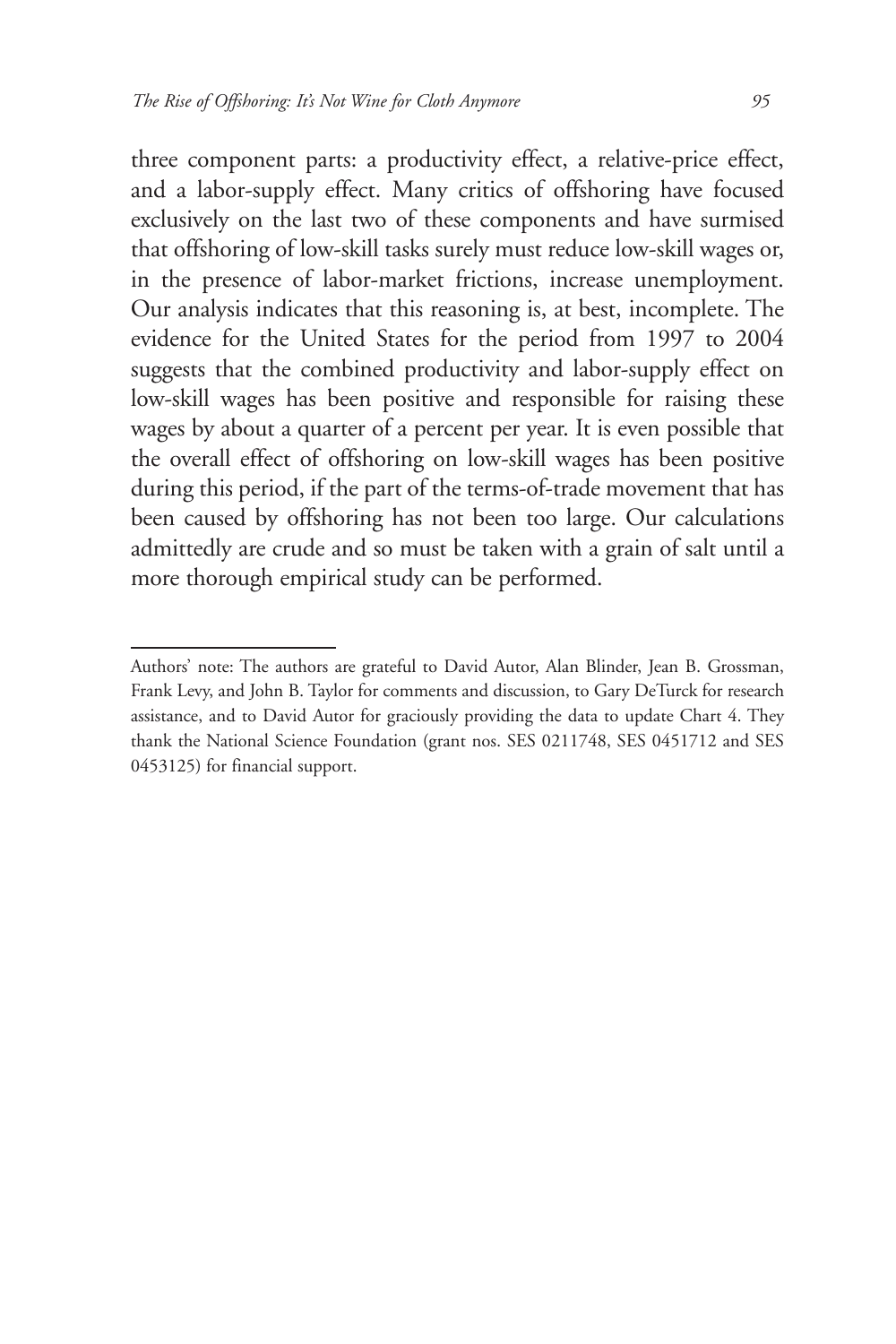#### **Endnotes**

1 We prefer the term "offshoring" to the more popular "outsourcing" because the latter suggests that tasks formerly performed in-house are now being purchased at arms-length, whereas the former implies that tasks formerly undertaken in one country are now being performed abroad. In other words, offshoring includes not only foreign sourcing from unrelated suppliers, but also the migration abroad of some of the activities conducted by a multinational firm.

2 See Bhagwati and others (2004), Samuelson (2004), Dobbs (2004), Friedman (2005), Leamer (2006), Mankiw and Swagel (2005), and Blinder (2006), among many others.

<sup>3</sup>Levy and Goelman (2005) apply this framework to analyze the future prospects for offshoring in radiology. They argue that radiologists' work requires pattern recognition that defies characterization by rules. Accordingly, they foresee little scope for the offshoring of radiology jobs.

4 For more on this point, see National Research Council (2006).

 $^{\circ}$ The OECD refers to this as the "proportionality assumption"; see its documentation at *http://www.oecd.org/dataoecd/48/43/2673344.pdf.* Hummels and others (2001) make the same assumption in their measures of "vertical specialization"; see also the discussion of this point in National Research Council (2006).

6 In constructing Chart 1, we have used unpublished data for 1995 to 2000 provided to us by Norihiko Yamano at the OECD, to whom we express our gratitude.

7 A report by the U.S. Government Accountability Office, 2004, discusses this and other shortcomings of the available U.S. data on service trade for assessing the extent of task offshoring by U.S. firms.

8 The published article by Autor, Levy, and Murnane (2003) includes data for the years 1960 through 1998. We are grateful to David Autor for providing us with the data for the more recent period up to 2002.

9 The authors' data do not allow them to identify changes in the tasks required for a particular occupation, but only changes in the aggregate task requirements that result from changes in the industry and occupational composition of the workforce. Their measures of task allocations are not constrained to sum to 100 percent because the input of each type of task is measured relative to the distribution in 1960. So, the sum of the routine and nonroutine task measures for a given year has no particular meaning.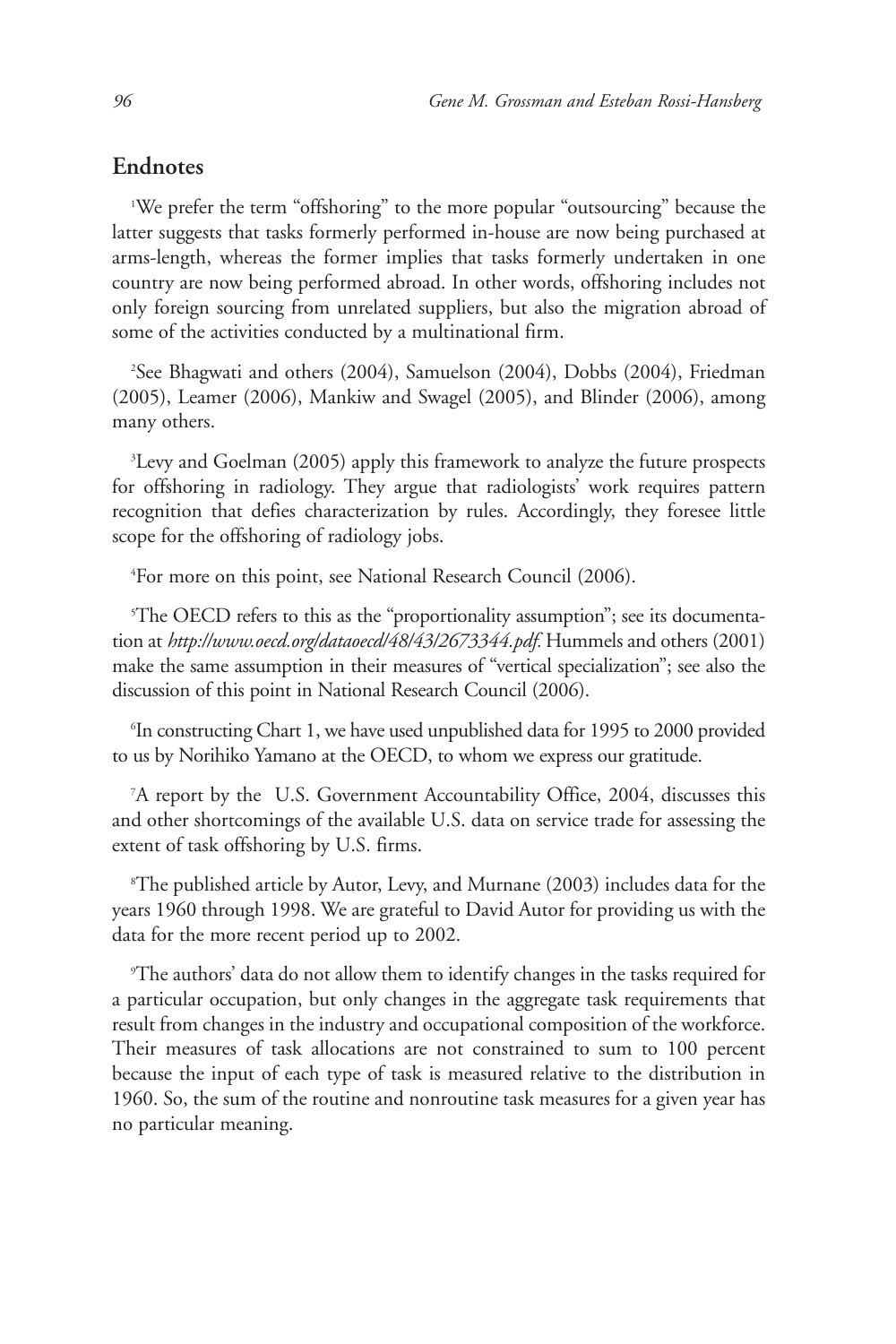10Note that we are assuming complementarity in production between the various L-tasks (and between the various H-tasks). In fact, we assume there is no substitution between L-tasks (or between H-tasks), so that all such tasks must be performed the same number of times. This assumption can be relaxed. As long as lower costs of producing some L-tasks (H-tasks) lead to increases in the quantity produced of other L-tasks (H-tasks), the main qualitative implications of our model remain the same.

11See, for example, Antràs (2003), Antràs and Helpman (2004), and Grossman and Helpman (2004).

 $12$ Note that we are implicitly assuming that each L-task (H-task) is performed the same number of times. This is without loss of generality because we can divide any task that is repeated multiple times into multiple tasks denoted by different indexes. As long as the resulting tasks have (slightly) different trade costs, the function  $t(i)$ is increasing.

<sup>13</sup>Technically, 
$$
T(I) = \int_0^I t(i) di
$$
.

<sup>14</sup>It is easy to see that

$$
\Omega = 1 - I + \frac{T(I)}{t(I)}.
$$

Since the least-cost tasks are offshored first, the excess labor requirement for the marginal task, *t* (*I* ), exceeds the average excess foreign labor requirement, *T*(*I*)/*I*, so  $T(I)/t(I) < I$ .

<sup>15</sup>Levy and Murnane (2004) suggest that more tasks using low-skilled labor can be offshored economically than tasks requiring high-skilled labor, although some of both can be performed remotely. But this is a different matter than the question of which industry can more efficiently offshore its low-skill tasks. We will discuss the more recent trends toward offshoring of white-collar jobs (H-Tasks) in the "Offshoring tasks performed by skilled workers" section.

<sup>16</sup>Jones and Kierzkowski (2001) find a related effect as a result of the "fragmentation" of the production process into two discrete parts. They consider the effects of technological change that make it possible to perform these component parts of the process in a different country. They find that importing a component in a given industry that formerly had to be produced at home is like technological progress in that industry. In contrast, our results show that with the more flexible trade in tasks, offshoring of the tasks produced with a given factor is equivalent to *factor* augmenting technological change *in all industries*.

<sup>17</sup>Technically, we have assumed that the skilled-labor-abundant country has a Hicks-neutral productivity advantage of the same magnitude in both sectors.

<sup>18</sup>It is interesting to ponder this result in the light of concerns expressed by Samuelson (2004) about the possible effects of offshoring on U.S. aggregate welfare. Samuelson noted that the United States might suffer from improved opportunities for offshoring if its terms of trade suffer. We find that increased offshoring of low-skilled tasks improves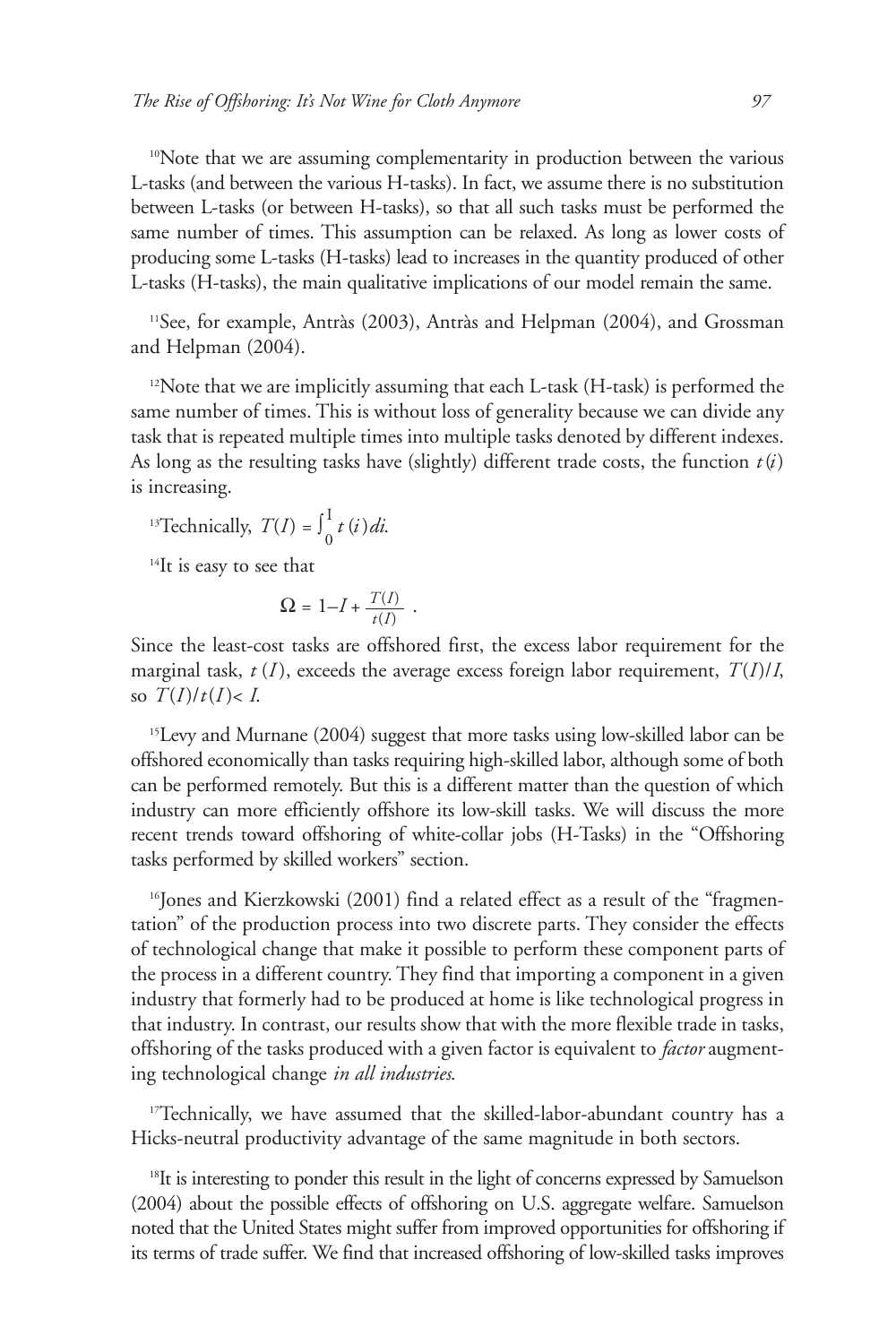the U.S. terms of trade, but will argue shortly that the opposite is true of increased offshoring of high-skilled tasks. In this case, aggregate welfare may rise, notwithstanding the deterioration of the terms of trade, if the productivity gain from offshoring is large enough.

<sup>19</sup>More generally, factor prices will respond to factor supplies whenever the number of a country's factors of production exceeds the number of tradable goods that it produces.

20Jones and Kierzkowski (2001) make this point forcefully in their discussion of the fragmentation of production in one industry into two component parts.

<sup>21</sup>The *National Compensation Survey* assigns levels to different types of jobs depending on their knowledge, supervision received, the type of guidelines available, complexity, scope, contacts required, physical demands, and work environment. Level 1 workers do the simplest tasks according to this classification.

<sup>22</sup>For TFP, we use the BLS calculation of Multifactor Productivity for Private Nonfarm Businesses.

<sup>23</sup>Note that although we have thus far grouped tasks into those performed by lowskilled labor and those performed by high-skilled labor, we could instead group tasks into those performed by labor and those performed by other factors. Then, our use of labor shares for calculating the Stolper-Samuelson coefficients would be justified, although we would still need to calculate these shares for the representative exported and imported goods.

24See Katz and Murphy (1992); Autor, Katz, and Krueger (1998); Acemoglu (2002); and Autor, Levy, and Murnane (2003), as well as the survey in Hornstein, Krusell, and Violante (2005).

 $25$ The evidence seems to suggest that changes in the relative factor supply have no substantial impact on wages, as Card (1990, 2005), Hunt (1992), and Friedberg (2001), among others, have argued.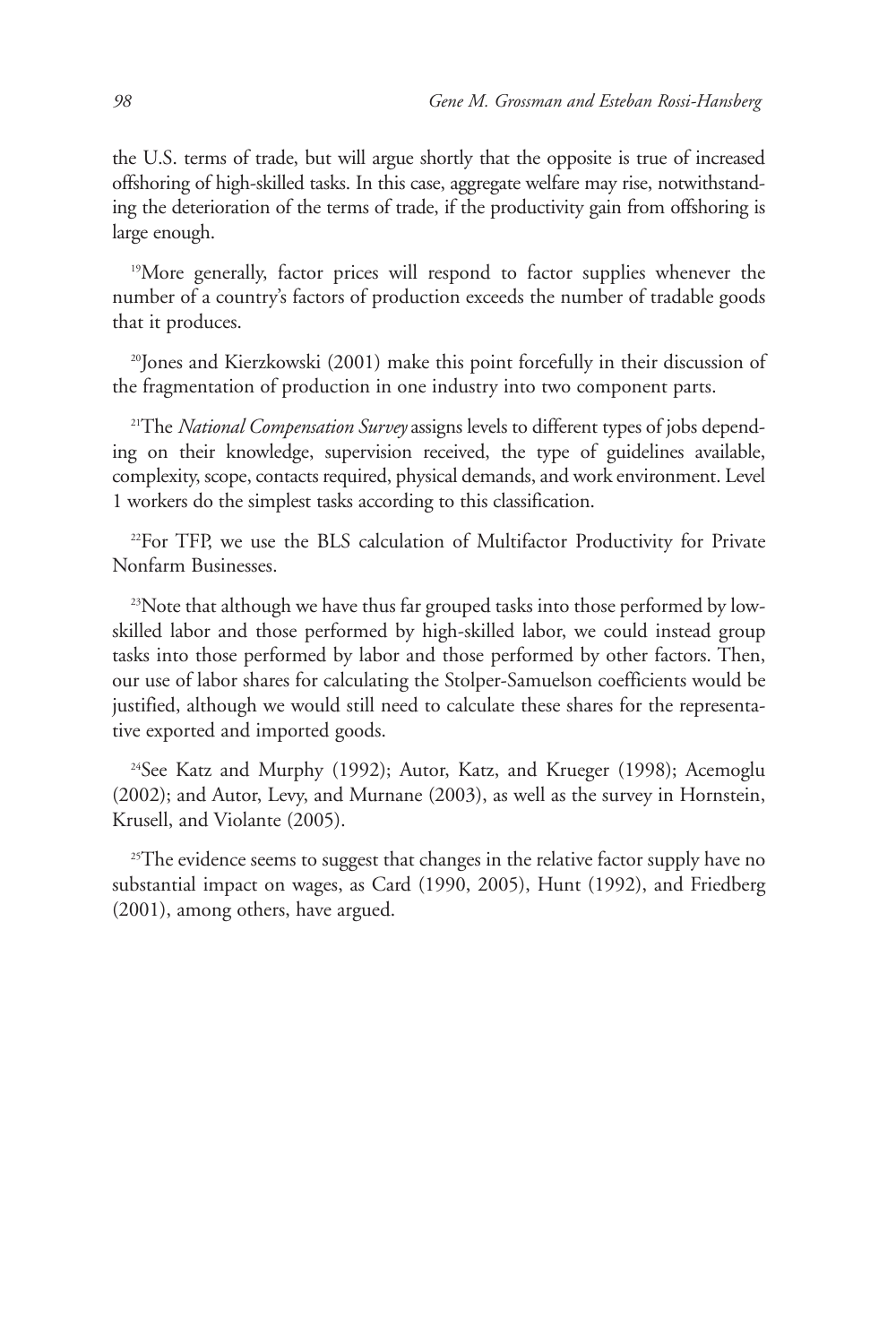# **References**

- Acemoglu, Daron. 2002. "Technical Change, Inequality, and the Labor Market," *Journal of Economic Literature*, 40:1, 7-72.
- Antràs, Pol. 2003. "Firms, Contracts, and Trade Structure," *Quarterly Journal of Economics*, 118:4, 1375-1418.
- Antràs, Pol, and Elhanan Helpman. 2004. "Global Sourcing," *Journal of Political Economy*, 112:3, 552-580.
- Autor, David, Lawrence Katz, and Alan Krueger. 1998. "Computing Inequality: Have Computers Changed the Labor Market?" *Quarterly Journal of Economics*, 113:4, 1169-1213.
- Autor, David, Frank Levy, and Richard Murnane. 2003. "The Skill Content Of Recent Technological Change: An Empirical Exploration," *Quarterly Journal of Economics*, 118:4, 1279-1333.
- Baker, Unmesh, Simon Montlake, Hilary Hylton, Chris Daniels, and Jenn Holmes. 2006. "Outsourcing Your Heart Elective Surgery in India? Medical Tourism is Booming, and U.S. Companies Trying to Contain Health-Care Costs are Starting to Take Notice," *Time*, May 29.
- Bhagwati, Jagdish, Arvind Panagariya, and T. N. Srinivasan. 2004. "The Muddles over Outsourcing," *Journal of Economic Perspectives*, 18:4, 93-114.
- Blinder, Alan S. 2006. "Offshoring: The Next Industrial Revolution?"*Foreign Affairs*, 85:2, 113-128.
- Burrows, Peter. 1995. "The Global Chip Payoff," *Business Week*, Aug. 7.
- Card, David. 1990. "The Impact of the Mariel Boatlift on the Miami Labor Market," *Industrial and Labor Relations Review*, 43:2, 245-257.
- \_\_\_\_\_\_\_\_\_\_\_. 2005. "Is the New Immigration Really So Bad?" *The Economic Journal*, 115:507, F300-F323.
- Corrado, Carol, Charles Hulten, and Daniel Sichel. 2005. "Measuring Capital and Technology: An Expanded Framework," in Carol Corrado, John Haltiwanger, and Daniel Sichel, eds., *Measuring Capital in the New Economy*, Chicago: NBER and The University of Chicago Press, 11-45.
- Davis, Donald, and David Weinstein. 2001. "An Account of Global Factor Trade," *American Economic Review*, 91:5, 1423-1453.
- Dobbs, Lou. 2004. *Exporting America*:*Why Corporate Greed is Shipping American Jobs Overseas*, New York: Warner Business Books.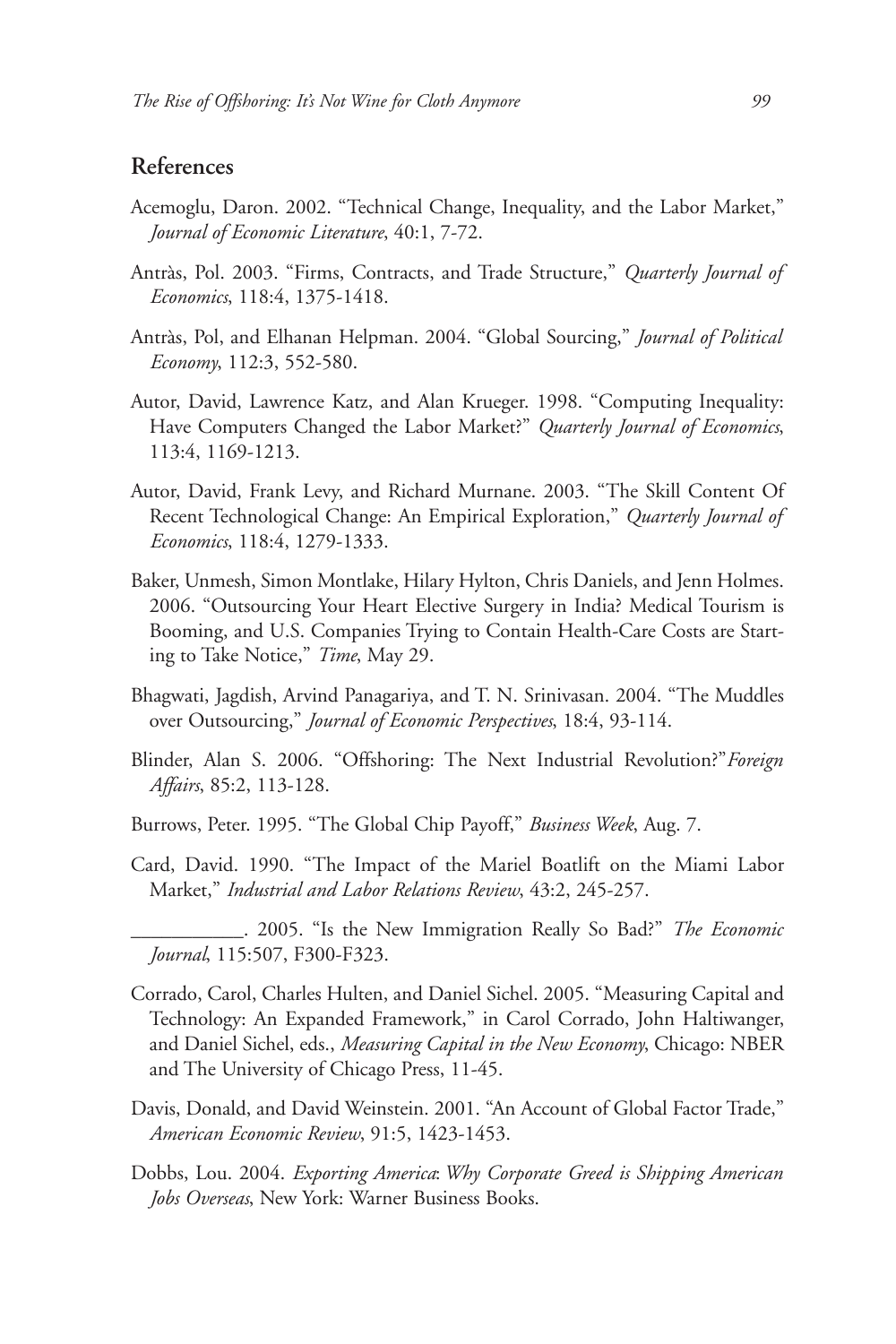- Feenstra Robert, and Gordon Hanson. 1999. "The Impact of Outsourcing and High-Technology Capital on Wages: Estimates for the U.S., 1972-1990," *Quarterly Journal of Economics*, 114:3, 907-940.
- Friedberg, Rachel. 2001. "The Impact of Mass Migration on the Israeli Labor Market," *Quarterly Journal of Economics*, 116:4, 1373-1408.
- Friedman, Thomas. 2004. "*What Goes Around...*," *The New York Times*, Feb. 26.
	- \_\_\_\_\_\_\_\_\_\_\_. 2005. *The World is Flat: A Brief History of the Twenty-First Century*, New York: Farrar, Straus and Giroux.
- Government Accountability Office. 2004. *International Trade: Current Government Data Provide Limited Insight into Offshoring of Services*, GAO-04-932.
- Grossman, Gene M., and Elhanan Helpman. 2004. "Managerial Incentives and the International Organization of Production," *Journal of International Economics*, 63, 237-262.
- Grossman, Gene M., and Esteban Rossi-Hansberg. 2006. "Trading Tasks: A Simple Theory of Offshoring," unpublished paper, Princeton University.
- Hanson, Gordon H. 2006. "Illegal Migration from Mexico to the United States," forthcoming in the *Journal of Economic Literature*.
- Hillberry, Russell, and David Hummels. 2005. "Trade Responses to Geographic Frictions: A Decomposition Using MicroData," unpublished paper, Purdue University.
- Hornstein, Andreas, Per Krusell, and Giovanni Violante. 2005. "The Effects of Technical Change on Labor Market Inequalities," in *Handbook of Economic Growth 1B*, Netherlands Amsterdam: Elsevier Press, 1275-1370.
- Hummels, David, Jun Ishii, and Kei-Mu Yi. 2001. "The Nature and Growth of Vertical Specialization in World Trade," *Journal of International Economics*, 54:1, 75-96.
- Hunt, Jennifer. 1992. "The Impact of the 1962 Repatriates from Algeria on the French Labor Market," *Industrial and Labor Relations Review*, 45:3, 556-572.
- Jones, Ronald W. 1965. "The Structure of Simple General Equilibrium Models," *Journal of Political Economy*, 73:6, 557-572.
- Jones, Ronald W., and Henryk Kierzkowski. 2001. "Globalization and the Consequences of International Fragmentation," in Rudiger Dornbusch, ed., *Money, Capital Mobility, and Trade: Essays in Honor of Robert A. Mundell*, Cambridge, Mass.: MIT Press, 365-383.
- Katz, Lawrence, and Kevin Murphy. 1992. "Changes in Relative Wages, 1963-87: Supply and Demand Factors," *Quarterly Journal of Economics*, 107:1, 35-78.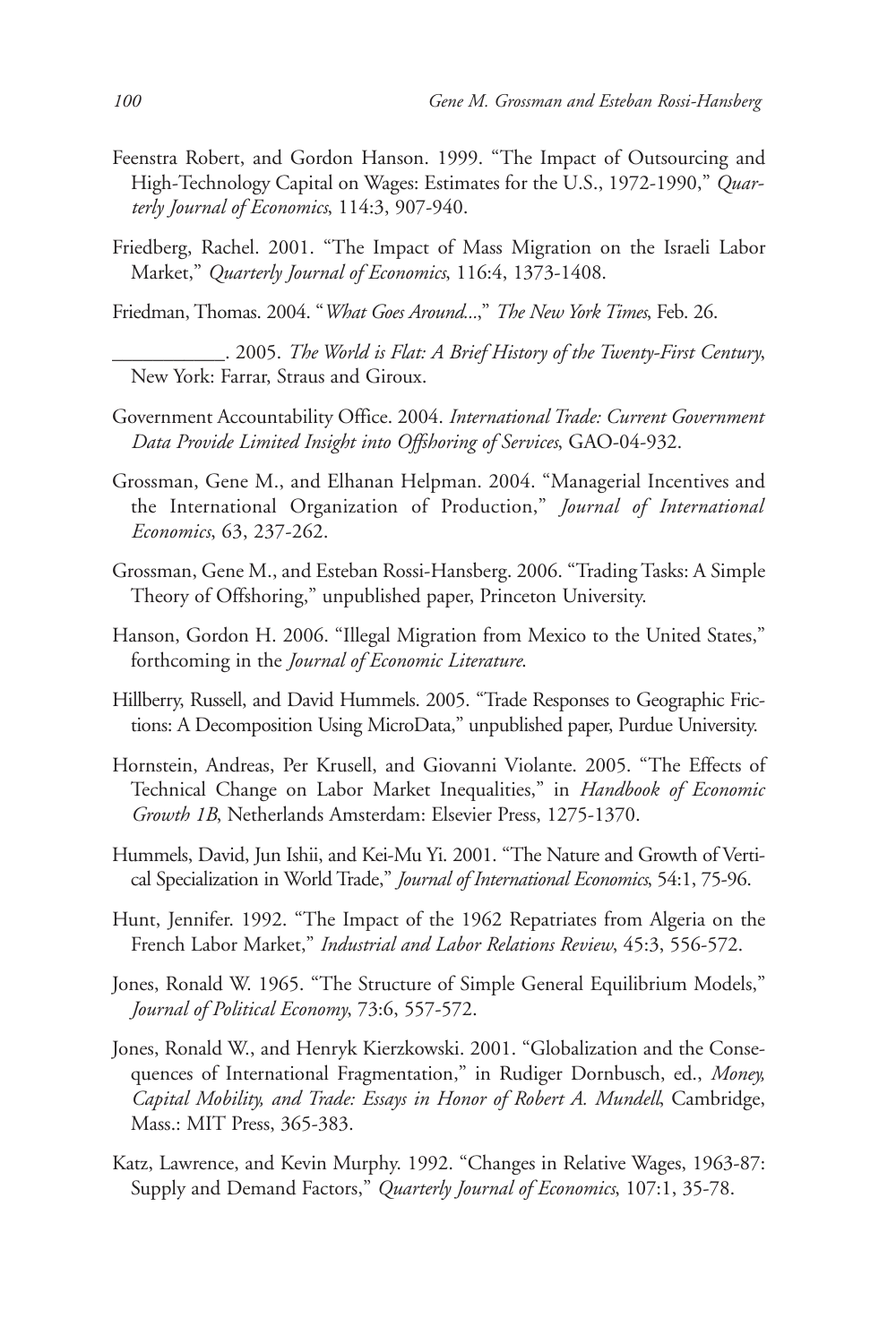- Kohler, Wilhelm. 2004. "Aspects of International Fragmentation," *Review of International Economics*, 12:5, 793-816.
- Krueger, Alan B. 1993. "How Computers Have Changed the Wage Structure: Evidence from Microdata, 1984-1989," *Quarterly Journal of Economics*, 108:1, 33-61.
- Leamer, Edward. 1998. "In Search of Stolper-Samuelson Linkages between International Trade and Lower Wages," in Susan M. Collins, ed., *Imports, Exports, and the American Worker*, Washington, D.C.: Brookings Institution Press, 141-203.

\_\_\_\_\_\_\_\_\_\_\_. 2006. "A Flat World, a Level Playing Field, a Small World after All, or None of the Above?" forthcoming in the *Journal of Economic Literature.*

- Leamer, Edward E., and Michael Storper. 2001. "The Economic Geography of the Internet Age," *Journal of International Business Studies*, 32:4, 641-665.
- Levy, Frank, and Ari Goelman. 2005. "Offshoring and Radiology," *Brookings Trade Forum 2005*, 411-423.
- Levy, Frank, and Richard Murnane. 2004. *The New Division of Labor*, Princeton, N.J.: Princeton University Press.
- Mankiw, Gregory, and Phillip Swagel. 2005. "The Politics and Economics of Offshore Outsourcing," working paper, American Enterprise Institute for Public Policy.
- National Research Council. 2006. *Analyzing the U.S. Content of Imports and the Foreign Content of Exports*, Washington, D.C.: The National Academies Press.
- Neary, Peter. 1978. "Short-Run Capital Specificity and the Pure Theory of International Trade," *Economic Journal*, 88, 488-510.
- Passel, Jeffrey. 2006. "The Size and Characteristics of the Unauthorized Migrant Population in the U.S." *Pew Hispanic Center*.
- Pollack, Andrew. 2003. "Who's Reading Your X-Ray?" *The New York Times*, Nov. 16.
- Ricardo, David. 1817. *The Principles of Political Economy and Taxation*, reprinted in 1996, New York, N.Y.: Prometheus Books.
- Robertson, Jesse, Dan Stone, Liza Niedewanger, Matthew Grocki, Erica Martin, and Ed Smith. 2005. "Offshore Outsourcing of Tax-Return Preparation," *The CPA Journal*, June.
- Samuelson, Paul A. 2004. "Where Ricardo and Mill Rebut and Confirm Arguments of Mainstream Economists Supporting Globalization," *Journal of Economic Perspectives*, 18:3, 135-146.

Smith, Adam. 1776. *The Wealth of Nations*, reprinted in 1937, New York: Random House.